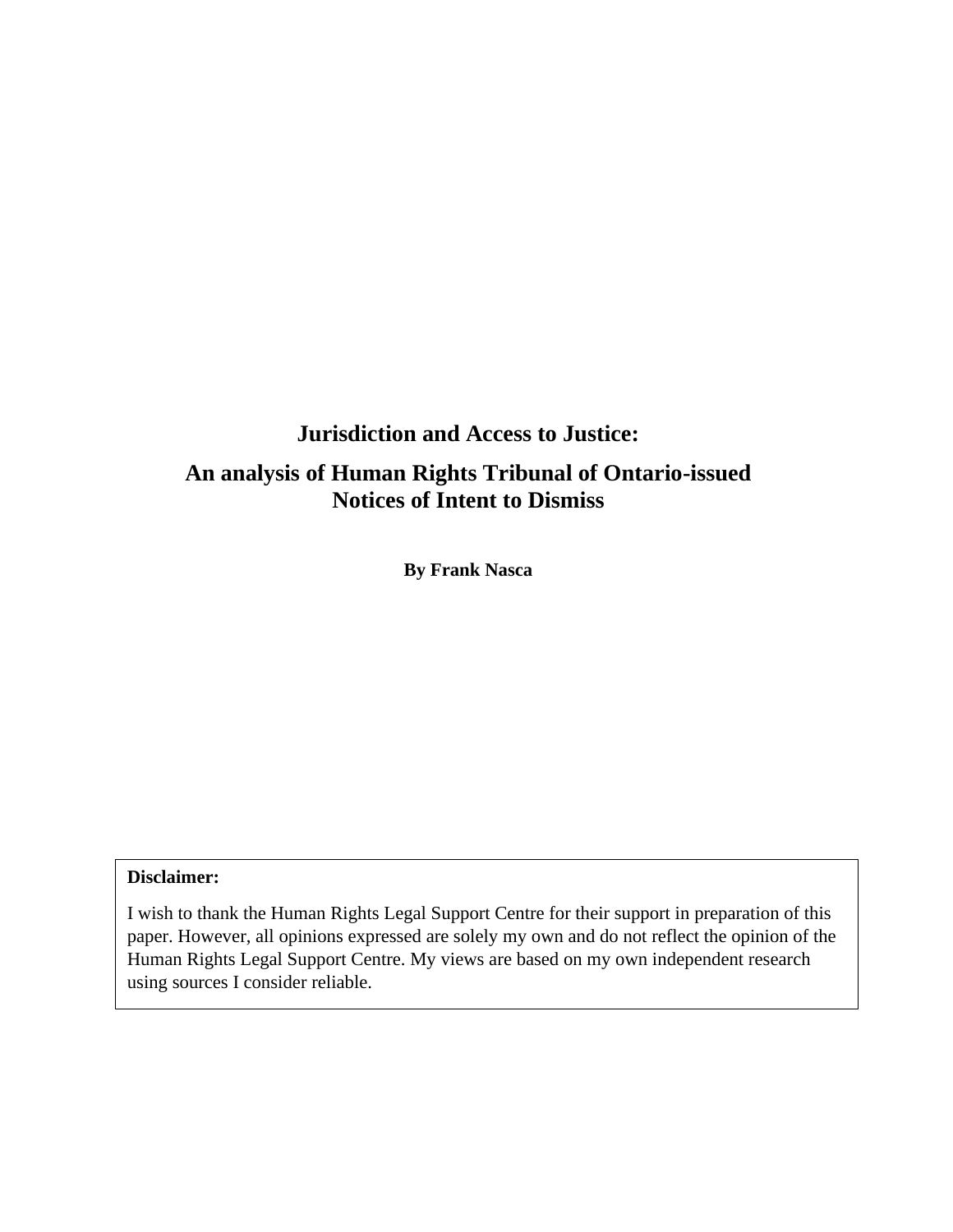# **Table of Contents**

| $\bm{I}$ . |           |                                                                                                     |  |
|------------|-----------|-----------------------------------------------------------------------------------------------------|--|
|            | А.        |                                                                                                     |  |
|            | <b>B.</b> |                                                                                                     |  |
|            | C.        |                                                                                                     |  |
| II.        |           |                                                                                                     |  |
|            | A.        |                                                                                                     |  |
| III.       |           |                                                                                                     |  |
|            | A.        | Quantitative results & discussion: How has the use of NOIDs shifted from 2008-2021? 16              |  |
|            | <b>B.</b> | Qualitative results & discussion: Analysis of the use of NOIDs in HRLSC-involved cases: July 1,     |  |
| IV.        |           |                                                                                                     |  |
|            | A.        |                                                                                                     |  |
|            | <b>B.</b> | Procedural fairness concern: Importing the <i>Dabic</i> framework into the jurisdiction analysis 31 |  |
|            | C.        |                                                                                                     |  |
| V.         |           |                                                                                                     |  |
| VI.        |           |                                                                                                     |  |
|            |           |                                                                                                     |  |
|            |           |                                                                                                     |  |
|            |           |                                                                                                     |  |
|            |           |                                                                                                     |  |
|            |           |                                                                                                     |  |
|            |           |                                                                                                     |  |
|            |           |                                                                                                     |  |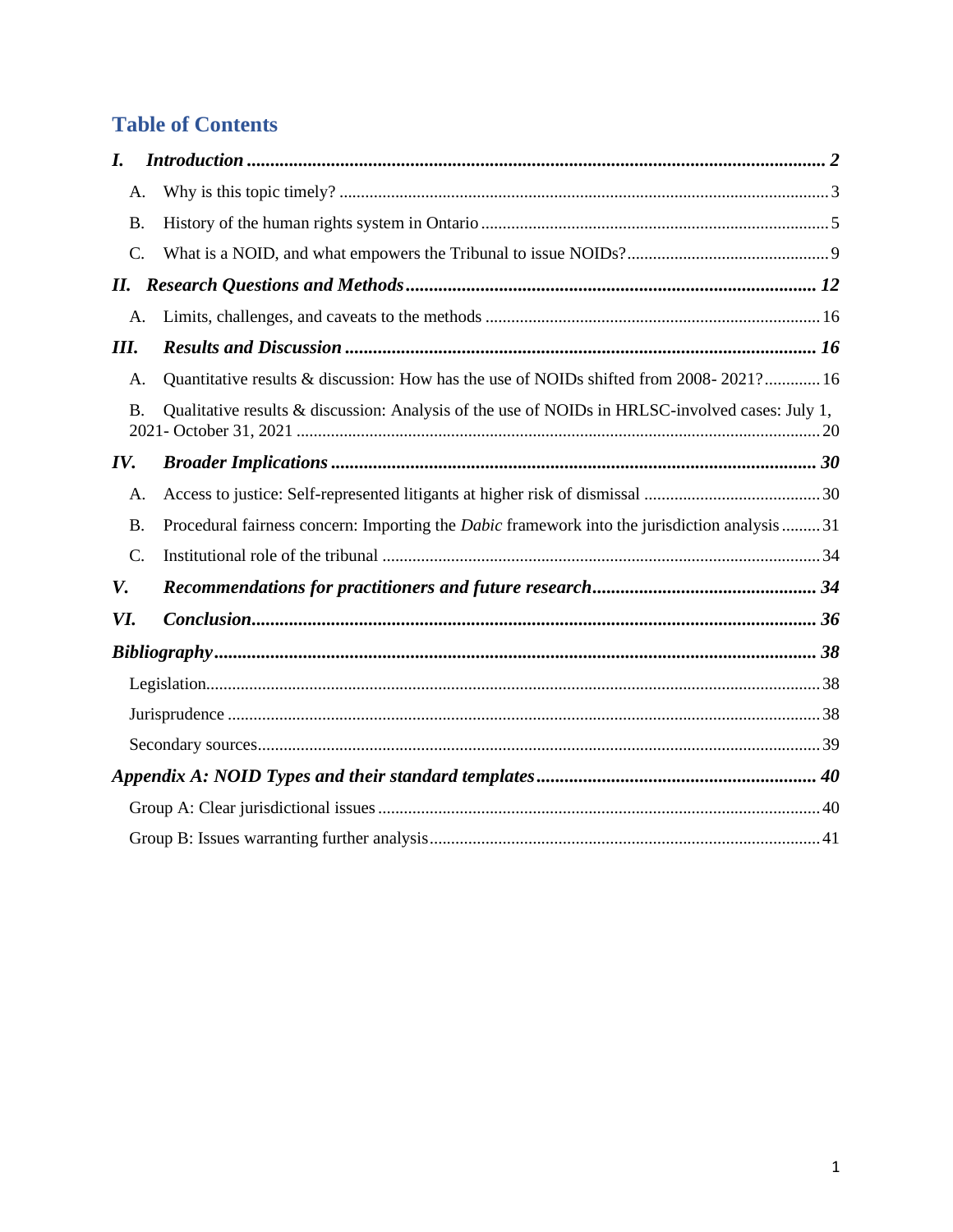## <span id="page-2-0"></span>I. Introduction

In 2008, the province of Ontario made systemic changes to the human rights system with a stated intention to address procedural delays and "shorten the pipeline from complaint to resolution by putting people at the front of the line with direct access to the human rights tribunal." <sup>1</sup> A primary feature of the amended *Human Rights Code* (*"Code"*) 2 is the creation of this direct access model, which allows Applicants to file complaints under the *Code* directly with the Human Rights Tribunal of Ontario ("the Tribunal") for adjudication. Under the direct access model, the Tribunal is statutorily required to hear oral submissions from parties that bring a claim that is within its jurisdiction.<sup>3</sup> However, fourteen years after the 2008 amendments, a significant portion of Applications filed at the Tribunal are disposed of without an oral hearing. In the 2020-2021 fiscal year 2,582 cases were closed, only 55 of which were final decisions following a full merits hearing.<sup>4</sup>

While many cases are resolved at mediation or are voluntarily withdrawn by parties, there are other instances where the Tribunal uses mechanisms available under their *Rules of Procedure* (*"Rules*") to dispose of applications without an oral hearing*.* This research considers one such mechanism dismissals under Rule 13.1 for lack of jurisdiction. A Rule 13.1 dismissal is initiated by the Tribunal issuing a Notice of Intent to Dismiss ("NOID") to an Applicant, most often before the Respondent is served with the Application or before the Tribunal has made the Respondent(s) aware of the allegations against them.

This research investigates trends in the Tribunal's use of Rule 13.1 NOIDs and considers what these patterns reveal about the institutional role of the Tribunal, access to justice, and procedural fairness in Ontario's direct access human rights system. I start by situating Rule 13.1 NOIDs in the historical

<sup>&</sup>lt;sup>1</sup> Ontario, Legislative Assembly of Ontario, *Hansard*, 38<sup>th</sup> Parl, 2<sup>nd</sup> Sess, No 66A (26 April 2006) at 3289 (Hon Michael Bryant, AG) ["Hansard Record"].

<sup>2</sup> Human Rights Code, RSO 1990, c. H.19 ["*Code"*].

<sup>3</sup> *Ibid* at s 43(2).

<sup>4</sup> Tribunals Ontario, *2020-21 Annual Report,* Online: [Tribunals Ontario](https://tribunalsontario.ca/documents/TO/Tribunals_Ontario_2020-2021_Annual_Report.html) ["2020-2021 Annual Report"].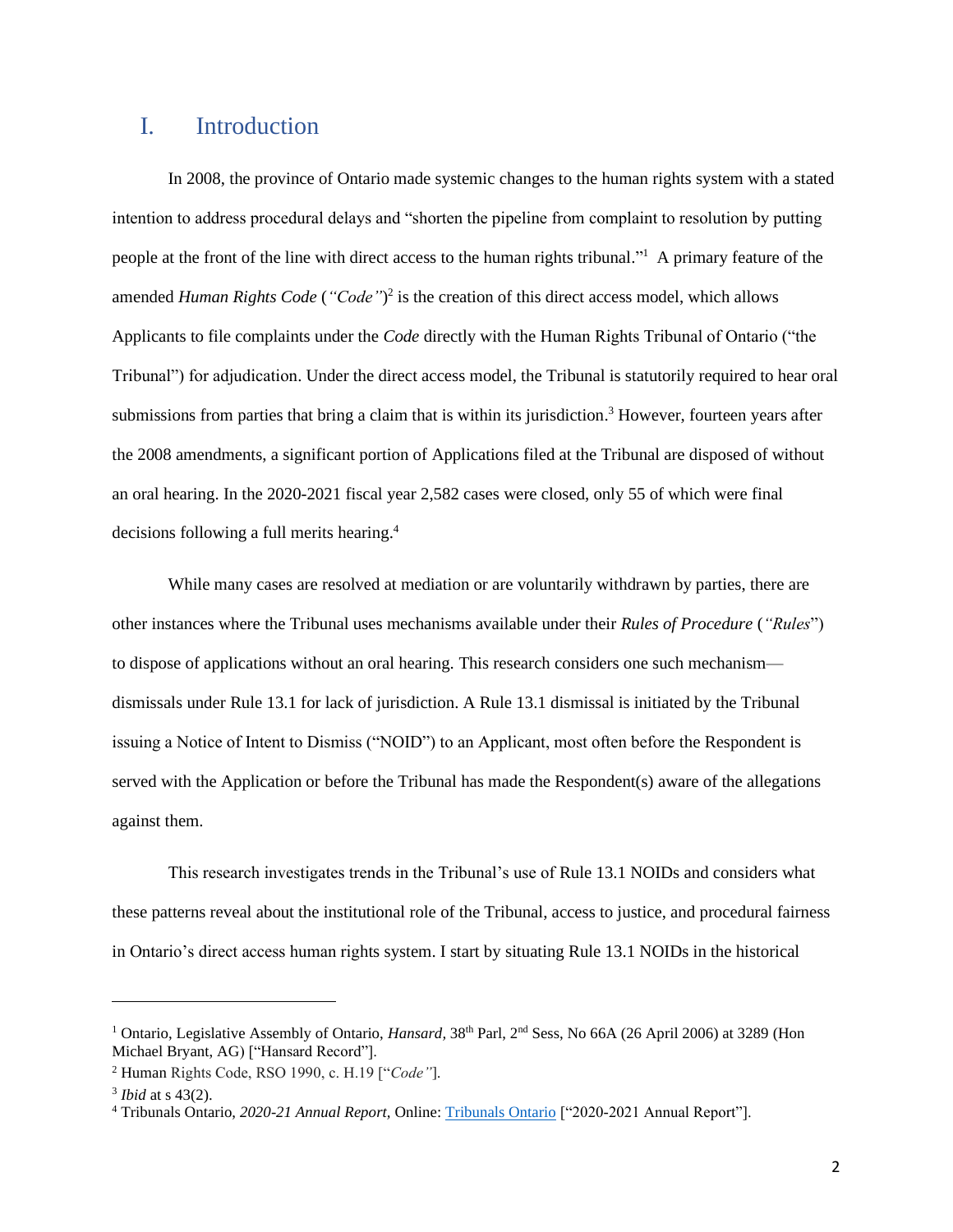context and present structure of the human rights system in Ontario. I then make quantitative observations about the use of NOIDs across the human rights system as a whole. I present and analyze data about the Tribunal's use of NOIDs from 2008-2021, revealing a sharp increase in the use of NOIDs, starting in 2018. NOIDs become endemic in 2021. I then proceed to qualitatively analyze a random sample of 50 client flies from the Human Rights Legal Support Centre ("HRLSC" or "the Centre"). These Applicants received NOIDs between July 1 and October 31, 2021 and contacted HRLSC for support. My analysis demonstrates that there are numerous instances whereby the Tribunal issued NOIDs to Applicants who have arguably disclosed a *prima facie* breach of the *Code*. I contend that these claims fall within the Tribunal's jurisdiction, and therefore warrant an oral hearing. My paper concludes with a critical discussion about what the findings mean for Applicants, legal counsel, and others involved in Ontario's human rights system.

### A. Why is this topic timely?

<span id="page-3-0"></span>My interest in this research grew out of my employment and clinical placement at the HRLSC. As a Juris Doctor candidate at Osgoode Hall Law School, I participated in a placement program with the HRLSC between May and December 2021. During my time there, the HRLSC was grappling with a notable increase in the number of people contacting them for support after receiving a NOID from the Tribunal. Some self-represented Applicants received NOIDs in instances where their narratives indicated violations of the *Code,* but the Applicant had struggled to clearly articulate the discriminatory acts in their HRTO Form 1 ("pleadings").<sup>5</sup> As a result of the observed increase in NOIDs and apparent shifts in the types of dismissals the Tribunal was making under Rule 13.1, the Centre expanded its services by offering access to interviews with legal counsel for Applicants that received a NOID ("NOID interview").

The increase in NOIDs was observed anecdotally by many at the Centre. However, my own experience reading files where NOIDs were issued illustrated the degree of discretion the Tribunal holds

<sup>5</sup> The Form 1 is the document that forms the basis for all pleadings before the Tribunal.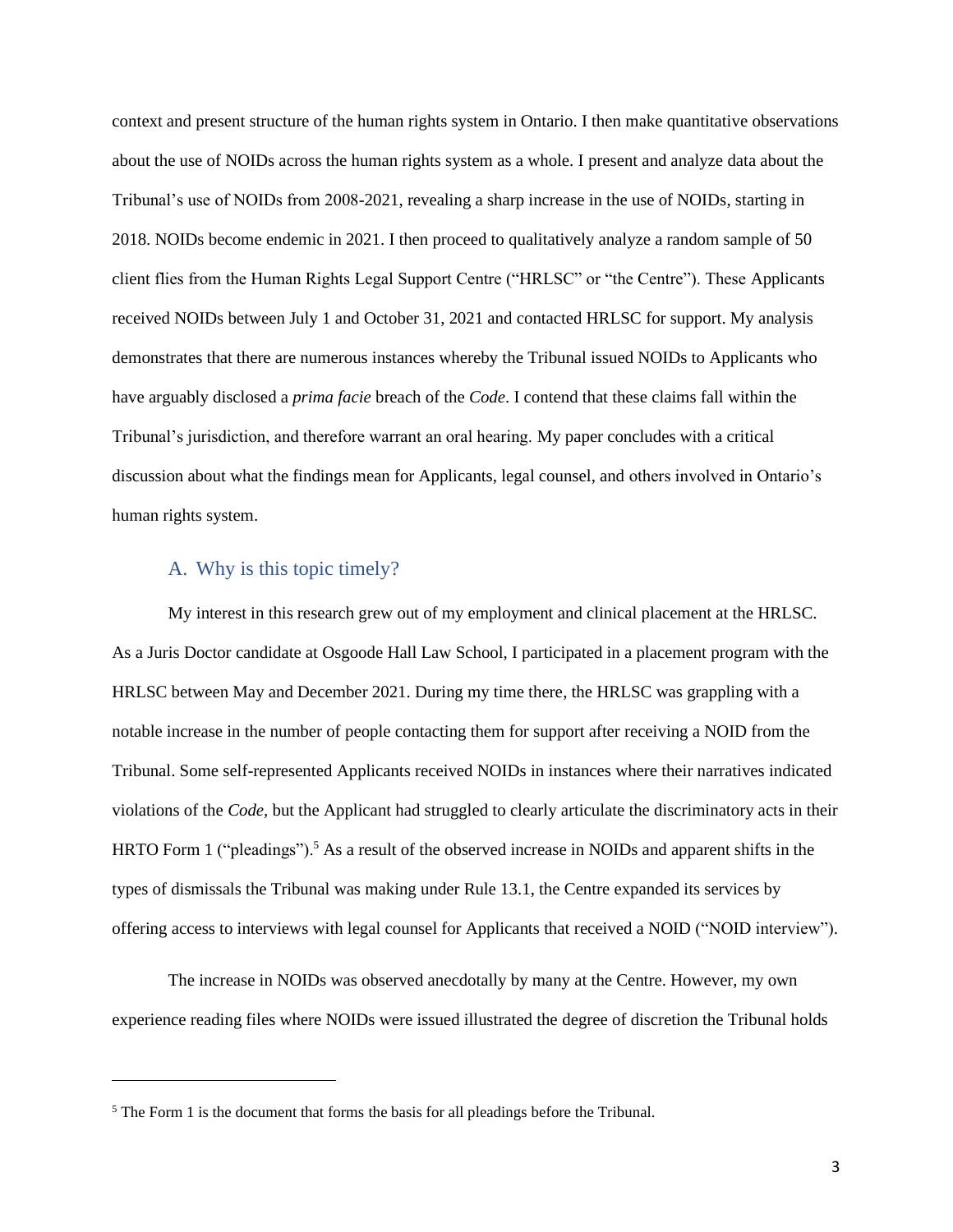in determining when to issue a NOID, and the apparent inconsistency with which this discretion is exercised. This concern arose from a pair of client files that I worked on in the summer of 2021. The two Applicants experienced the same allegedly discriminatory actions and filed separate Applications with nearly identical pleadings, each alleging discrimination based on anti-Black racism. One of the files proceeded normally through the Tribunal process, but the second Applicant received a NOID, which stated:

> A review of the Application and the narrative setting out the incidents of alleged discrimination fails to identify any specific acts of discrimination within the meaning of the *Code* allegedly committed by the respondent(s). The Tribunal does not have jurisdiction over general allegations of unfairness unless the unfairness is connected, in whole or in part, to one of the grounds specifically set out in Part I of the *Code* (e.g., race, disability, sex, etc.); see, for example, *Forde v. Elementary Teachers' Federation of Ontario*, 2011 HRTO 1389).

This language is a standard template issued by the Tribunal, and as my research results demonstrate, it is the most frequent reason for dismissal observed at the Centre. These dismissal attempts, which I will refer to as "*Forde* NOIDs" because they cite *Forde v. Elementary Teachers' Federation of Ontario<sup>6</sup> ("Forde"*), appeared even in cases where the client's experiences did allege a *prima facie* breach of the *Code*. 7 In the two aforementioned cases, I was able to work with HRLSC counsel to draft submissions responding to the NOID for the second Applicant, after which the Application was permitted to proceed.

This prompted me to undertake this research. To ground my analysis of the NOID trends, I first describe the history and context of the human rights system in Ontario and discuss the role of NOIDs in the Tribunal's *Rules.* 

<sup>6</sup> 2011 HRTO 1389 [*Forde*].

<sup>7</sup> A *prima facie* breach of the *Code* is made out when three elements are in place. The Applicant must demonstrate: 1) that they have a characteristic protected from discrimination (e.g., a ground of discrimination is present), 2) they have experienced an adverse impact within a social area protected by the *Code*, and 3) the protected characteristic was a factor in the adverse impact (see e.g., *Moore v. British Columbia (Education)*, 2012 SCC 61; *R.B. v. Keewatin-Patricia District School Board*, 2013 HRTO 1436 at para. 204.)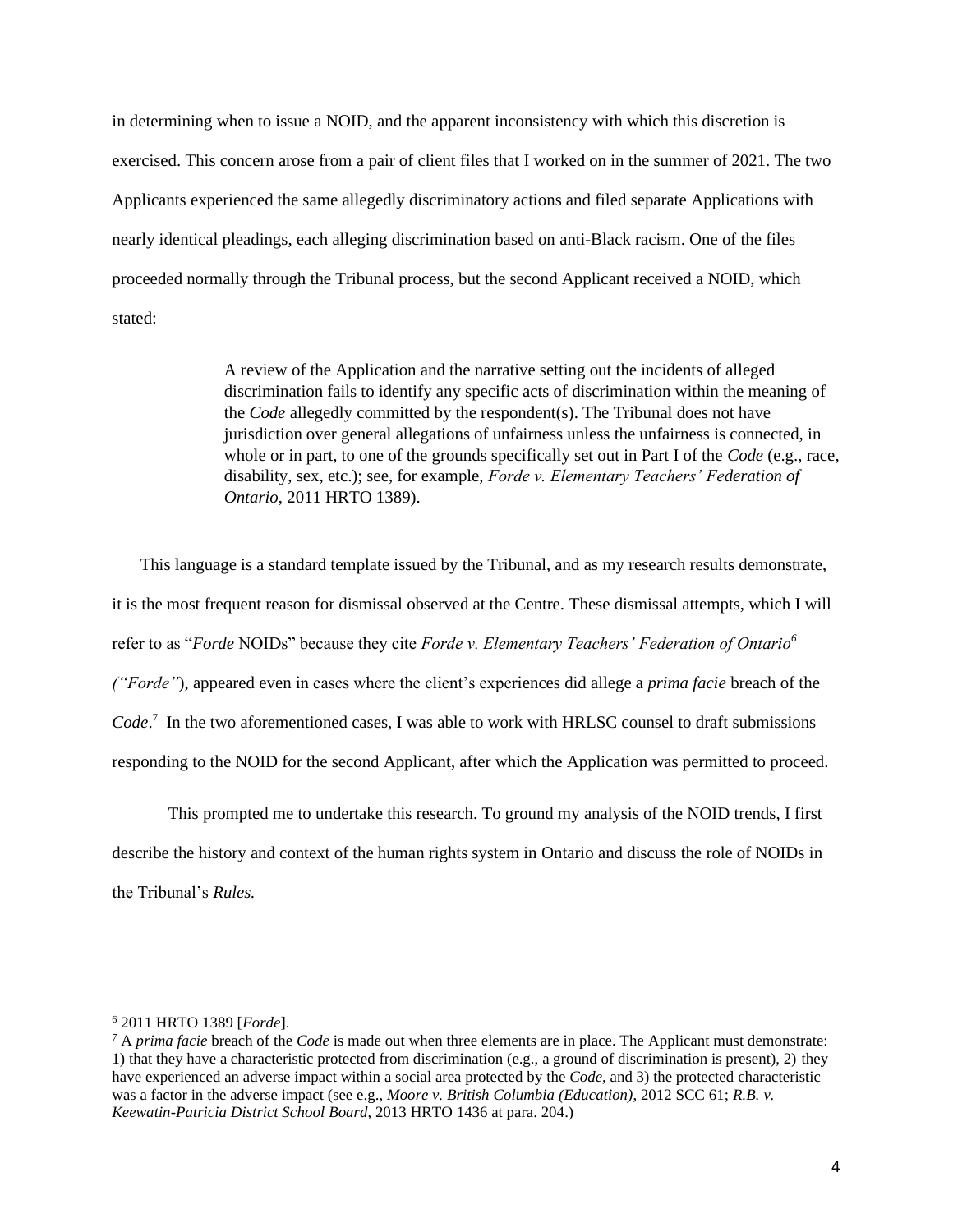#### B. History of the human rights system in Ontario

<span id="page-5-0"></span>Prior to the 2008 amendments to the *Code,* Ontario's human rights system operated differently than it does today. The previous system relied on the Ontario Human Rights Commission ("the Commission") to receive and investigate human rights complaints and determine whether a claim should be referred to the Tribunal for adjudication. Critics of this system referred to the Commission as a "gatekeeper," because the Commission had the sole discretion to determine if complaints would proceed to the Tribunal, and "it could do so with or without conducting an investigation and without any requirement that there be a hearing."<sup>8</sup> In addition to the procedural fairness implications of a Commission-based system with no guaranteed right to an oral hearing, the system suffered from pervasive and significant backlogs. In the first reading of the proposed *Bill 107: Human Rights Code Amendment Act, 2006<sup>9</sup> ("Bill 107"),* Hon. Michael Bryant (the then Attorney General) stated:

> Right now, it can take four to five years for a human rights complaint to go through the full complaints process, from intake, to witness interviews, to referral to the tribunal, to resolution. That's not acceptable to this government and it's not acceptable to the people of Ontario. The system is broken, and we in this Legislature have an opportunity to fix it.<sup>10</sup>

The proposal for a direct-access model had roots in the 1992 *Cornish Report*, the final report of a task force commissioned by Ontario's New Democratic Party government under Premier Bob Rae.<sup>11</sup> However, by the time *Bill 107* was presented by Premier Dalton McGuinty's Liberal government more than 15 years later, the NDP and other critics expressed concerns about the implications of a direct-access model on self-represented litigants in the human rights system. <sup>12</sup> The Commission-based model had at least ensured that the Applicant had legal support throughout the process. The new direct access system

<sup>&</sup>lt;sup>8</sup> Michelle Flaherty, "Ontario and the Direct Access Model to Human Rights" in Ken Norman, Lucie Lamarche & Shelagh Day, eds, *14 Argum Favour Hum Rights Inst* (Irwin Law, 2014) at 171.

<sup>9</sup> SO, 2006, C. 30-Bill 107.

<sup>10</sup> Hansard Record, *supra* note 1 at 3289.

<sup>11</sup> Mary Cornish, Rick Miles & Ratna Omidvar, *Achieving Equality: A Report on Human Rights Reform*, Ontario Human Rights Code Review Task Force (26 June 1992).

<sup>12</sup> *Ibid* at 3291.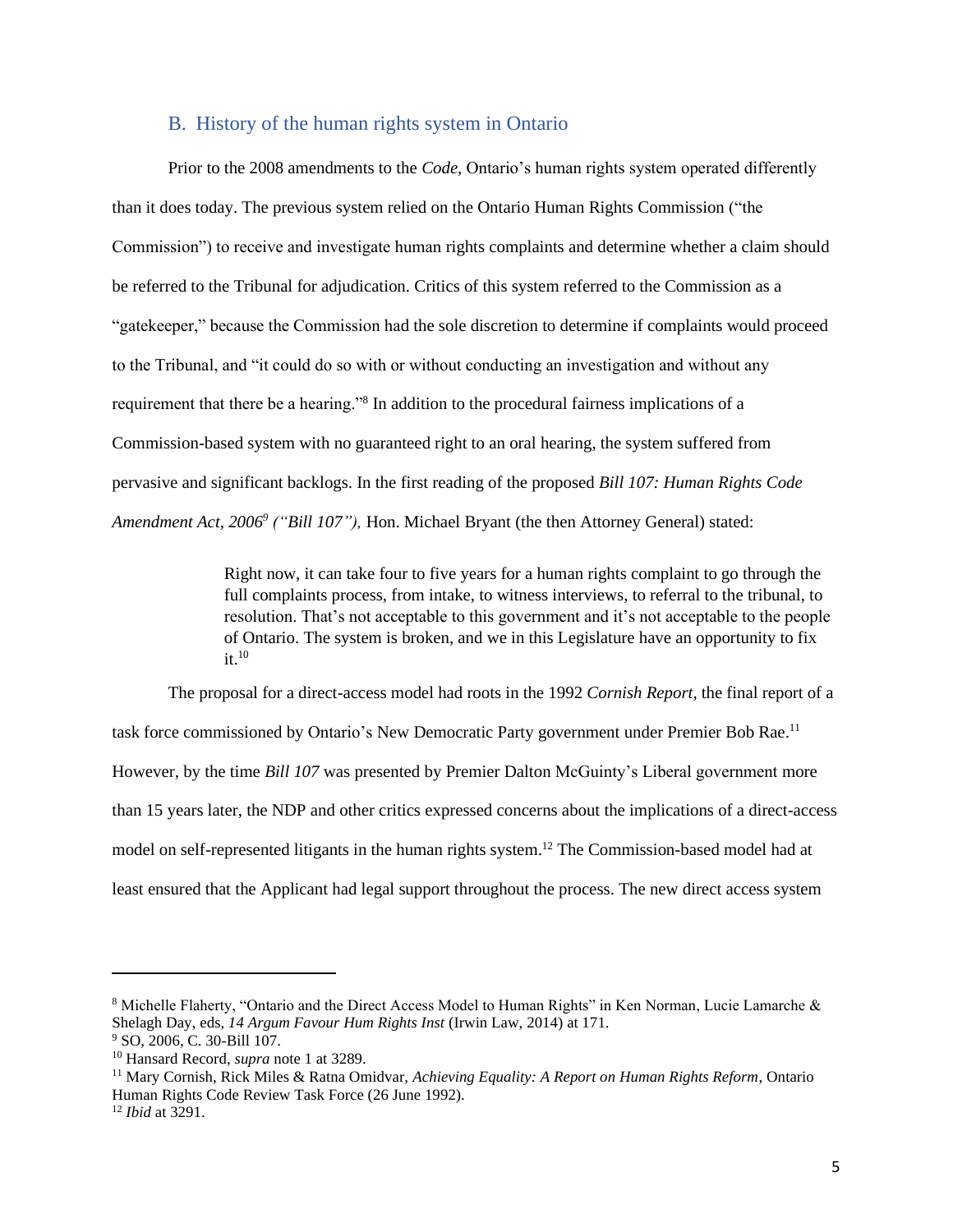enabled all claims to come before the Tribunal, but it also meant Applicants would not have Commission support through every stage of the complaints and adjudication process.

Despite concerns raised in Parliamentary debate, *Bill 107* received Royal Assent on December 20, 2006, and Ontario's new direct access model was ushered in. In addition to enabling Applicants to file complaints directly with the Tribunal, *Bill 107* set up the HRLSC as an independent arm's length agency to provide legal support to Applicants.<sup>13</sup> The Commission remains one of the three pillars of the system, but no longer investigates claims and refers them to the Tribunal for adjudication—rather, the Commission serves as a policy and public education body to promote compliance with the *Code*. 14

Although *Bill 107* was introduced with the avowed intention of addressing systemic backlogs in the processing of human rights cases, current political and social contexts have resulted in a system where delays have once again become endemic. For several years after the 2008 reforms, indicia suggested that the reforms were achieving the goal of faster resolution of claims through the direct access model. For example, a 2014 study on the direct access model concluded, "the human rights system and the institutions created through the 2008 reform to the *Code* have resulted in the more timely resolution of claims," <sup>15</sup> and Andrew Pinto in the *Report of the Ontario Human Rights Review 2012* wrote *"*a greater volume of cases are resolved faster without a backlog developing and, for those cases that do not settle and proceed to a hearing, they are decided much faster."<sup>16</sup>

The Tribunal's Annual Reports from the years shortly after the reforms also showed that they were resolving claims rapidly. In the 2009-2010 year 95% of claims were resolved within one year of the Application being accepted,<sup>17</sup> declining to 62% in the 2010-2011 year<sup>18</sup> and holding steady in the 55%-

<sup>13</sup> *Code*, *supra* note 2 at ss 13 and 45.12.

<sup>14</sup> *Ibid* at s 29.

<sup>15</sup> Flaherty, *supra* note 3 at 190.

<sup>&</sup>lt;sup>16</sup> Andrew Pinto, *Report of the Ontario Human Rights Review 2012*, Submitted to the Honourable John Gerretsen Attorney General of Ontario, online (pdf): [Publications Ontario](https://www.publications.gov.on.ca/report-of-the-ontario-human-rights-review-2012-andrew-pinto) at 43 [*Pinto Report*].

<sup>17</sup> Tribunals Ontario, *2010-2011 Annual Report,* Online: [Tribunals Ontario.](https://tribunalsontario.ca/documents/sjto/2010-11%20Annual%20Report.html)

<sup>18</sup> *Ibid.*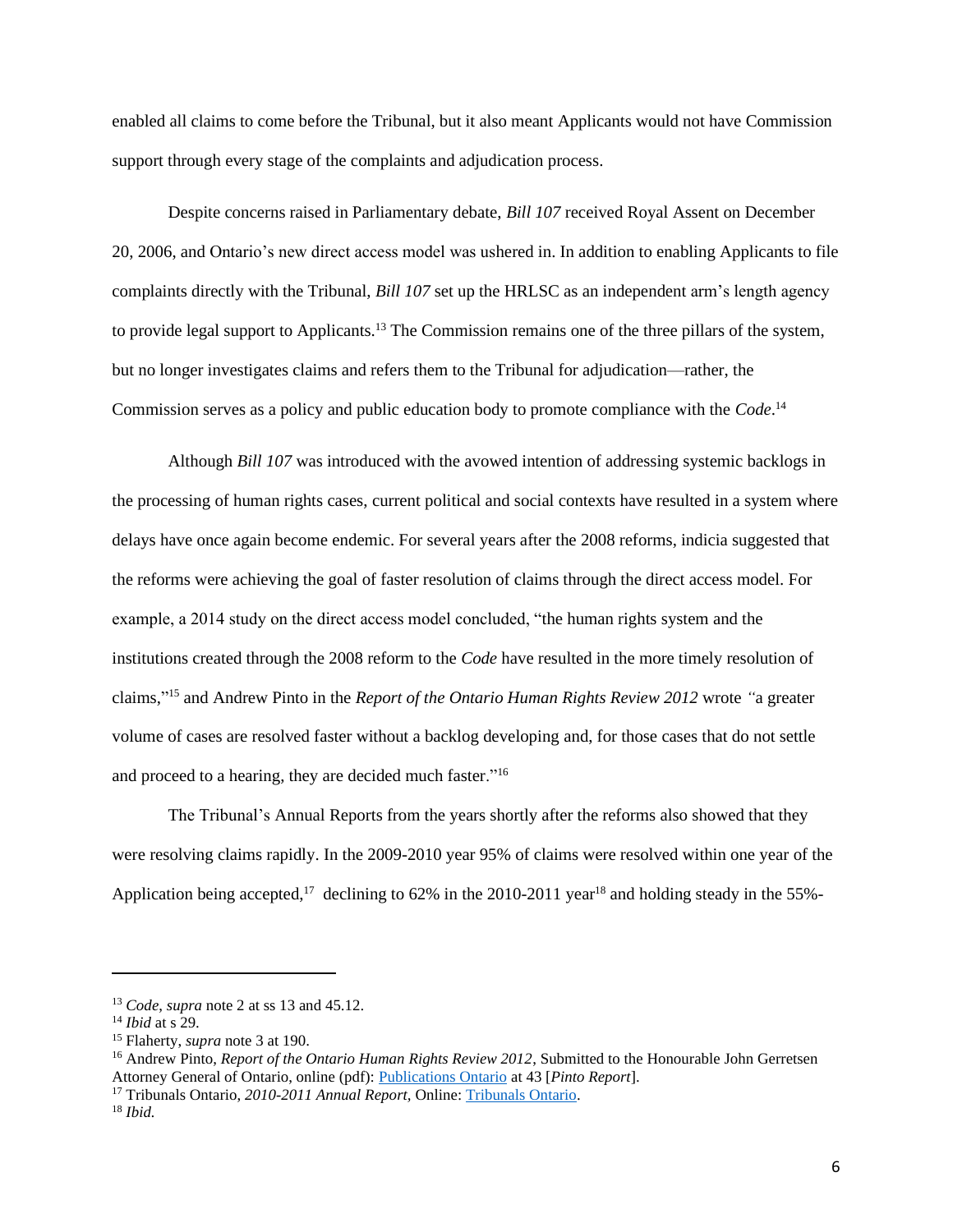65% range over the 2012-2013 and 2013-2014 fiscal years.<sup>19</sup> In the 2014-2015 fiscal year, Tribunals Ontario stopped reporting this specific metric, but continued to report service standards on the promptness of scheduling mediations and hearings, and on the issuing of decisions post-hearing. The 2019-2020 year shows a marked decrease in the Tribunal's ability to meet these performance measures: in that fiscal year, only 27% of cases had a first mediation date offered within 150 days of the date parties agreed to mediation (relative to 62% in 2018-2019, 84% in 2017-2018, and 92% in 2016-2017). Further, only 7% were offered a hearing date within 180 days of being ready to proceed to hearing (relative to 35%, 38%, and 34% in the three previous fiscal years, respectively).<sup>20</sup> *Figure 1* shows the Tribunal's ability to meet its service standard goals of: (1) offering a mediation date within 150 days of the parties agreeing to mediation, and (2) offering a first hearing date within 180 days of the date the Application is ready to proceed to hearing. These standards began to be reported in the 2013-2014 fiscal year, so *Figure 1* begins with that year.

*Figure 1: The Tribunal's ability to meet service standards related to the scheduling of mediations and hearings, 2013-2021 21*



<sup>19</sup> Tribunals Ontario, *2012-2013 Annual Report,* Online: [Tribunals Ontario;](http://www.tribunalsontario.ca/documents/sjto/2012-13%20Annual%20Report.html) Tribunals Ontario, *2013-2014 Annual Report,* Online[: Tribunals Ontario.](https://tribunalsontario.ca/documents/sjto/2013-14%20Annual%20Report.html)

<sup>20</sup> Tribunals Ontario, *2019-2020 Annual Report,* Online (pdf): [Tribunals Ontario](https://tribunalsontario.ca/documents/TO/Tribunals_Ontario_2019-2020_Annual_Report_EN.pdf) at 47.

<sup>21</sup> See Tribunals Ontario Annual Reports, *supra* notes 4, 17, 19, 20.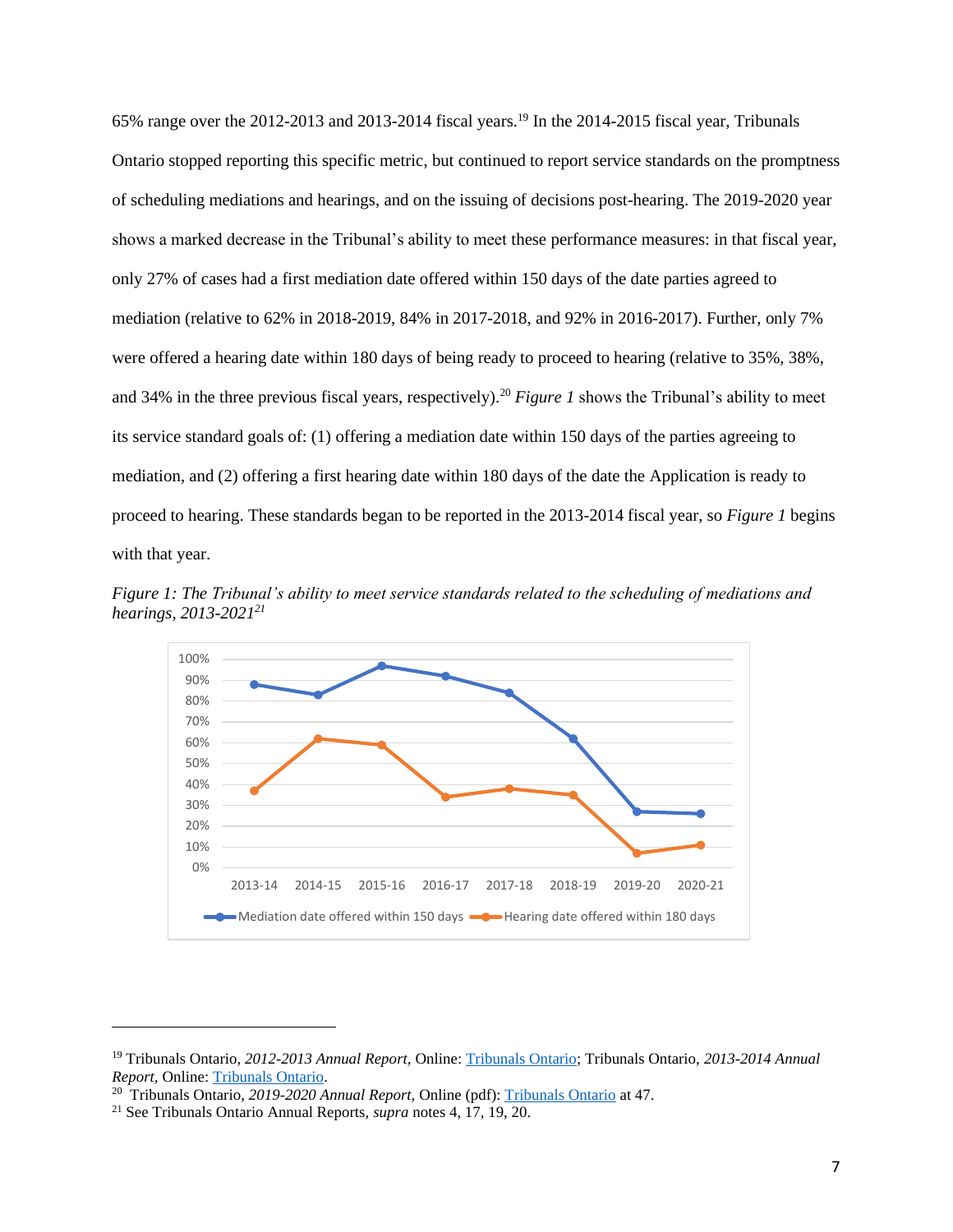In a critical op-ed piece published in the *Globe and Mail* in January 2021, Raj Anand, Kathy Laird, and Ron Ellis<sup>22</sup> report on this trend. They attribute it to several factors including the reduction of full-time adjudicators (from 22 to 11) under Premier Doug Ford's Progressive Conservative government (first elected in 2018), noting:

> Expert human-rights adjudicators with excellent performance reviews have had their appointments prematurely discontinued when cabinet failed, without explanation, to renew their terms in the normal course. By the end of the first week in February [of 2021], there will be only three remaining full-time experienced adjudicators out of the 22 who were at the tribunal when the current government took over.<sup>23</sup>

Although the number of full-time adjudicators has increased since the op-ed piece was published, the concern Anand, Laird, and Ellis articulated with respect to the loss of expertise remains—many experienced former adjudicators with specific knowledge of human rights law are no longer with the Tribunal.

Issues related to delay and backlog were prevalent prior to the onset of the COVID-19 pandemic, but like many institutions the Tribunal was profoundly impacted by the pandemic. The Tribunals Ontario 2020-2021 Annual Report notes that this impact was both substantive and procedural. Substantively, the Tribunal saw a shift in the composition of Applications, with more Applications coming forward in the goods, services, and facilities social area "largely related to the wearing of masks in stores, institutions and other public and private spaces."<sup>24</sup> From a procedural standpoint, case processing times increased to an average of 501 days (versus 419 days the year prior). The Tribunal notes:

> Both adjudicative and operational processes, such as in-person hearings, mediations, paper filing, printing and mailouts, were halted for a period of time while adjustments

 $^{22}$  Together these three authors bring significant expertise in human rights and administrative law. Per the cited article, Raj Anand is a partner an WierFoulds LLP, and has previously been appointed to positions at the Ontario Human Rights Commission, the HRLSC Board of Directors, and as an adjudicator at the Tribunal. Kathy Laird has likewise served as an adjudicator at the Tribunal, counsel to the Tribunal, and as executive director at the HRLSC. Ron Ellis holds a PhD in administrative law and has served as the first chair of the Ontario Workplace Safety and Insurance Tribunal.

<sup>&</sup>lt;sup>23</sup> Raj Anand, Kathy Laird & Ron Ellis, "Opinion: Justice delayed: The decline of the Ontario Human Rights Tribunal under the Ford government", *Globe and Mail* (29 January 2021), online: [Globe and Mail.](https://www.theglobeandmail.com/opinion/article-justice-delayed-the-decline-of-the-ontario-human-rights-tribunal-under/) <sup>24</sup> 2020-2021 Annual Report, *supra* note 3.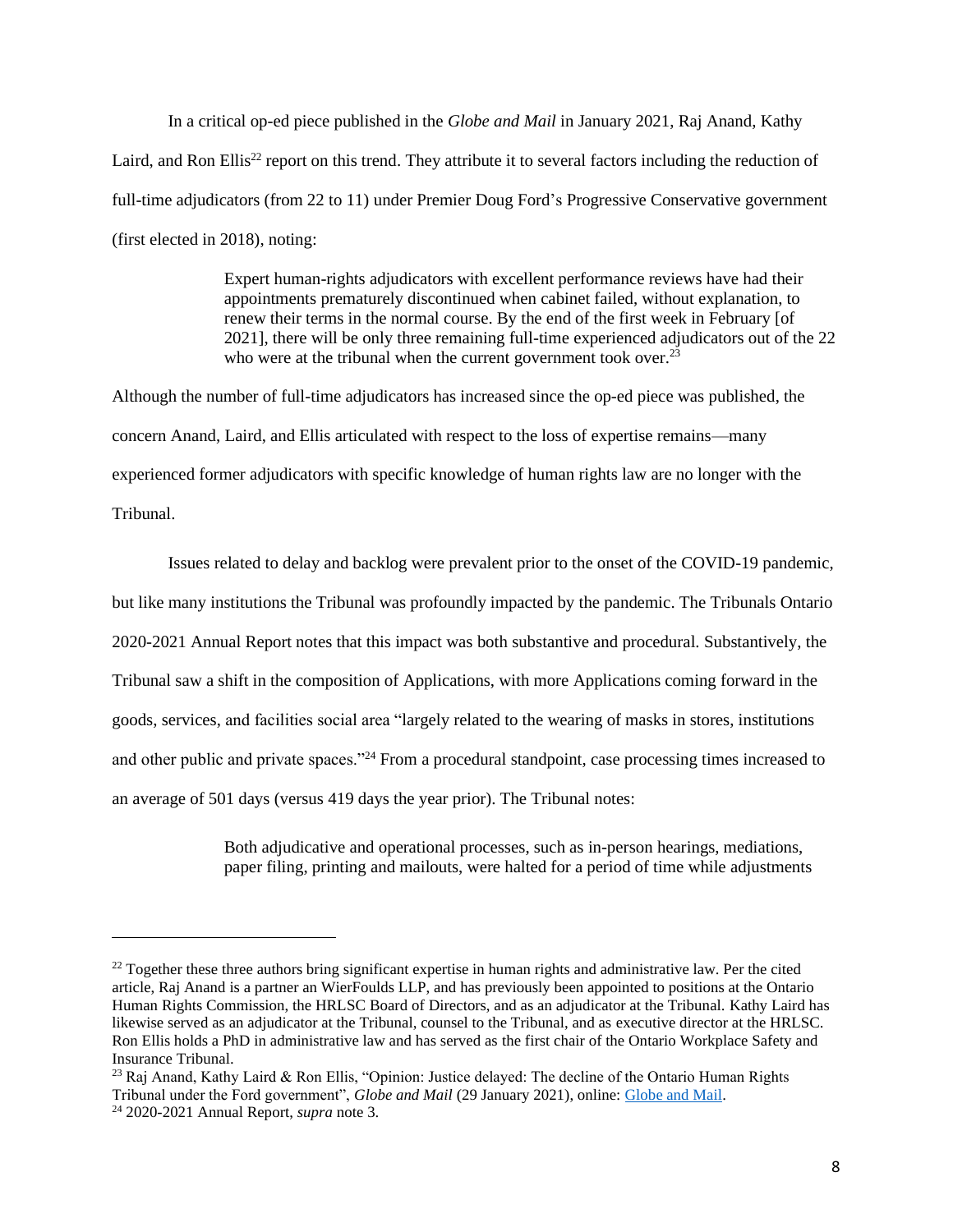were made to transition to remote work environments and digital first delivery of services. Staff and adjudicative resources were also a challenge during this time.<sup>25</sup>

The Tribunal's reported service standards reflect increasing procedural delays. While this paper cannot draw definitive conclusions about *why* the Tribunal has issued increased numbers of NOIDs over the same period that this trend is observable, one possible inference is that the Tribunal's NOID practices have shifted to alleviate the significant backlog of cases. Thus, situating the work in the broader context of the Tribunal's struggles to meet its service standards offers an important backdrop for this work.

#### C. What is a NOID, and what empowers the Tribunal to issue NOIDs?

<span id="page-9-0"></span>Pursuant to s. 25.1 of the *Statutory Powers Procedure Act<sup>26</sup>* and s 43(1) the *Code, <sup>27</sup>* the Tribunal is empowered to create its own *Rules of Procedure* (*"Rules"*) to govern its practices and procedure in applying its statutory mandate. A NOID is the notice provided to an Applicant when the Tribunal is considering dismissing an Application for lack of jurisdiction under Rule 13.1, which states:

> **13.1** The Tribunal may, on its own initiative or at the request of a Respondent, filed under Rule 19, dismiss part or all of an Application that is outside the jurisdiction of the Tribunal. 28

From a procedural standpoint, a NOID is a very early dismissal attempt by the Tribunal.

Although a NOID may be issued at the request of a Respondent, it is most often issued to an Applicant before a Respondent is served with the Application or made aware of the allegations against them.<sup>29</sup> With respect to the contents of a NOID, the notice lays out the Tribunal's jurisdictional concerns, typically using a set of standard templates identified in this work (see *Results* p 22 and Appendix A). The NOID also provides the Applicant with a deadline to provide written submissions in response.

<sup>25</sup> *Ibid.* 

<sup>26</sup> *Statutory Powers Procedure Act*, RSO 1990, c. S.22 at s 25.1.

<sup>27</sup> *Code*, *supra* note at s 43(1).

*<sup>28</sup> Rules of Procedure for Applications under the Human Rights Code, Part IV, R.S.O. 1990, c.H.19 as amended,* online: [Tribunals Ontario](https://tribunalsontario.ca/documents/hrto/Practice%20Directions/HRTO%20Rules%20of%20Procedure.html) at r 13.1 ["*Rules of Procedure"*].

<sup>29</sup> Richa Sandill & Emily Shepard, *The New Gatekeeper - A Review of Recent Early Dismissal Hearings at HRTO*, Annual Update on Human Rights (2021), Online (pdf): [Human Rights Legal Support Centre](https://www.hrlsc.on.ca/sites/default/files/docs/en/Public%20Submissions/The%20New%20Gatekeeper%20-%20A%20Review%20of%20Recent%20Early%20Dismissal%20Hearings%20at%20HRTO.pdf) at 1.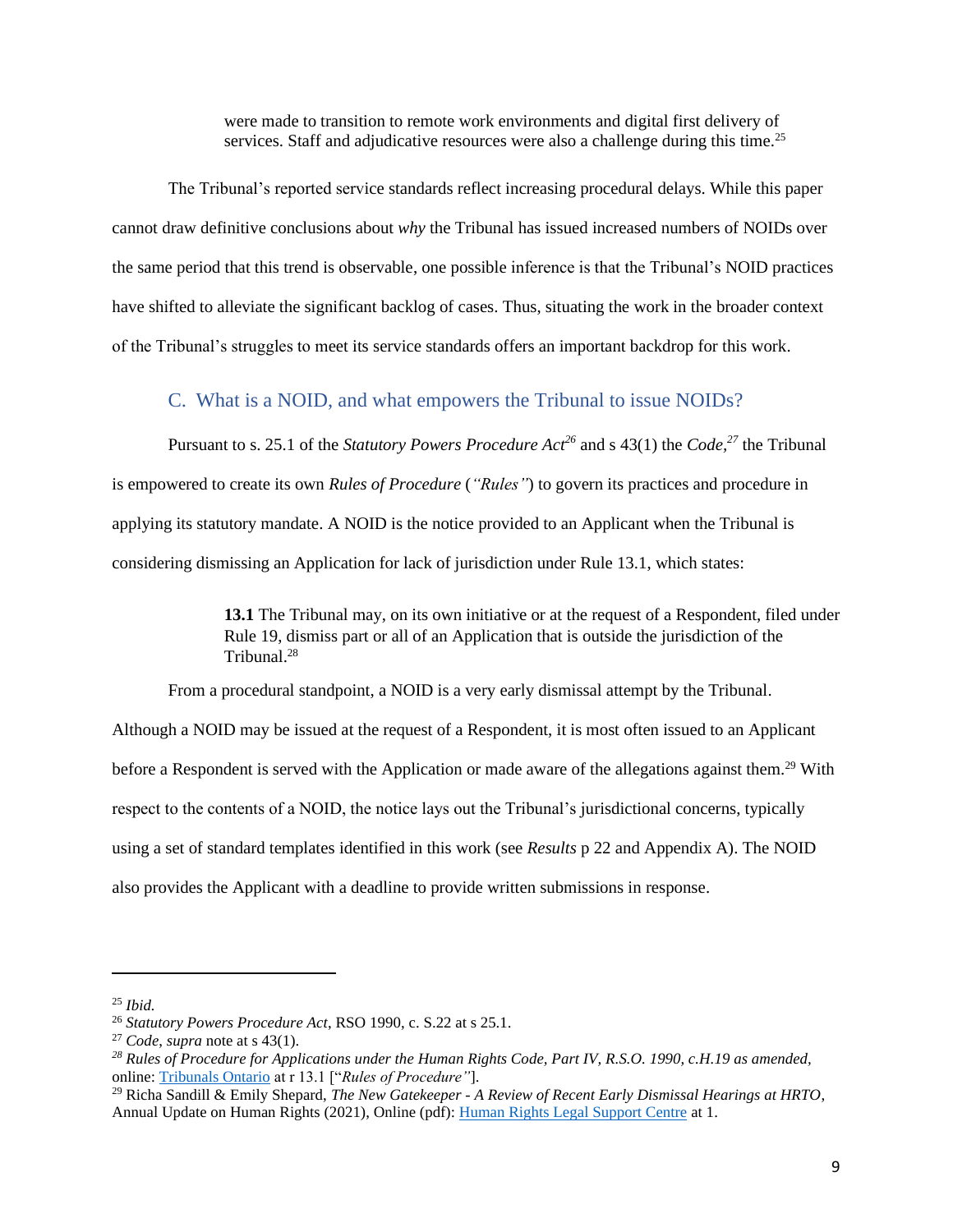In response to a NOID, an Applicant may make written submissions as to why their case falls within the Tribunal's jurisdiction. For a case to be dismissed for lack of jurisdiction, Tribunal jurisprudence has established that a plain and obvious test applies. <sup>30</sup> In the leading case *Masood v. Bruce Power* ("*Masood"*) the Tribunal writes:

> Rule 13.1 of the [Rules of Procedure](https://www.canlii.org/en/on/laws/regu/rro-1990-reg-639/latest/rro-1990-reg-639.html) provides that the Tribunal may dismiss an application that is outside its jurisdiction. [Rules](https://www.canlii.org/en/on/laws/regu/rro-1990-reg-639/latest/rro-1990-reg-639.html) 13.2 to 13.5 provide for a process under which the Tribunal may initiate a Notice of Intent to Dismiss on the basis of jurisdiction, which occurs without the application being sent to the respondent. Under the Tribunal's jurisprudence, an application will only be dismissed at this preliminary stage if it is *"plain and obvious" on the face of the application that it does not fall within provincial jurisdiction (emphasis added).*<sup>31</sup>

While the Tribunal is not legally bound by its own precedent, continuity in Tribunal

jurisprudence fosters consistency in the law.<sup>32</sup> Accordingly, the Tribunal has applied the *Masood* test for

Rule 13.1 dismissals over many years.<sup>33</sup> The plain and obvious test is a threshold test with an

exceptionally low burden on the Applicant, analogous to the plain and obvious test employed in motions

to strike in civil proceedings. As Wilson J stated for the Supreme Court of Canada in *Hunt v. Carey* 

*Canada Inc,*

Thus, the test in Canada… [is] *assuming that the facts as stated in the statement of claim can be proved, is it "plain and obvious"* that the plaintiff's statement of claim discloses no reasonable cause of action? As in England, if there is a chance that the plaintiff might succeed, then the plaintiff should not be "driven from the judgment seat". Neither the length and complexity of the issues, the novelty of the cause of action, nor the potential for the defendant to present a strong defense should prevent the plaintiff from proceeding with his or her case. *Only if the action is certain to fail because it contains a radical defect*…should the relevant portions of a plaintiff's statement of claim be struck out (*emphasis added*).*<sup>34</sup>*

<sup>30</sup> See e.g., *Masood v. Bruce Power*, 2008 HRTO 381.

<sup>31</sup>*Masood, ibid* at para 6.

<sup>32</sup> Paul Daly, *The Principle of Stare Decisis in Canadian Administrative Law* (November 2, 2015) (2016) 49(1) Revue juridique Thémis 757, [Available at SSRN](https://ssrn.com/abstract=2685245%20or%20http:/dx.doi.org/10.2139/ssrn.2685245) at 6-7.

<sup>33</sup> See e.g., See e.g., *Masood, ibid* at para 6*; Worley v. Ontario Cycling Association*, 2016 HRTO 1246 [*"Worley*"]; *Goswami v. Ontario Power Generation*, 2021 HRTO 1066 at para 5, *Atkinson v. Parliamentary Protective Service*, 2021 HRTO 562 at para 4.

<sup>34</sup> [1990] 2 SCR 959 at 980.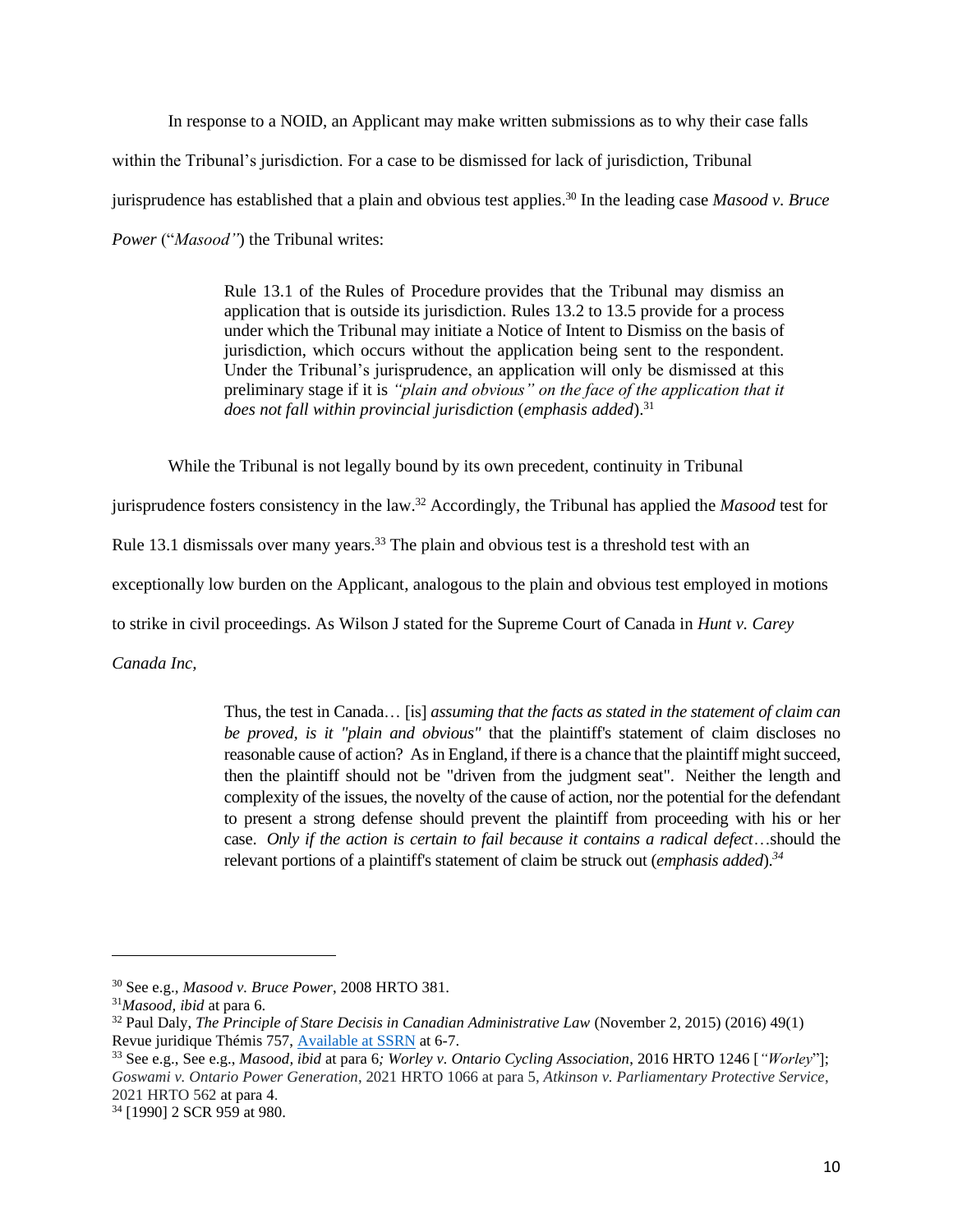A Rule 13.1 dismissal removes the Applicant's procedural right to an oral hearing, so fairness requires that it be used only in cases where it is plain and obvious that the Tribunal lacks the jurisdiction to hear the matter. However, my research suggests that many Applications that ought to pass the plain and obvious bar are being threatened with dismissal under Rule 13.1

In addition to understanding the correct legal test to apply under Rule 13.1, it is important to contextualize Rule 13.1 dismissals within other early disposition tools available to the Tribunal. To dispose of an Application that does not warrant a full hearing on the merits, the Tribunal may also hold a summary hearing pursuant to Rule 19A, which reads:

> **19.1A** The Tribunal may hold a summary hearing, on its own initiative or at the request of a party, on the question of whether an Application should be dismissed in whole or in part on the basis that there is no reasonable prospect that the Application or part of the Application will succeed.<sup>35</sup>

A summary hearing entitles the Applicant to procedural protections beyond what is offered by

Rule 13.1, including the entitlement to an oral hearing. Accordingly, the legal test applied in a Rule 19A

summary hearing differs from the test applied in a Rule 13.1 dismissal. The test comes from *Dabic v* 

*Windsor Police Service* ("*Dabic*"), <sup>36</sup> and asks whether the Application has a reasonable prospect of

success. The test considers two lines of inquiry, which human rights lawyers Richa Sandhill and Emily

Shepard call the "assumption element" and the "evidence element."<sup>37</sup> The test is as follows:

In some cases, the issue at the summary hearing may be whether, assuming all the allegations in the application to be true, it has a reasonable prospect of success. In these cases, the focus will generally be on the legal analysis and whether what the applicant alleges may be reasonably considered to amount to a *Code* violation [the assumption element].

In other cases, the focus of the summary hearing may be on whether there is a reasonable prospect that the applicant can prove, on a balance of probabilities, that his or her *Code* rights were violated. Often, such cases will deal with whether the applicant can show a link between an event and the grounds upon which he or she makes the claim. The issue will be whether there is a reasonable prospect that evidence the

<sup>35</sup> *Rules of Procedure, supra* note 26 at r 19.1A.

<sup>36</sup> 2010 HRTO 1994 [*Dabic*].

<sup>37</sup> Sandill & Shepard, *supra* note at 29.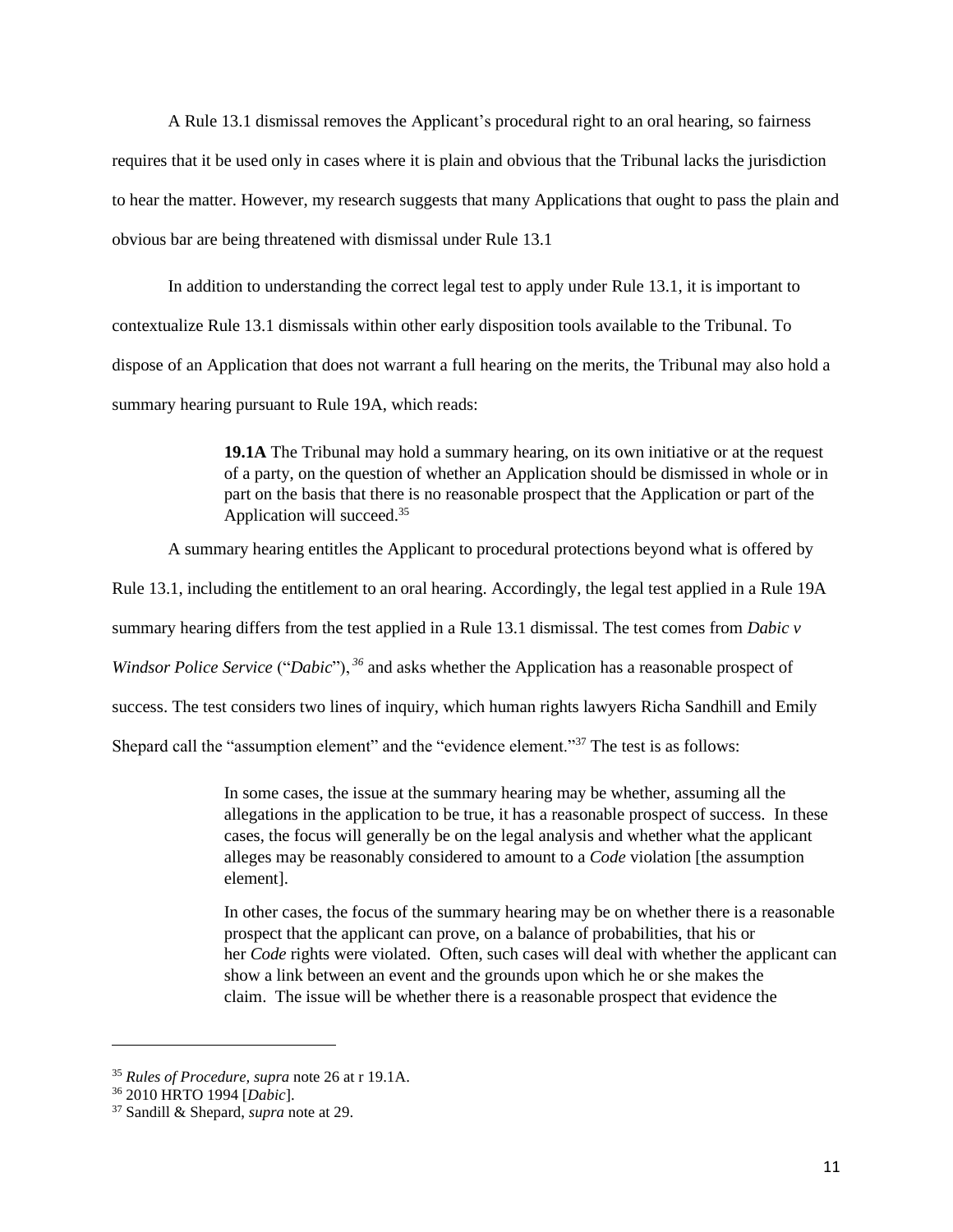applicant has or that is reasonably available to him or her can show a link between the event and the alleged prohibited ground [the evidence element].<sup>38</sup>

The reasonable prospect of success inquiry is, by virtue of the enhanced procedural protections, a more rigorous test for the Applicant to meet than the plain and obvious test. However, my research indicates that the Tribunal is increasingly citing Rule 19A jurisprudence in dismissals under Rule 13.1, an issue which I take up in the *Procedural Fairness* portion of the *Broader Implications* section, *infra.* 

Sandill and Shepard, writing in 2021, also noted that "Rule 19A has become the most frequent generator of early dismissal case law at the HRTO."<sup>39</sup> My research demonstrates that NOIDs are an increasing generator of early dismissal attempts. They raise particular concerns about the Tribunal's institutional role, access to justice, and procedural fairness beyond those generated in the context of Rule 19A summary hearings.

# <span id="page-12-0"></span>II. Research Questions and Methods

This is a mixed methods study that addresses two primary research questions:

- 1. How has the Tribunal's use of NOIDs quantitatively shifted from 2008-2021?
- 2. What does a qualitative analysis of a sample of NOIDs issued in 2021 suggest about the Tribunal's institutional role, access to justice, and procedural fairness?

With respect to quantitative shifts, I present and analyze data obtained directly from Tribunals Ontario via a Freedom of Information ("FOI") request.<sup>40</sup> This includes annual data on the total number of Applications filed, total number of NOIDs issued, and total number of summary hearings held between 2008-2021.

<sup>38</sup> *Dabic, supra* note 35 at paras 8-9.

<sup>39</sup> Sandill & Shepard, *supra* note at 29 at 6.

<sup>&</sup>lt;sup>40</sup> Filed pursuant to *Freedom of Information and Protection of Privacy Act*, RSO 1990, c F 31.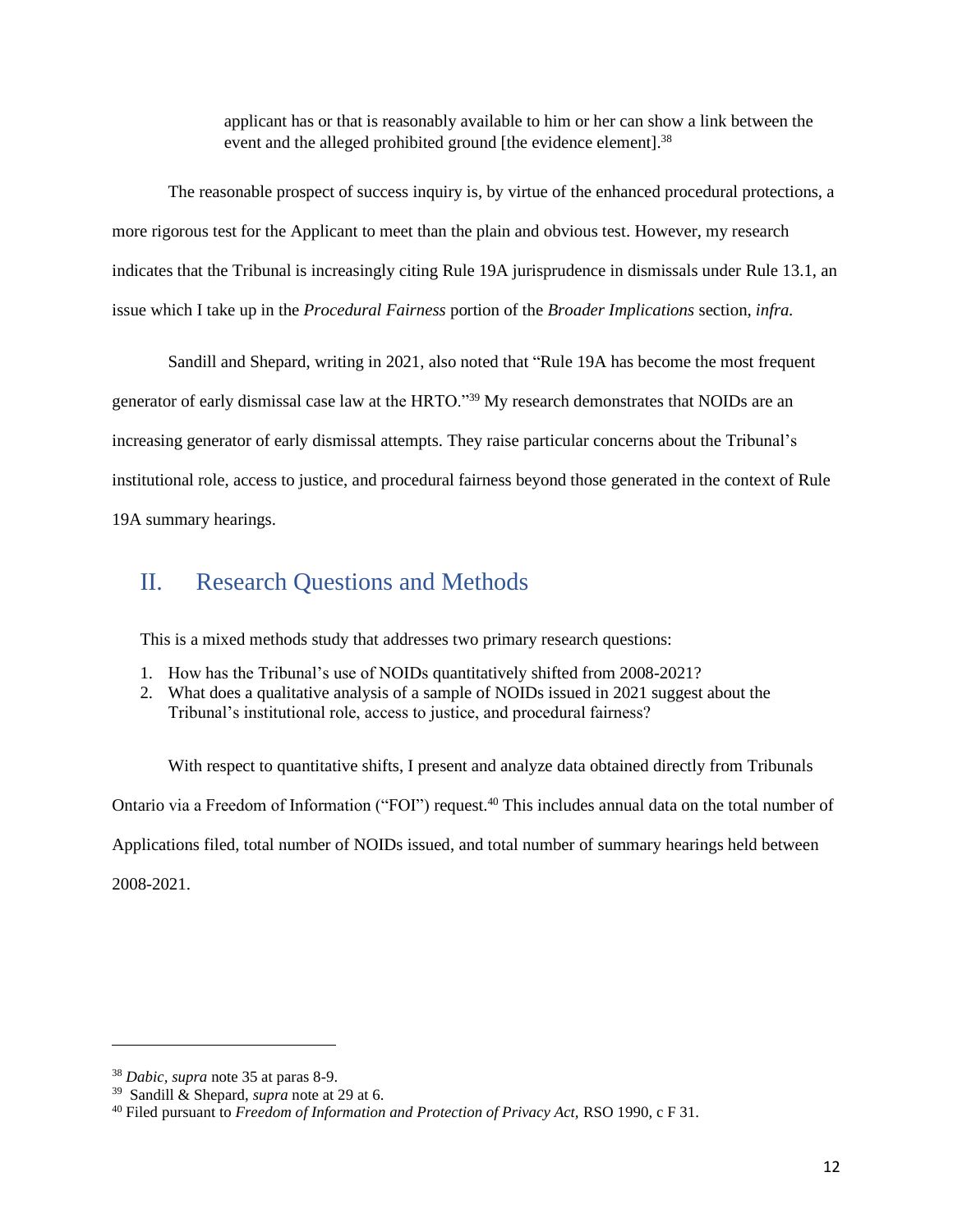For the qualitative component, I started with a random sample of 50 client cases that booked NOID interviews with the HRLSC between July 1 and October 31, 2021.<sup>41</sup> To collect this sample, the HRLSC provided me with an Excel report of all NOID interviews booked in the relevant timeframe. I cross-checked this list by asking if the HRLSC was aware of any other NOID interviews in the relevant timeframe, acknowledging that sometimes interviews are miscategorized at the intake and booking stage. This yielded a sample of 79 cases. Due to time constraints, I then selected a random sample of 50 cases via an online sampling tool. 42

Once my sample was set, I assigned each client an anonymous numerical alias and pulled relevant information and documents from each client file, including:

- The Form 1 (the initial Application to the Tribunal, which forms the basis of the pleadings in each case in front of the Tribunal)
- The NOID issued to the Applicant
- Notes from NOID interviews with counsel, and follow-up summary legal advice (if applicable)
- The retainer outcome of the NOID interview
- Submissions filed in response to the NOID (if applicable)
- Any subsequent correspondences with the Tribunal and/or the Respondent, if applicable, including (but not limited to) the outcome of the NOID submissions

I then reviewed this information and analyzed the cases on criteria including: the reasons for

dismissal cited in the NOID, the grounds and social areas plead, and the outcome of NOID submissions. My review revealed that some reasons for dismissal cited in the NOIDs disclosed what I consider a bright line jurisdictional issue, such as constitutional (federal versus provincial) jurisdiction, lack of connection to the province of Ontario, limitation periods, or other issues that clearly placed an Application outside of the Tribunal's jurisdiction on a plain reading of the *Code*. I considered these issues "Group A issues". Others revealed a more complex and discretionary interpretation of the Tribunal's jurisdiction. These issues included, *inter alia,* a lack of a clear nexus between the *Code* ground plead and the alleged

<sup>&</sup>lt;sup>41</sup> NOID interviews are booked by HRLSC intake staff anytime a caller contacts the Centre after receiving a NOID. A NOID interview consists of summary legal advice, given by HRLSC counsel. If the client meets internal criteria for further services, HRLSC may be retained to draft NOID submissions after the initial interview.

<sup>42</sup> Research Randomizer, online: [randomizer.org.](https://www.randomizer.org/)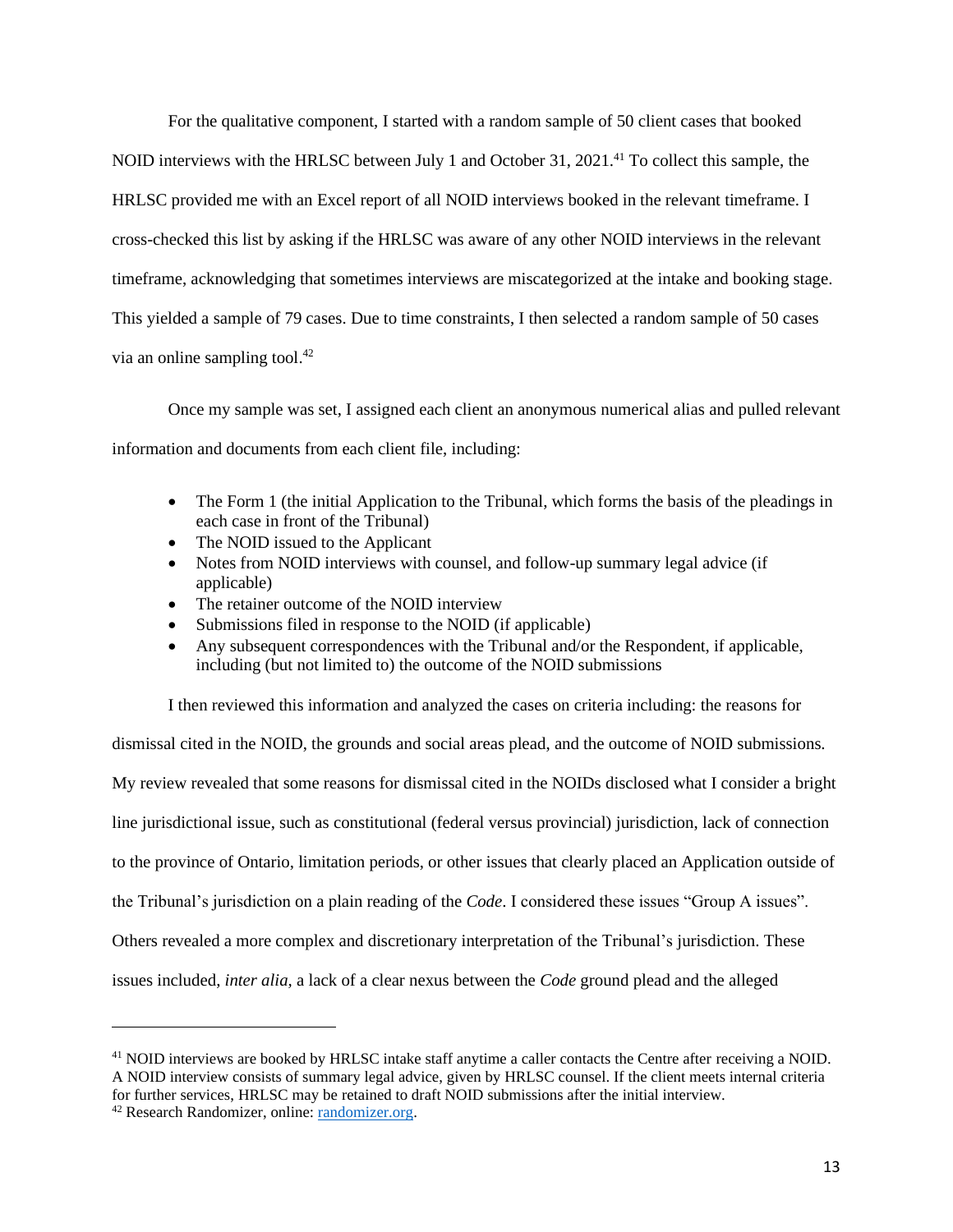mistreatment, incoherency in the narrative, and unclear connection to a social area protected by the *Code*. I considered these "Group B issues," or issues that I felt warranted closer inspection to determine whether the plain and obvious test was being consistently applied. I note Group A and B issues can appear together, and some cases had reasons for dismissal that fell into both categories. However, for the purposes of the next stages of analysis, I chose to exclude any case that had a Group A issue from further analysis. I did so because I am less concerned about access to justice and procedural fairness issues arising from NOIDs being issued in cases where there is a clear statutory or constitutional basis for the Tribunal to claim a lack of jurisdiction.

For cases that disclosed only Group B issues, I conducted a closer reading of the pleadings in the Form 1 to determine if they revealed a *prima facie* breach of the *Code. <sup>43</sup>* Although the *prima facie* case test is a higher burden for the Applicant to meet than the plain and obvious test, my operating assumption in conducting this analysis was that for cases without a bright line jurisdictional issue, the existence of a *prima facie* case indicates it is not plain and obvious that the Application falls outside the Tribunal's jurisdiction. In light of the serious procedural fairness implications of dismissing Applications without a right to an oral hearing, and considering that many Applicants self-draft their pleadings, I favored a generous reading of the pleadings and assumed all facts as plead were true. This generous reading of the pleadings is also in line with the plain and obvious test, as articulated in the Tribunal's jurisprudence and analogous civil procedure contexts.

I then further sorted Group B cases into: (1) cases which contained a clear *prima facie* case, (2) those which contained a tenuous *prima facie* case, and (3) those which contained no *prima facie* case. A fourth category emerged as I classified cases: some cases contained no *prima facie* case in the Applicant's

<sup>43</sup> A *prima facie* breach of the *Code* is made out when three elements are in place. The applicant must demonstrate that: 1) they have a characteristic protected from discrimination (e.g., a ground of discrimination is present), 2) they have experienced an adverse impact within a social area protected by the *Code*, and 3) the protected characteristic was a factor in the adverse impact (see e.g., *Moore v. British Columbia (Education)*, 2012 SCC 61; *R.B. v. Keewatin-Patricia District School Board*, 2013 HRTO 1436 at para. 204.)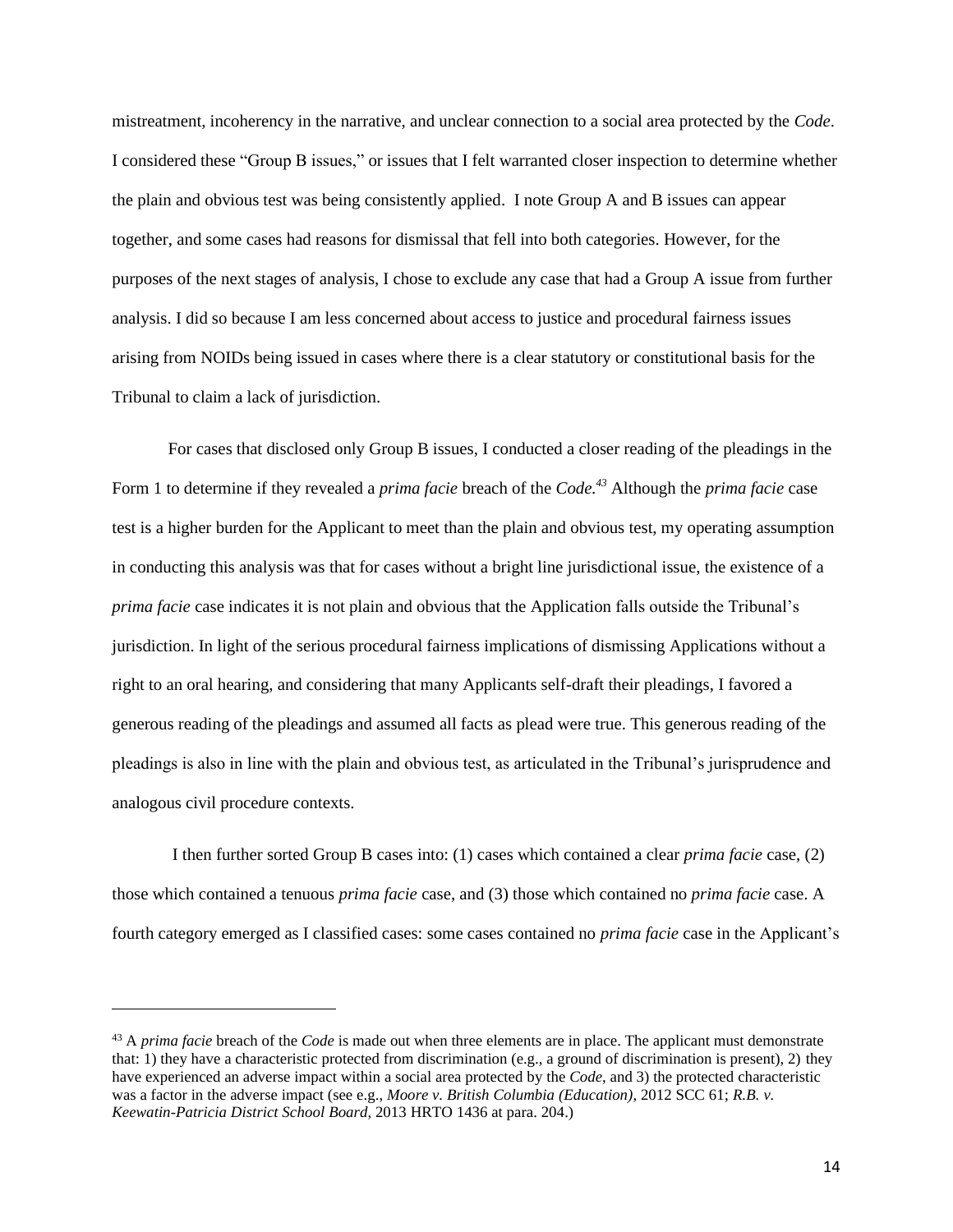self-drafted pleadings, but once the client met with counsel for the NOID interview it became evident to counsel that they could likely establish a *prima facie* case but had drafted their Application poorly.

Figure 2 provides my taxonomy of cases throughout the analysis. This figure appears at the end of the *Results* section with the total number of cases that fell into each category.





After this initial categorization of each case, I looked for trends that crosscut the set of Group B

cases that provide insight into the following questions:

- Is the Tribunal using NOIDs to dismiss cases that ought to proceed, at least past the plain and obvious test, to an analysis of reasonable prospect of success at the summary hearing stage?
- Is the Tribunal expanding the scope of dismissals for "jurisdiction" in a manner that ought to concern human rights practitioners and users of the human rights system?
- Are certain types of Applicants or allegations at an elevated risk for dismissal under Rule 13.1?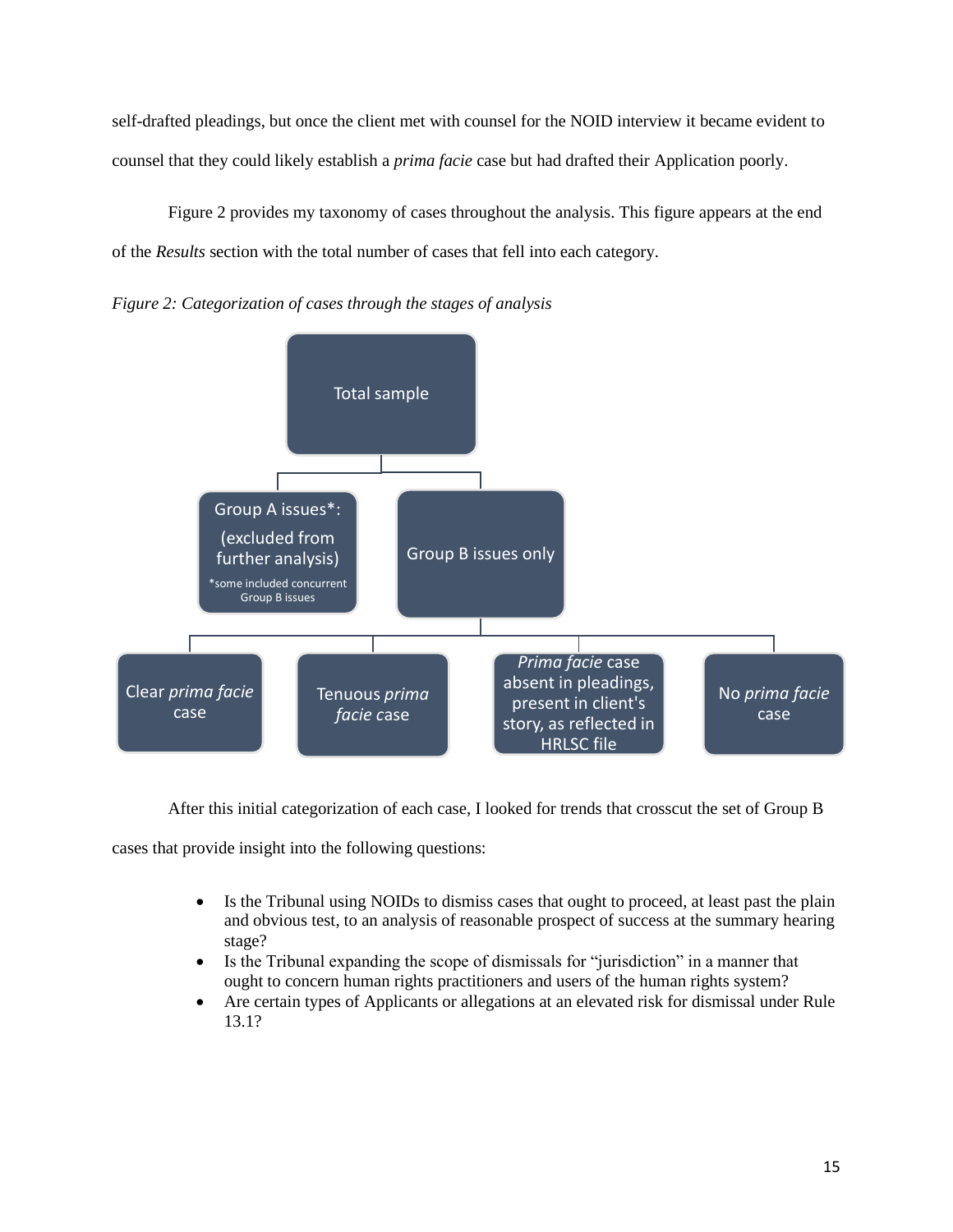#### <span id="page-16-0"></span>A. Limits, challenges, and caveats to the methods

I note that the conclusions I reach in response to these questions are qualitative and based on a limited sample of cases. My sample reflects only Applicants that sought support from the HRLSC. For these reasons, there are limitations to the methods. Notably, these qualitative observations cannot be assumed to apply across the human rights system as a whole.

Further, I based my determination about whether a *prima facie* case can be made out on my analysis and that of the HRLSC counsel that conducted the NOID interview with the Applicant. Therefore, I cannot claim that the conclusions that I have drawn about whether a case discloses a *prima facie* breach are the only possible reasonable or correct conclusions—however, the issuance of NOIDs by the Tribunal similarly involves a high degree of discretion by the decision-maker. The determination of jurisdiction will often turn on a single person's perception and analysis of the pleadings, so the limits of this type of analysis might also be reflected in the Tribunal's practices.

This research is the first attempt at understanding the Tribunal's use of NOIDs on a widespread scale and offers important insights for Applicants, human rights practitioners, and future researchers. The combined qualitative and quantitative approaches taken in this research begin to create a picture of how the Tribunal is using Rule 13.1 NOIDs.

## <span id="page-16-1"></span>III. Results and Discussion

## <span id="page-16-2"></span>A. Quantitative results & discussion: How has the use of NOIDs shifted from 2008-2021?

The quantitative data received through my FOI request confirms the trend observed by the HRLSC—the Tribunal is issuing NOIDs at an increased rate. For the first nine years of the direct access model (2008-2017), the Tribunal issued fewer than 300 NOIDs annually. However, in recent years there have been two periods of significant growth in the number of NOIDs issued. The first occurred in 2018,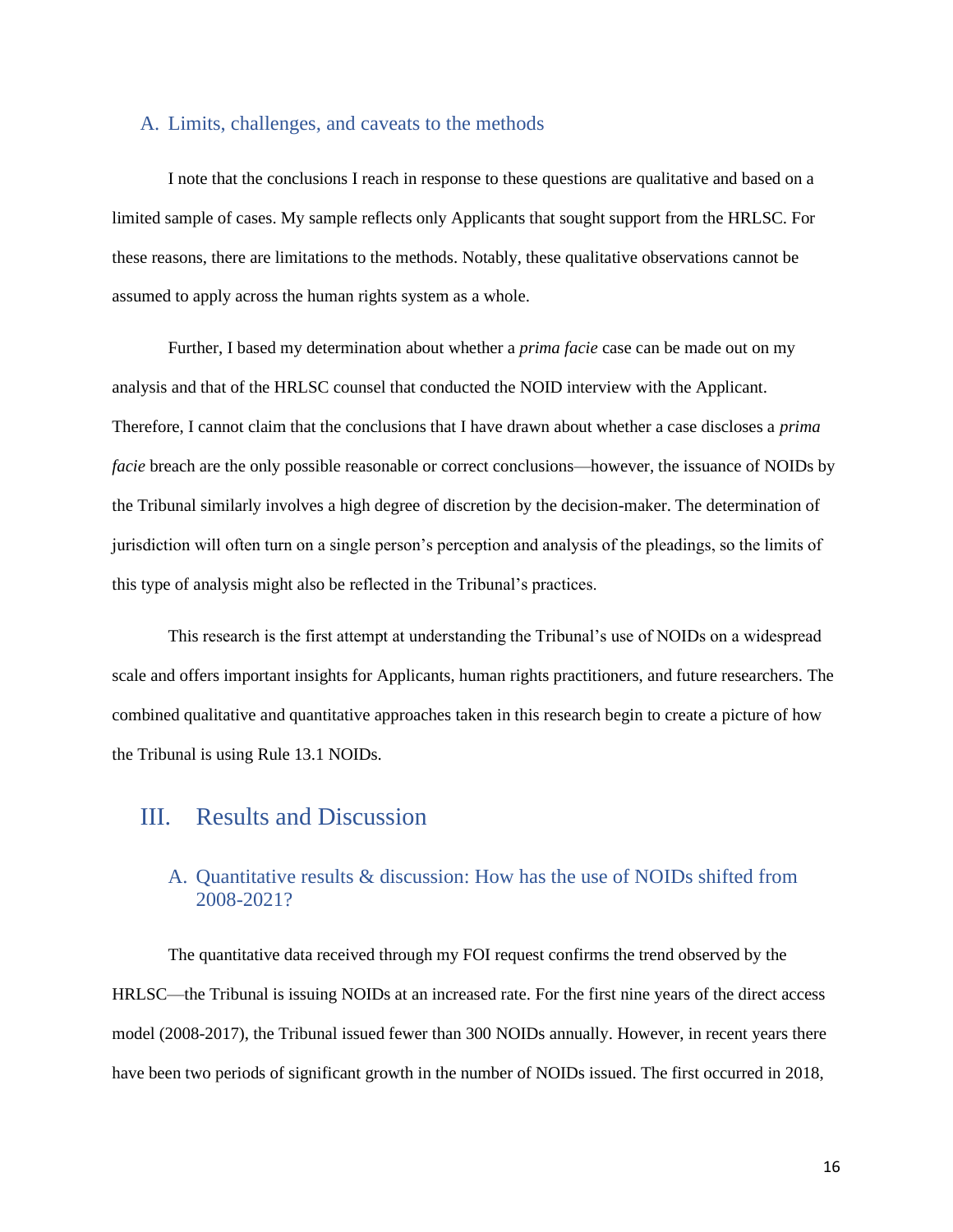when the number of NOIDs issued roughly doubled. The second occurred in 2021, when the number of NOIDs climbed well above any other year on record, reaching 989 NOIDs (comprising 25% of the total number of Applications received that year).

I note that 2020 shows a decrease in the number of NOIDs issued. As previously noted, the Tribunal suspended operations during the early months of the COVID-19 pandemic in Canada, starting in March 2020. I presume that this impacted the number of NOIDs issued that year. It is possible that the increase in NOIDs in 2021 reflects some NOIDs that might have been issued in 2020 if not for the COVID-19 suspension. Notwithstanding this, the combined 2020 and 2021 total still exceeds the combined total of 2018 and 2019 by 174 NOIDs, or 114%. This is particularly concerning because the 2018 and 2019 years already saw a twofold increase over any other prior years. The number of NOIDs issued annually from 2008-present is reported in *Figure 3. Figure 4* shows the number of NOIDs issued as a percentage of the total number of Applications received each year.<sup>44</sup>

<sup>&</sup>lt;sup>44</sup> Because data were provided by calendar year, this percentage figure does not accurately represent how many of the cases filed in a particular year received NOIDs **in that year.** This is because it is likely that, for example, an Application filed in December 2020 would not receive a NOID until 2021. However, this is a limitation that is often present in data that is grouped by reference to a particular timeframe and the data still provides a useful frame of reference.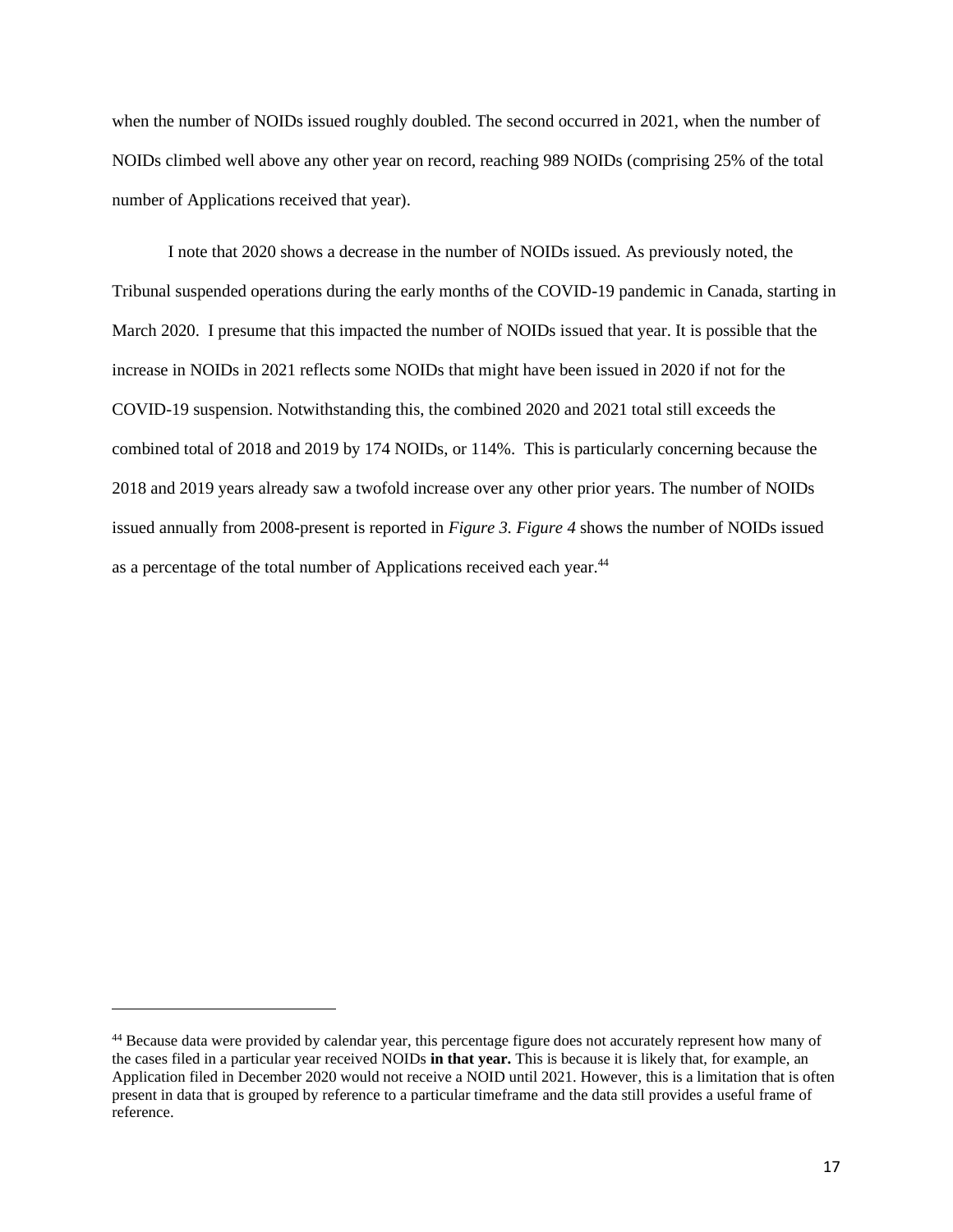

*Figure 3: Number of NOIDs issued annually, 2008-2021<sup>45</sup>*

*Figure 4: Number of NOIDs issued annually as a percentage of total Applications received, 2008-2021<sup>46</sup>*



<sup>&</sup>lt;sup>45</sup> Data obtained through a Freedom of Information Request made to Tribunals Ontario on November 1, 2021. The data was received on March 2, 2022 and is on file with author.

<sup>46</sup> Data obtained through a Freedom of Information Request made to Tribunals Ontario.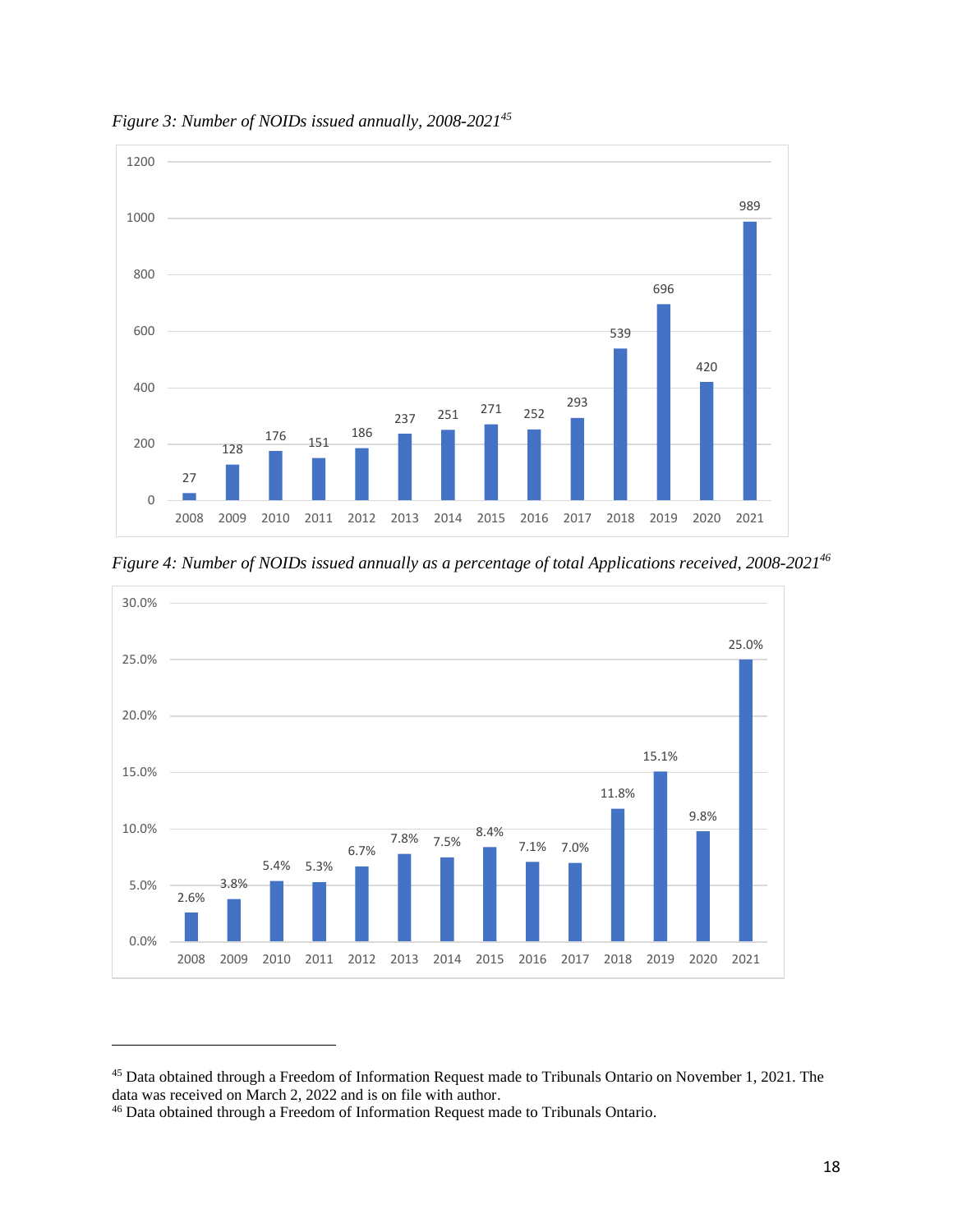Lastly, I considered how trends in the Tribunal's use of NOIDs compare to the trends in the use of Rule 19A summary hearings. Summary hearings are a useful comparator because they are an alternative avenue to dispose of potentially low-merit cases, while affording Applicants a higher degree of procedural fairness. They are also the appropriate avenue to apply the "no reasonable prospect of success" test that has seemingly usurped the "plain and obvious test" in the Tribunal's analysis of NOID files (discussed in *Broader Implications, infra*). Thus, in my FOI request I asked for the total number of notices of summary hearing issued annually. Tribunals Ontario modified this request (with my consent) to the total number of summary hearings held annually from 2008-2021.

Tribunals Ontario data revealed that the Tribunal held its first summary hearing on August 6, 2010, so I have omitted the 2008, 2009, and 2010 years from the summary hearing analysis to focus solely on years with a full 12 months of potential hearings. In the same period that dismissals under Rule 13.1 increased, there was a decrease in the number of summary hearings held—2020 and 2021 had the lowest number of summary hearings on record of all the relevant years. This is possibly impacted by the COVID-19 pandemic, although operations resumed by mid-2020 and the Tribunal shifted to remote videoconference hearings.<sup>47</sup> The year with the fewest summary hearings on record is 2021, during which operations were not suspended at any point. The total number of summary hearings held annually is presented in *Figure 4.* Also notable is that in 2021, 124 summary hearings were held whereas 989 NOIDs were issued.

<sup>47</sup> 2020-2021 Annual Report, *supra* note 3.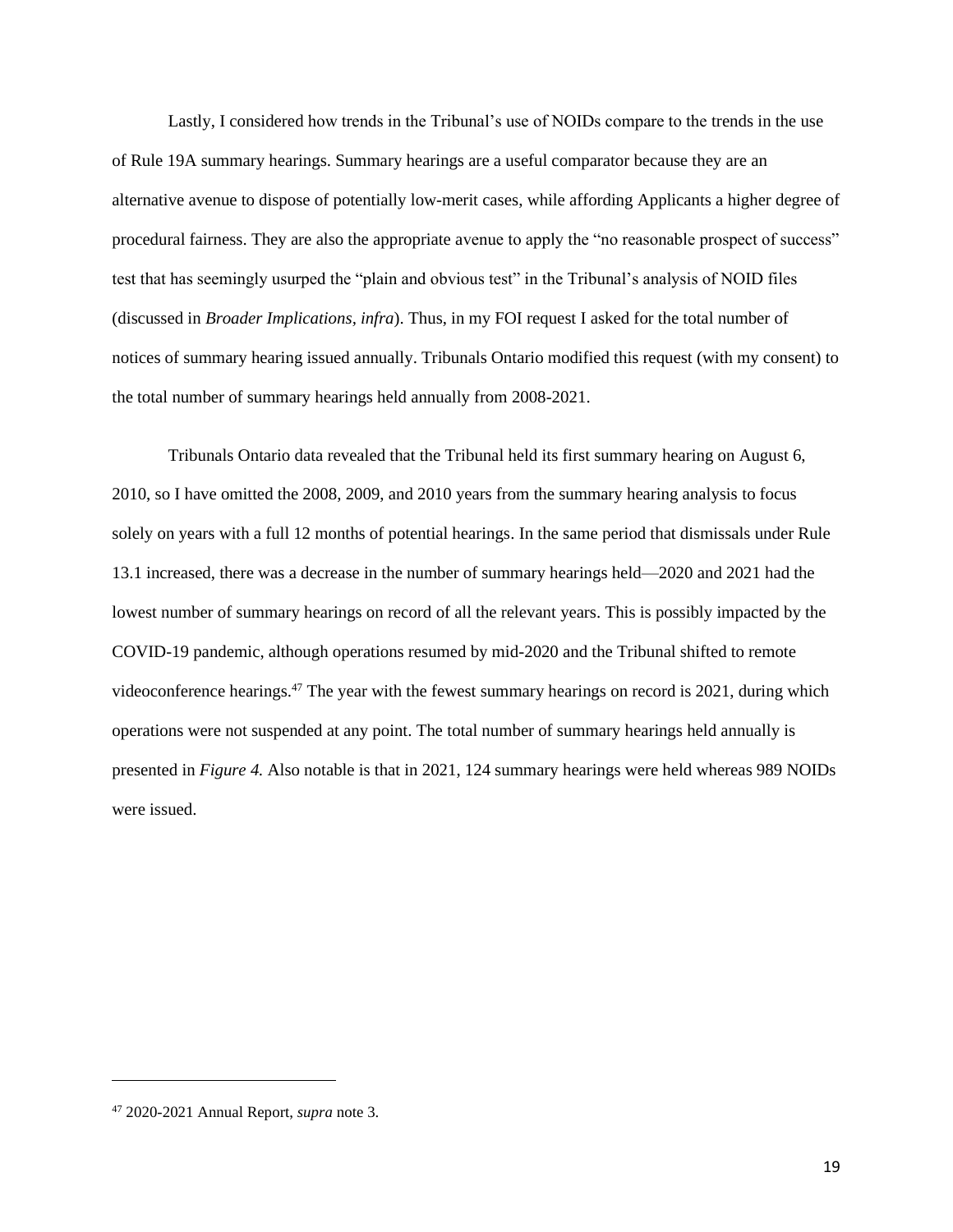

*Figure 4: Total number of summary hearings held annually, 2011-2021.* 

The data from Tribunals Ontario give a quantitative underpinning to the trends observed by the HRLSC. The use of NOIDs has increased significantly since 2018, with 2021 showing the most marked increase. Given that the Tribunal's statutory jurisdiction did not change in the same period, a qualitative analysis of cases in which the Tribunal issued NOIDs seemed the most appropriate method for understanding how the Tribunal's interpretation of its jurisdiction and its application of Rule 13.1 has been borne out in individual cases. The following qualitative analysis investigates what trends can be observed about the Tribunal's use of Rule 13.1 NOIDs in the year 2021.

## <span id="page-20-0"></span>B. Qualitative results & discussion: Analysis of the use of NOIDs in HRLSCinvolved cases: July 1, 2021- October 31, 2021

As noted in the *Methods* section, *supra* the qualitative analysis started with a random sample of 50 clients that came to HRLSC for legal support after receiving a NOID between July 1, 2021 and October 31, 2021. Of these initial 50, six client cases had a legal issue related to a different procedural point in the Tribunal process. These cases were excluded from analysis. One client withdrew from the receipt of HRLSC services. Therefore, for the purposes of this analysis, n=43.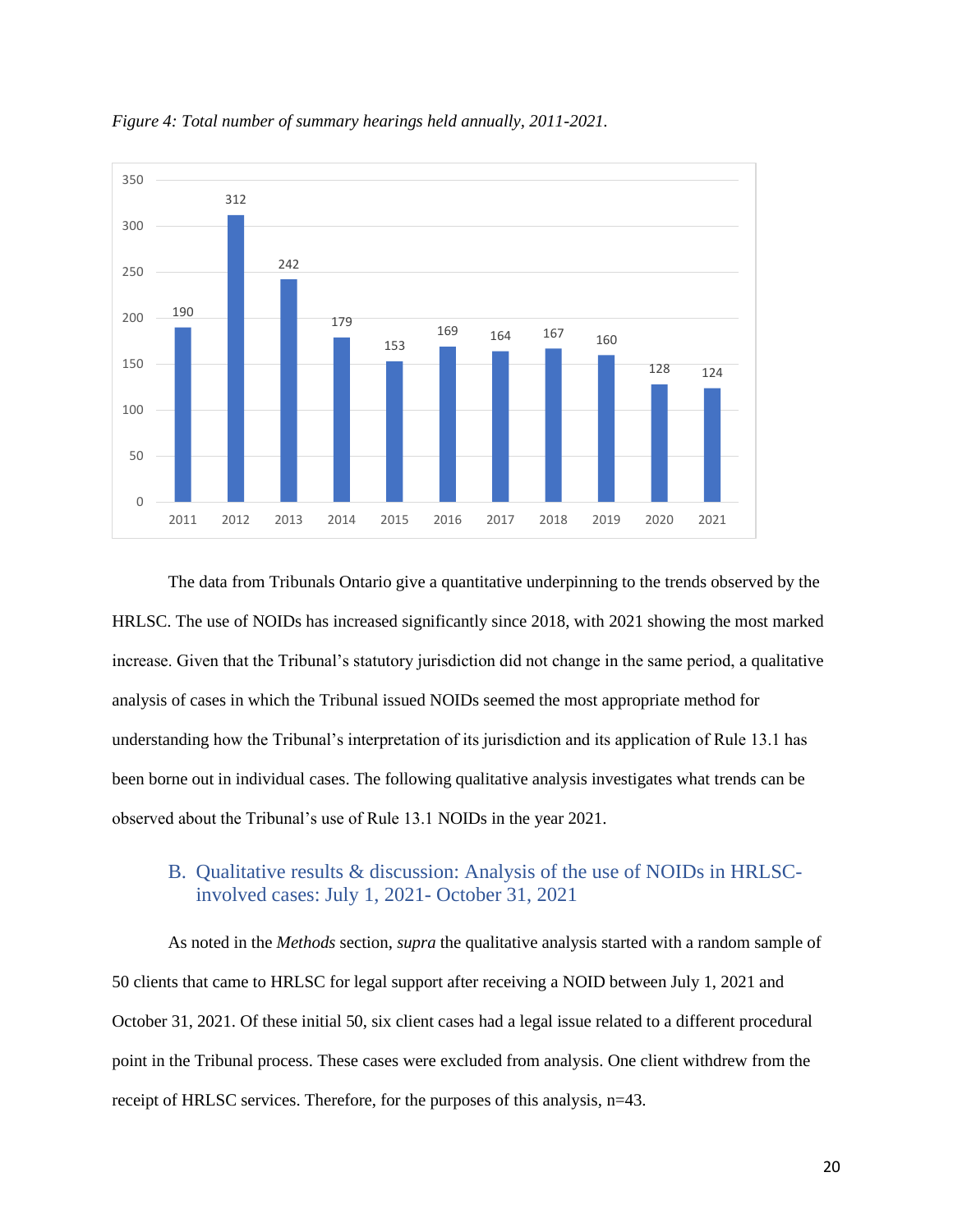The first step in analysis for each case was to identify the reasons for dismissal given in the NOID. When the Tribunal issues a NOID, the reasons for dismissal are delivered using what appear to be boilerplate language for various dismissal types. In the set of 43 cases, 14 reasons for dismissal were observed. Outside of my sample, there may be other reasons for dismissal cited by the Tribunal in NOIDs. The full language for each type of dismissal I observed is included as *Appendix A.* I grouped these dismissal types into two conceptual categories: Group A issues (clear jurisdictional issues with a readily identifiable statutory or constitutional basis) and Group B issues (reasons for dismissal that appeared more discretionary, and that I felt warranted further investigation). By making this grouping, I do not suggest that these categories are perfectly delineated: for example, in some instances, a case with only Group B issues did, on closer inspection, contain legitimate jurisdictional issues that were evident in the pleadings. Likewise, there was at least one instance where an Application I excluded from further analysis on the basis that the NOID alleged a clear jurisdictional issue was—on the assessment of Centre counsel in their interview notes—wrongly issued the NOID on a misapprehension of the Applicant's pleadings.

Although this categorization is imperfect, it was intended to exclude any file that disclosed a clear jurisdictional issue from further analysis. These issues would likely pass the plain and obvious test since there is a statutory or constitutional bar to the Tribunal considering the claim. Conversely, I found that reasons for dismissal given in the Group B category were often the result of a self-drafted Applicant struggling to clearly make their case. A conclusion that an Application falls into one of these categories involves some interpretive discretion on the part of the decision-maker. Further, in the Group B cases, the Applicant is uniformly pleading that some discrimination has occurred—even in an instance where the Tribunal may not see the nexus between the ground and social area on the facts provided, the Applicant *must have* (by the very nature of the Tribunal's Form 1) selected specific grounds and social areas in order for their Application to have proceeded to this stage. In other words, dismissals in this category require the decision-maker to read the pleadings and determine if, assuming all facts as plead are true, it is plain and obvious that the Application falls outside the Tribunal's jurisdiction despite the elements of a

21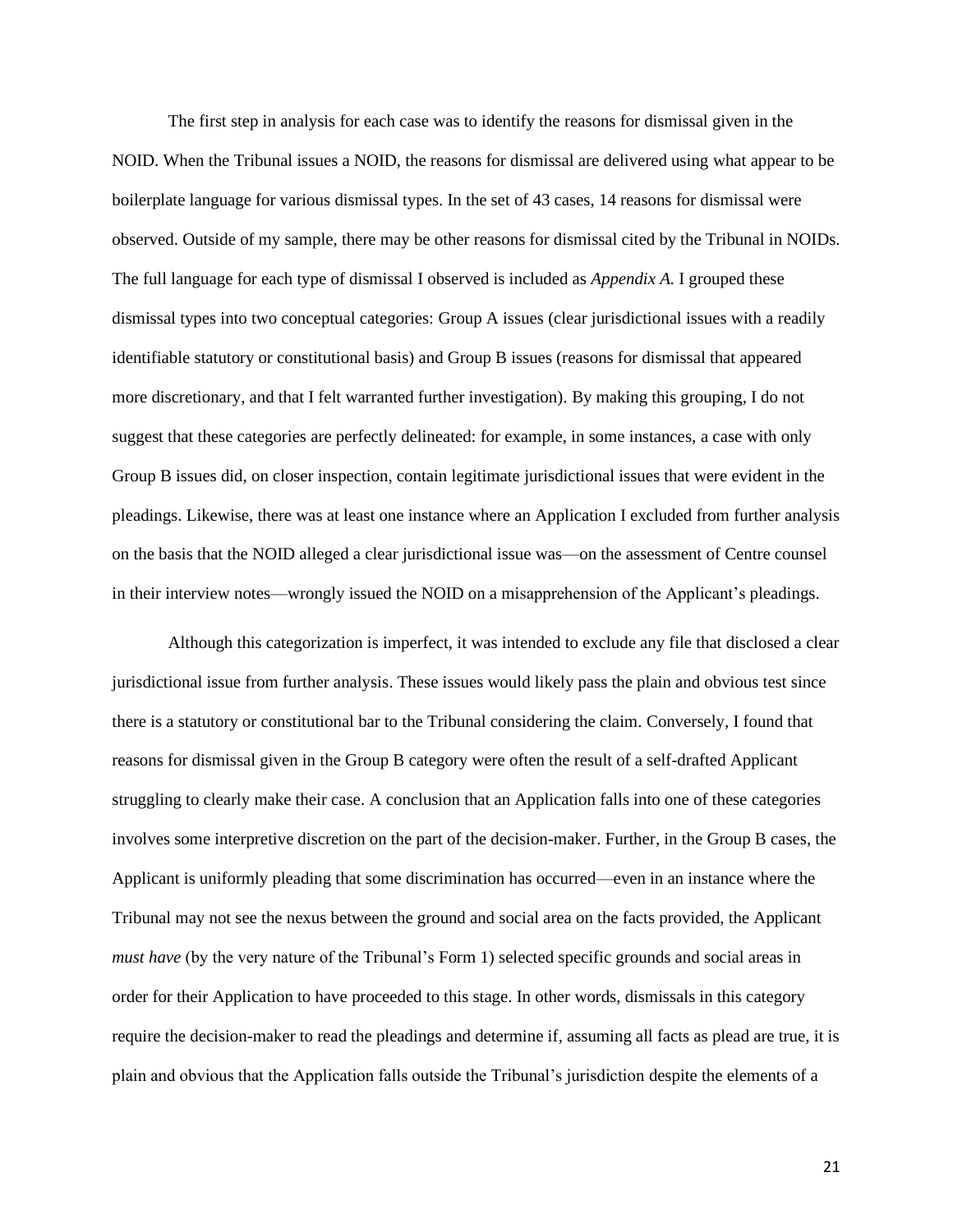*prima facie* case being formally "checked off" in the Applicant's Form 1. About half of the files (22 out

of 43) cited more than one reason for dismissal, with issues sometimes cross cutting my two broad

categories. The dismissal types in each category are as follows:

### **Group A Issues:**

- Constitutional jurisdiction ("CJ"): The issue is in the federal jurisdiction pursuant to the *Constitution Act, 1867*
- Standard limitation period issue ("LP(S)"): The Application is filed outside of the one-year limitation period set out in the *Code,* and there does not appear to be good faith delay
- Section 45.1 of the *Code* ("45"): The issue has been dealt with in another legal proceeding and ought to be dismissed pursuant to s 45.1 of the *Code*
- Section 34(11) of the *Code* ("34(11)"): A civil proceeding has been initiated or is ongoing, and the Application ought to be dismissed under s.34(11) of the *Code*
- Provincial jurisdiction ("PJ"): The events occurred in another province and do not appear to be connected to Ontario
- Adjudicative immunity ("AI"): The Respondent is an arbitrator, adjudicator, or judge and is protected by adjudicative immunity
- Counsel conduct ("CC"): The issue relates to the conduct of a lawyer representing a party in another legal proceeding, which is not covered by the *Code*

### **Group B Issues:**

- General allegations of unfairness, citing *Forde v. Elementary Teachers' Federation of Ontario<sup>48</sup>* ("*Forde"*) ("FD"): The Application fails to identify specific acts of discrimination within the meaning of the *Code*
- Bald assertion ("BA"): There is no clear factual basis which links the Respondent's conduct to the Applicant's ground(s) claimed
- No social area ("SA"): The Application does not appear to fall under a social area protected by the *Code*
- No coherent narrative ("CN"): The Application fails to set out a coherent narrative that explains the particulars of the alleged discrimination
- No Reprisal ("NR"): The Applicant has plead the ground of reprisal, but has failed to demonstrate reprisal
- Limitation period (potential drafting issue, the Tribunal cannot identify the act of discrimination alleged in question 7) ("LP(7)"): The last event of discrimination identified in Question 7 of the Form 1 is unclear or not clearly connected to the *Code. 49*

<sup>48</sup> *Forde, supra* note 5.

<sup>&</sup>lt;sup>49</sup> Note: I have considered this a Group B issue, because in six of the seven observed instances of this dismissal type, it was issued alongside another Group B issue, often a *Forde* NOID. Closer analysis suggested that the acts alleged were within the limitation period, but the Applicant struggled to articulate the specific allegations in their response to Question 7, which asks the date of the last event of discrimination. These NOIDs are distinguishable from the standard limitation period NOIDs, because in those instances more than a year had passed between the last event described and the Applicant filing. In LP(7) NOIDs, the Applicant filed within a year, but the Tribunal did not see the event identified in Question 7 as discriminatory under the meaning of the *Code.* It therefore viewed the application as outside of the limitation period.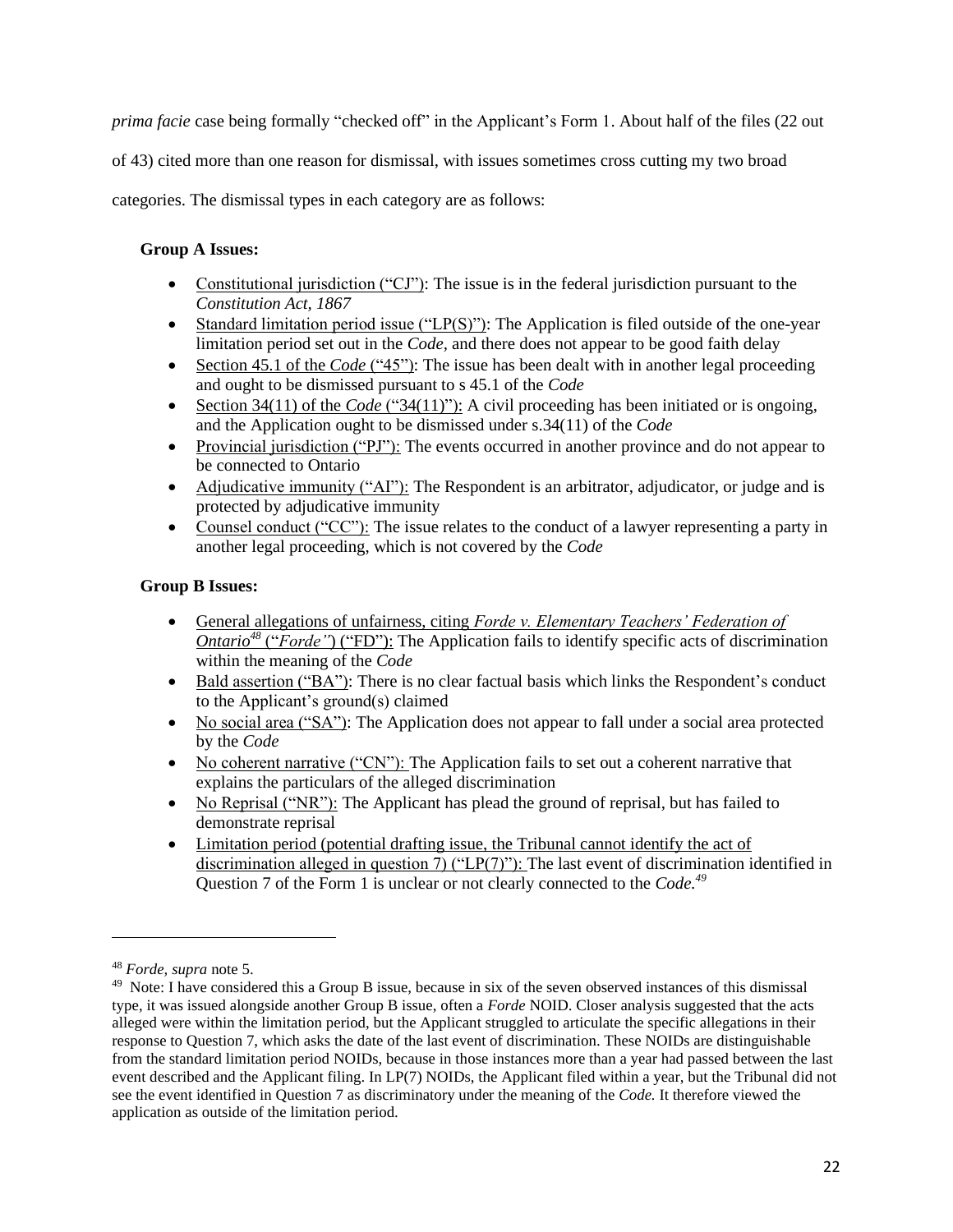• COVID-19 mask case:<sup>50</sup> medicals required ("C19"): The Application states a medical exemption from mask wearing. The Applicant must provide evidence of disability to proceed.

Of the 43 cases, 10 received NOIDs identifying issues in the Group A category. Thirty-nine of the cases received NOIDs identifying Group B issues, but six of these also displayed concurrent Group A issues. Therefore, four had solely Group A issues, and 33 had solely Group B issues. By a significant margin, the most frequently cited issue was the "general allegations of unfairness" category ("FD"), with 33 of 43 cases citing this reason for dismissal. The breakdown of the frequency each reason for dismissal is found in *Figures 6* and *7.* 





<sup>&</sup>lt;sup>50</sup> I initially struggled with where to place COVID-19 mask cases within the Group A or Group B boundaries. However, I ultimately placed them in this category to prompt a closer analysis of this phenomenon.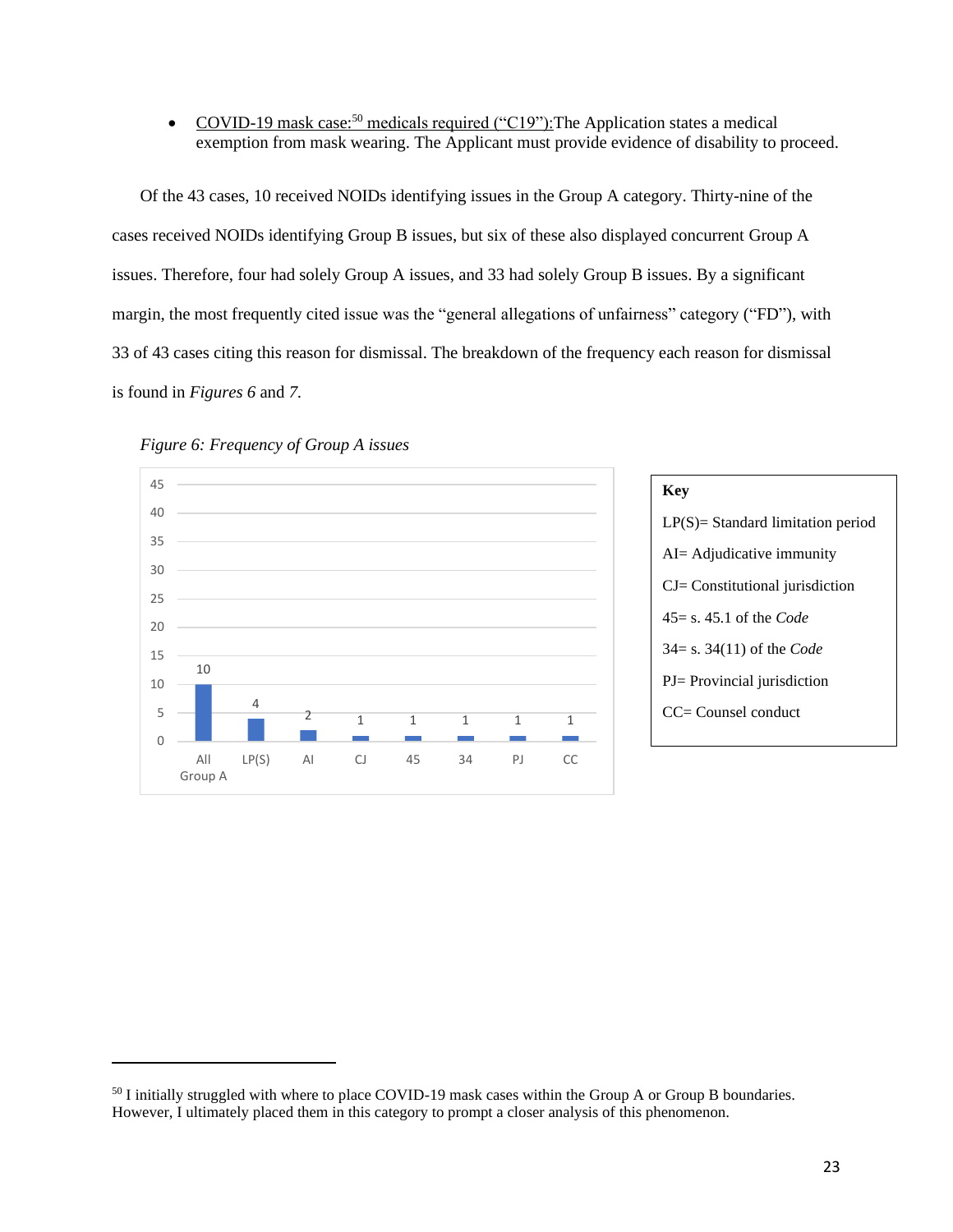*Figure 7: Frequency of Group B issues*



This distribution of the reasons for dismissal in my sample indicates that Group B issues—the issues I found involved more discretion on the part of the decision maker—far outweigh the clear jurisdictional issues in Group A. The 33 cases with only Group B NOIDs were further analyzed. These 33 cases covered all five social areas covered by the *Code*—employment, housing, contracts, vocational associations, and goods, services, and facilities ("GSF"). The social area breakdown in this sample had a greater emphasis on employment and GSF, which is consistent with overall Tribunal statistics.

*Figure 8: Number of Group B files by social area* 

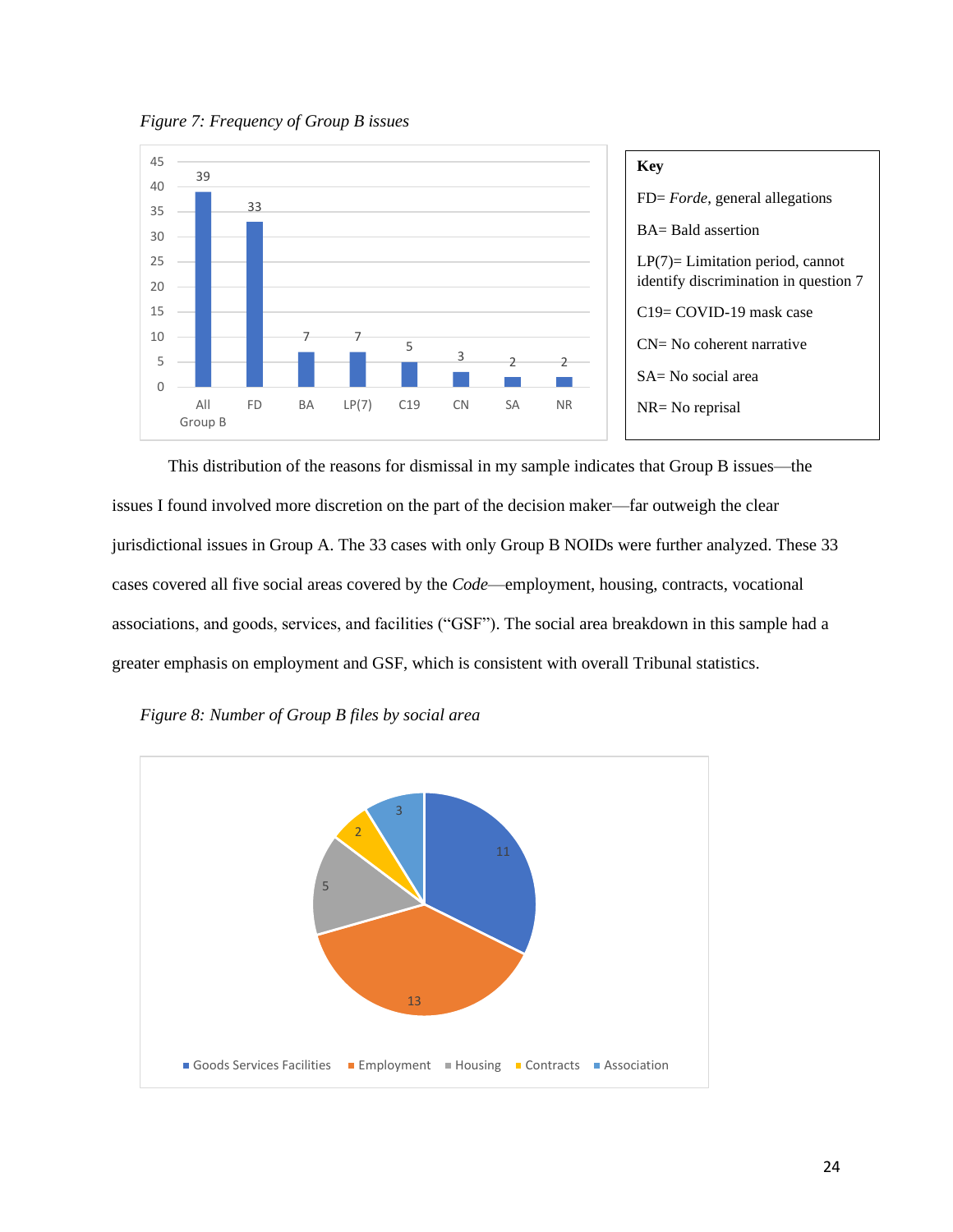Within the subsample of 33, I also analyzed which grounds were plead. Race-related grounds<sup>51</sup> especially race, colour, and citizenship—were overrepresented in this sample relative to Tribunal-wide trends. All other grounds found within this sample tracked relatively closely to the Tribunal-wide trends, as reflected in the Tribunal's 2021-2021 Annual Report. Although my data is not statistically significant, further research could determine if Applicants pleading racial discrimination are at greater risk of dismissal under Rule 13.1.

I also note that some grounds were not represented at all in this sample—including sexual orientation, gender identity, gender expression, and record of offences, which make up 4%, 6%, 3%, and 2% of claims received by the Tribunal in 2021-2022, respectively.<sup>52</sup> This omission could be a function of my small sample size or of the relatively small portion of claims filed under these grounds, or there could be other phenomena contributing to this trend. Further research with more sophisticated and statistically significant methods is required to reach a conclusion.

Additionally, 23 of the 33 cases (or roughly 70%) were filed by Applicants that plead multiple grounds of discrimination, indicating that Applicants in this sample are more likely to allege discrimination based on multiple *Code*-based identities, as opposed to alleging discrimination based on a singular *Code-*protected trait. The Tribunal does not report on the intersectional nature of Applications received—the Annual Reports only give a percentage breakdown by each individual ground. However, in this subset of cases individuals pleading intersectional or additive claims are represented in greater numbers than cases where the person identifies only a singular *Code*-protected trait. Further research could establish if intersectional or additive claims are at an elevated risk for a Rule 13.1 dismissal.

<sup>&</sup>lt;sup>51</sup> On thei[r website,](https://www.ohrc.on.ca/) the Commission groups several grounds into a broader category of "race and related grounds". These grounds include: race, colour, citizenship, ancestry, ethnicity, and place of origin. This categorization is also borne out in the Tribunal's grouping of grounds in their Application forms—the supplementary forms filed per social area (Forms 1A-1D) group these six grounds into a single set of questions. This grouping of grounds as "racerelated" risks losing the nuance and difference between each of the individual grounds, but nevertheless I have retained this categorization because it is consistent with the approach taken by the Commission and the Tribunal. <sup>52</sup> 2020-2021 Annual Report, *supra* note 4.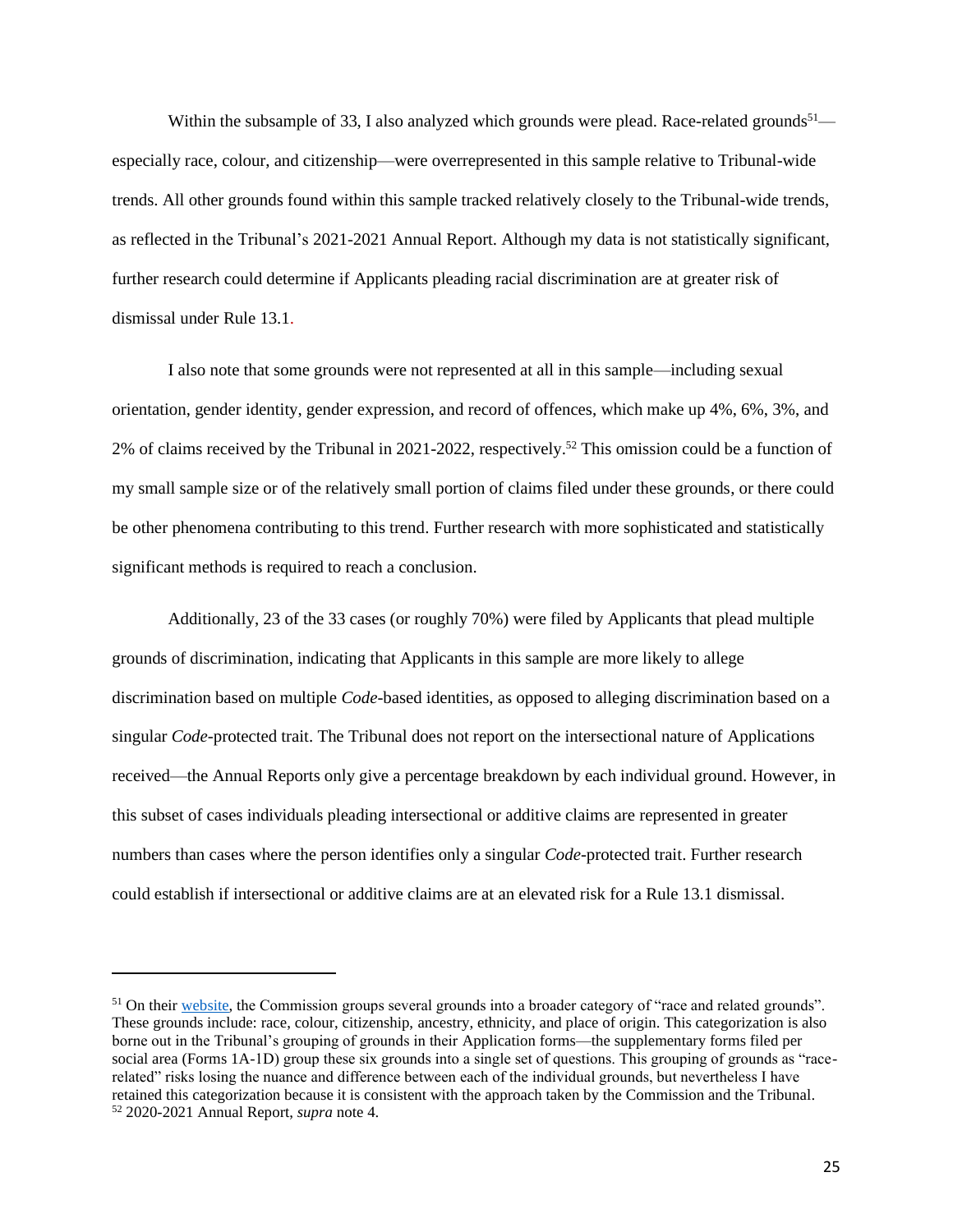

*Figure 9: Frequency each ground was plead by percentage, relative to the Tribunal's 2020-2021 Annual Report*

The final step in my analysis was to read the pleadings for each of the 33 cases in the sub-sample to determine if the three elements of a *prima facie* case were discernable in the pleadings. With respect to each of the three elements of a *prima facie* case—a *Code-*protected ground, adverse impact within a social area, and a nexus between the two—I identified if the element was (1) clearly present within the pleadings, (2) arguably or tenuously within the pleadings, or (3) absent from the pleadings. In instances where the element was tenuous or absent, I reviewed notes from NOID interviews, follow-up summary legal advice, and NOID submissions filed with the Tribunal to ascertain if the element did, in fact, form a part of the client's allegations. A *prima facie Code* breach forming part of the Applicant's experience but not being articulated in the pleadings is an access to justice issue because the 2008 direct access model was intended to present minimal barriers to Applicants. However, in implementing the model, Applicants with human rights issues before the Tribunal also lost access to Commission support throughout the process. As a result, at the time of the 2012 Pinto Report, 54% of Applicants were self-represented at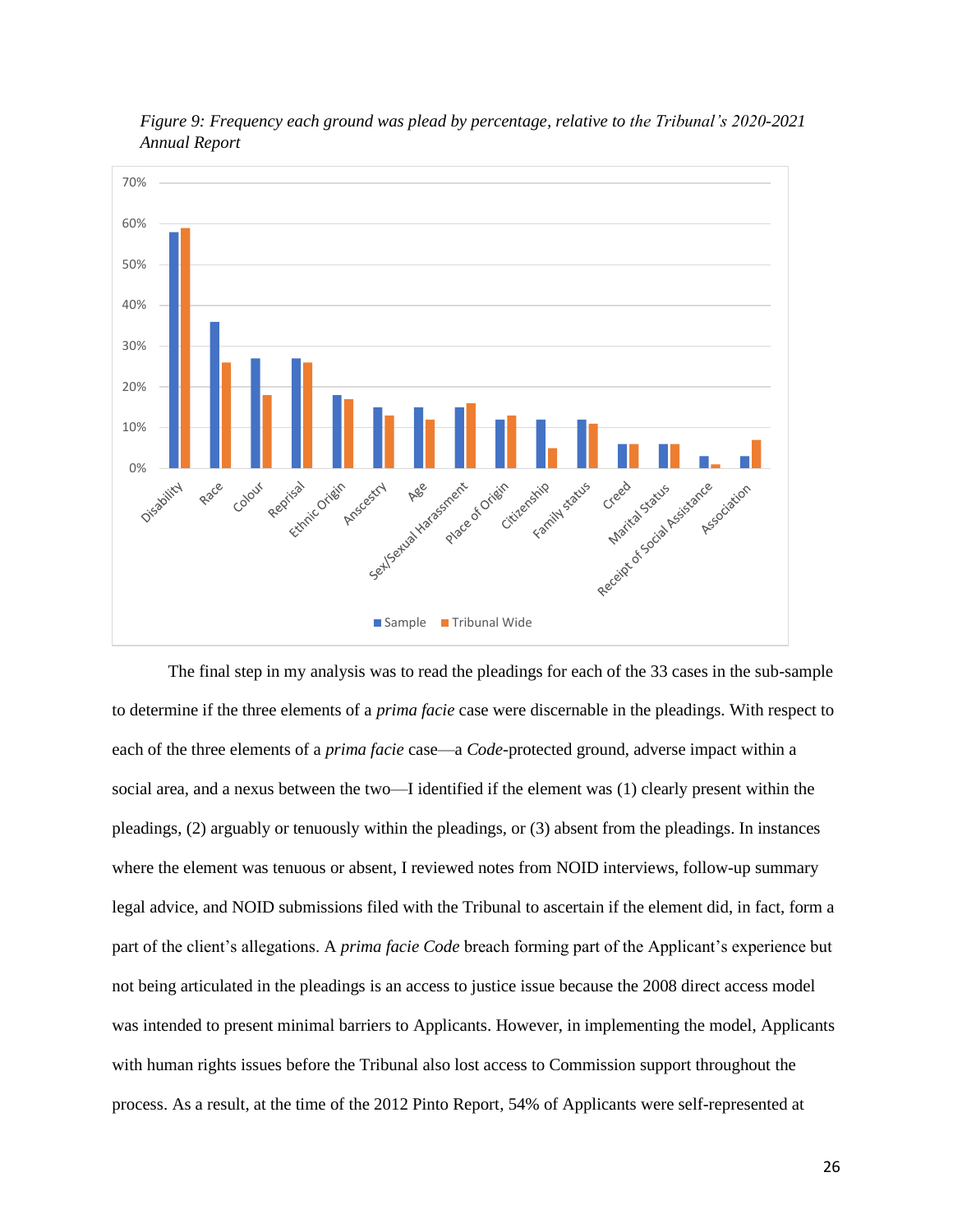mediations and 53% at hearings before the Tribunal.<sup>53</sup> At the Application stage, 70% were unrepresented.<sup>54</sup> Respondents, on the other hand, were "almost always represented."<sup>55</sup> Self-represented Applicants may not have the legal knowledge necessary to turn their experiences into a succinct and compelling legal narrative within the *prima facie* case framework. Without that expertise, they stand at a disadvantage to represented Respondents.

With respect to my assessment of the strength of the claim, I found that 14 of the 33 Group B cases disclosed a clear *prima facie* case. In order to be categorized as a clear *prima facie* case, I assessed each of the three elements of a *prima facie* case separately and found that all three were clearly present. If I identified any of the three elements as tenuous, the case was considered a tenuous case. If I identified that an element was absent, I determined that there was no *prima facie* case. Following this analytical structure, 10 contained a tenuous *prima facie* case, and four contained no arguable *prima facie* case. In another five, there was no *prima facie* case discernable in the written pleadings, but after reviewing NOID interview notes with counsel and NOID submissions, I concluded that the Applicant could feasibly establish the three elements of a *prima facie* case but was unable to articulate this in their written pleadings. The element that Applicants most frequently struggled to establish was the nexus between their plead grounds and the mistreatment they experienced. *Figure 10* recalls the categorization of cases described in *Figure 2* (in the *Methods* section, *supra)*, but provides the total number of cases found in each category throughout the full analysis.

<sup>53</sup> *Pinto Report, supra* note 13 at 45.

<sup>54</sup> *Ibid* at 45.

<sup>55</sup> *Ibid* at 26.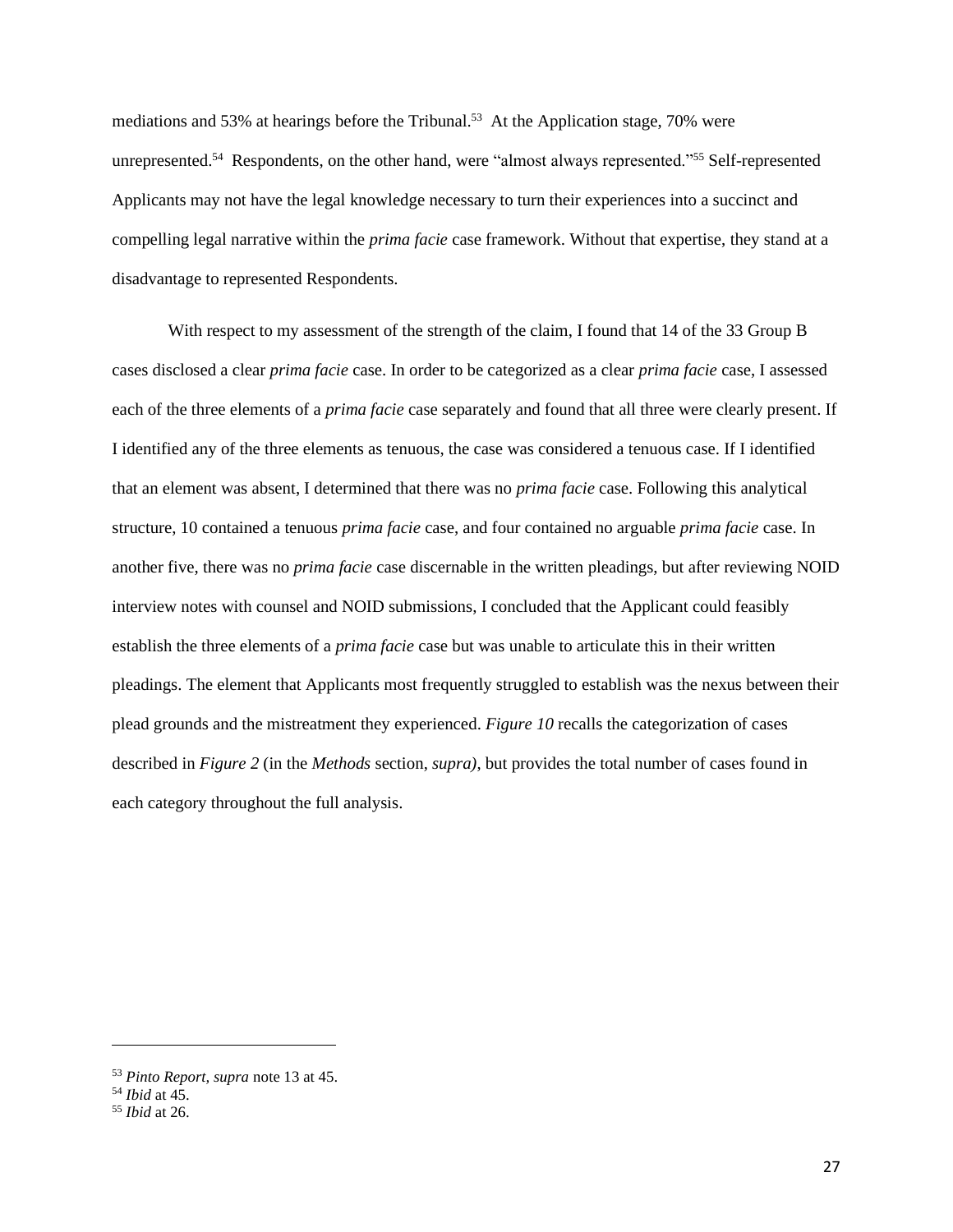*Figure 10: Final categorization of cases*



I also tracked whether the HRLSC was retained to draft written NOID submissions on behalf of the client. I looked at the impact of those submissions on whether the case was dismissed or processed through the next step of service on the Respondent. The HRLSC considers several factors when deciding whether to offer a retainer, and thus the number of retainers offered should not be assumed to correlate with the number of potentially meritorious claims. However, HRLSC offered retainers in 11 of the 33 cases, and in one additional case at the reconsideration stage after the Applicant self-drafted NOID submissions that failed to convince the Tribunal that their Application was within jurisdiction. At the time of writing, every case that the HRLSC supported through a NOID submission retainer has proceeded through to service on the Respondent.

In analysing the pleadings, I also made several other observations that are notable from an access to justice or procedural fairness standpoint. These related to the Tribunal's perception of race-related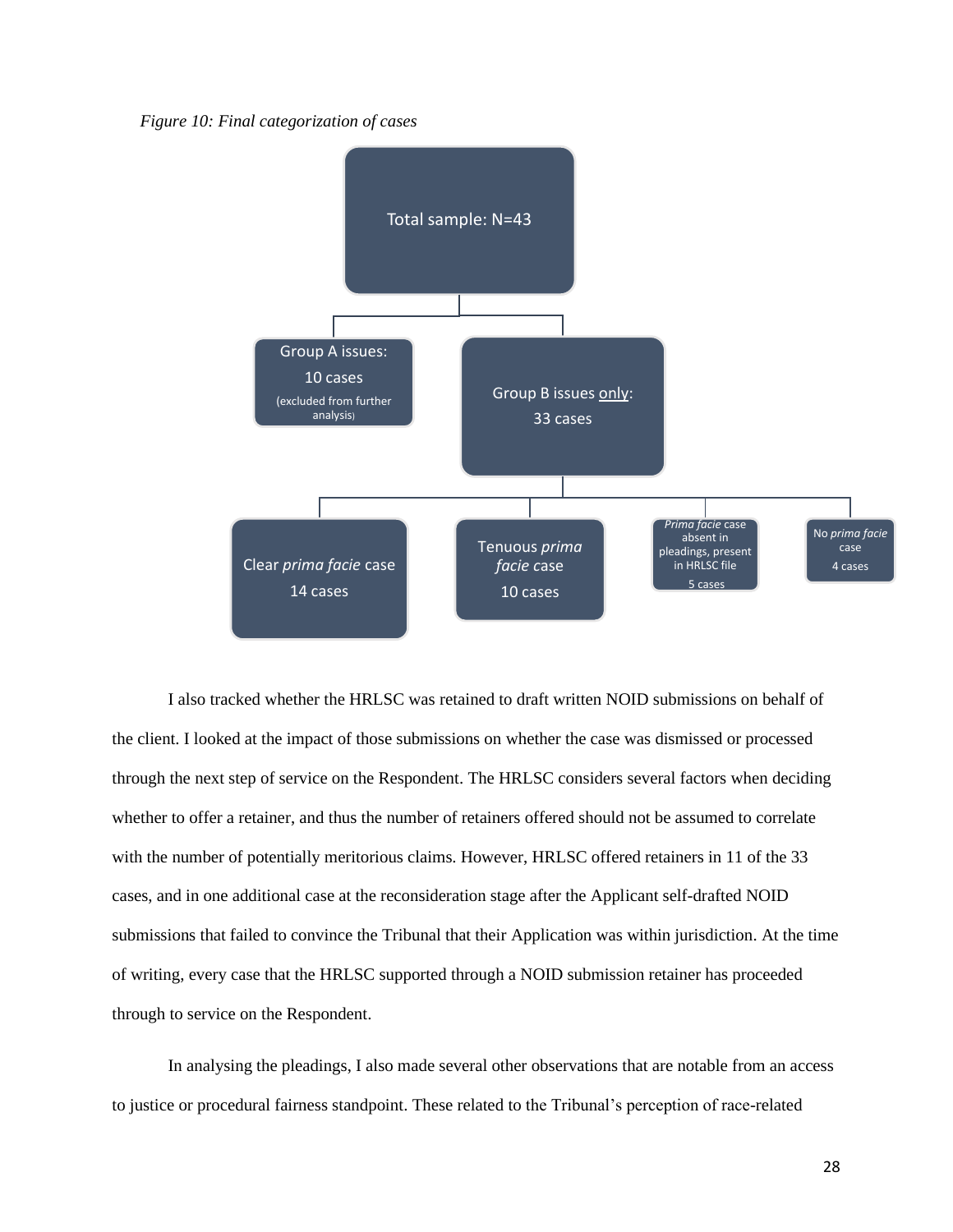claims as "general allegations of unfairness," the importance of a succinct and well-drafted narrative, and the Tribunal's treatment of COVID-19 masking cases. Each of these may warrant future research.

In addition to race-related grounds being overrepresented in the subsample overall, they overrepresented amongst Applications that received a *Forde* NOID for "general allegations of unfairness," but (on my analysis) revealed a *prima facie* case. Thus, Applicants pleading race-based grounds may be at elevated risk of dismissal via the Tribunal viewing their allegations as merely "general allegations of unfairness." This was particularly the case in Applications where I interpreted the allegations to be instances of complex, systemic, or subtle allegations of racial discrimination.

A succinct and compelling narrative is a factor that may help Applicants avoid receiving a NOID. Lengthy (in excess of five pages for the core narrative) and/or inexpertly drafted Form 1 narratives may be at elevated risk of dismissal as general allegations of unfairness or for a lack of a coherent narrative. This is particularly the case if the Applicant's narrative includes non-*Code* allegations alongside potential *Code* violations. Some Applicants describe multiple experiences with the Respondent(s), and only some of these are potentially acts of discrimination under the meaning of the *Code.* However, under the plain and obvious test, if there is even a single alleged violation of the *Code,* I argue that the Application ought to be permitted to proceed.

In the context of COVID-19 masking cases, the Tribunal appears to have departed from its established practices regarding medical documentation for disability claims at the pleading stage. COVID-19 NOIDs require that Applicants provide medical documentation for their Application to proceed past the NOID stage, even though the Applications often allege a *prima facie* breach and Form 1 states that documentary evidence *is not* required at the Application stage. Although many of these cases potentially lack merit because COVID-19 pandemic jurisprudence has found many claims in which Applicants do not have disabilities under the meaning of the *Code* and/or alternative service options like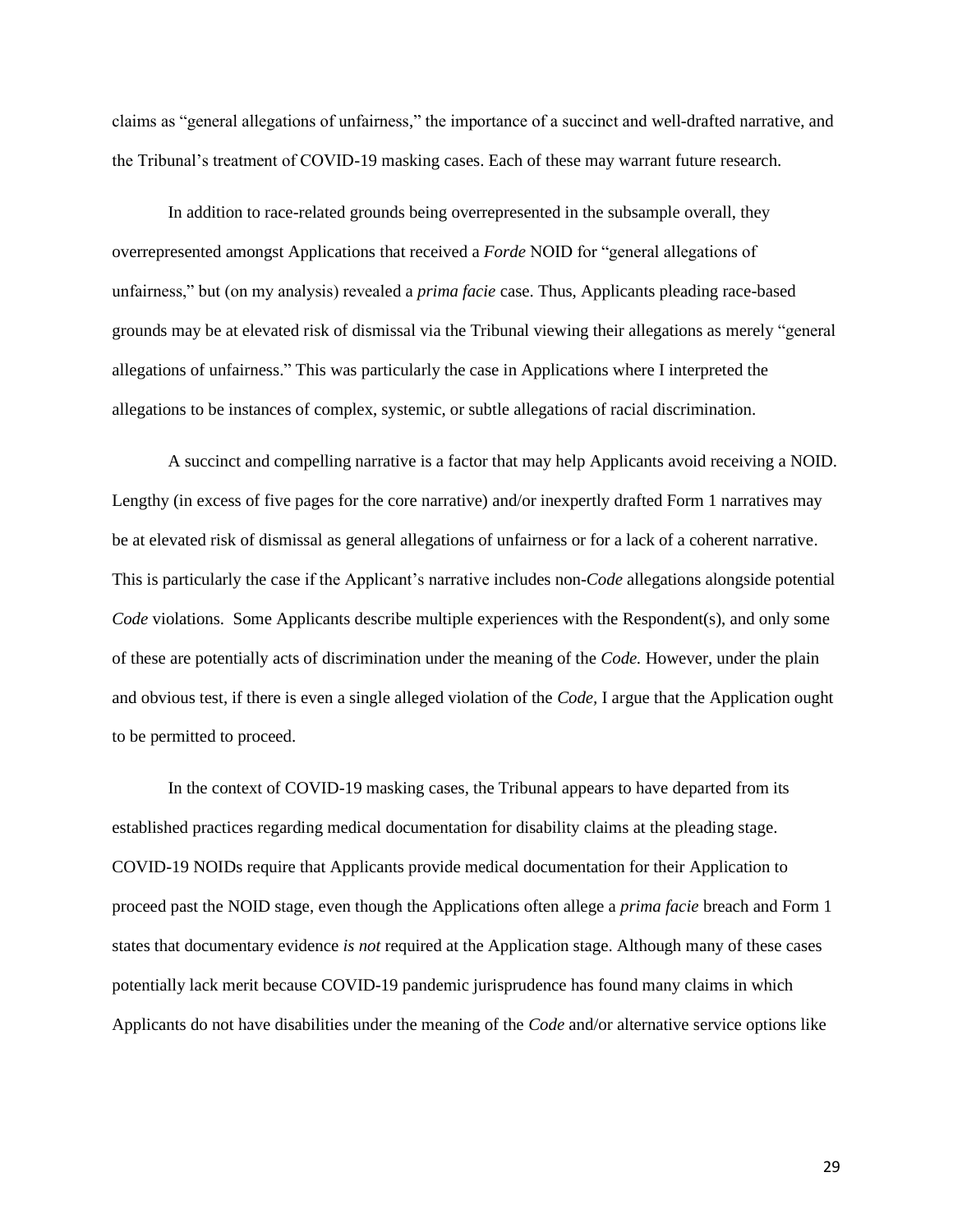curbside pickup constituted a reasonable accommodation, <sup>56</sup> from a jurisdictional perspective these cases do not fail the plain and obvious test. The plain and obvious test requires that decision-makers assume all facts as plead are true, and thus should assume that Applicants have the disabilities they claim. While they may not be able to make out a *Code* breach on balance, these issues would be more appropriately adjudicated at a Rule 19A summary hearing or a merit hearing.

## <span id="page-30-0"></span>IV. Broader Implications

My qualitative analysis rests on a relatively small sample size (50 out of 989 NOIDs issued in 2021, or about 5% overall, and about 65% of the NOIDs received by HRLSC between July 1 and October 1, 2021). It is also constrained by the methodological limitations discussed above. However, taken with the observed increase in the use of NOIDs across the human rights system as a whole, the data reveals concerns related to of access to justice, procedural fairness, and the Tribunal's institutional role.

### A. Access to justice: Self-represented litigants at higher risk of dismissal

<span id="page-30-1"></span>In my qualitative analysis, a striking pattern emerged regarding the Tribunal's treatment of inexpertly drafted submissions versus expertly drafted submissions. Every case in my sample in which the HRLSC was retained to draft NOID submissions proceeded to service on the Respondent rather than being dismissed. The same is true in the anecdote of the two cases that spurred my interest in this research, discussed in the *Context* section, *supra.* With the support of the HRLSC, the second file in the pair of cases I discussed at the opening of this paper proceeded to service on the Respondent.

One of the stated goals of the direct access model was to increase access to justice, but I contend that in order to achieve this goal the Tribunal must take a generous reading of self-drafted submissions.

<sup>56</sup> See e.g., *Sharma v. Toronto (City),* 2020 HRTO 949; *Civiero v. Habitat for Humanity Restore*, 2021 HRTO 257, *Boissinot v. Aiana Restaurant*, 2021 HRTO 280, *CL as represented by Litigation Guardian KL,*2021 HRTO 159.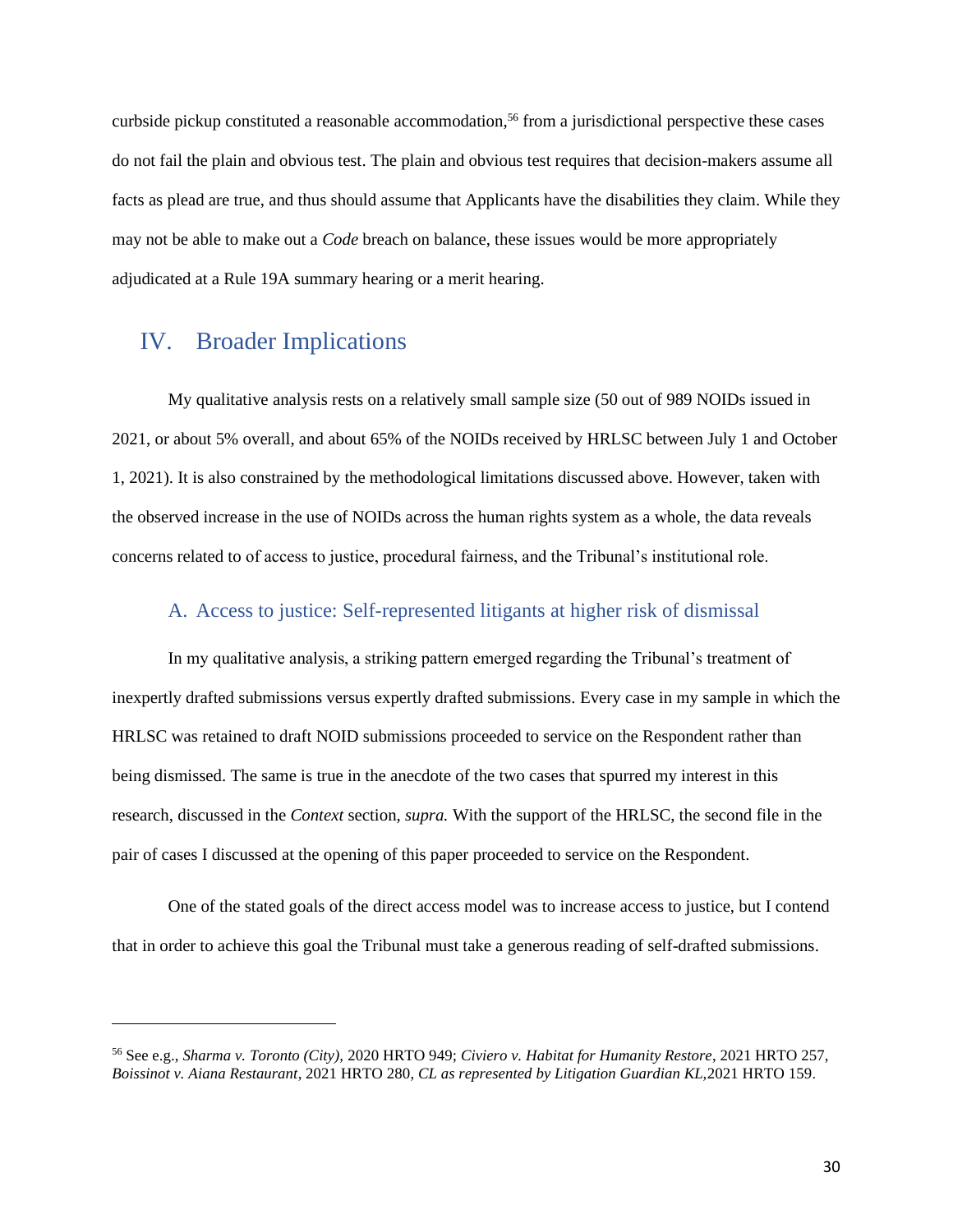The Tribunal should err on the side of providing Applicants with their statutory rights to oral hearings in cases where it is not plain and obvious that the Application is outside the Tribunal's jurisdiction. This may require the Tribunal to draw reasonable inferences from the narratives that will help them establish the nexus between the grounds plead and the adverse treatment described. If this nexus does not exist on the facts, this will become evident under the no reasonable prospect of success test at summary hearing or during a full hearing on the merits. My research turned up 11 instances in which the HRLSC was retained, and their submissions enabled the Tribunal to see that it was not plain and obvious that the allegations were outside their jurisdiction. Despite the sample size, this observation poses a significant access to justice issue for self-represented litigants in Ontario's direct access human rights system.

## <span id="page-31-0"></span>B. Procedural fairness concern: Importing the *Dabic* framework into the jurisdiction analysis

The high number of "*Forde* NOIDs" in my sample suggest that the Tribunal's interpretation of its jurisdiction and the legal tests it applies to determine jurisdiction may be changing. This trend concerns me from a procedural fairness standpoint. The denial of the statutory right to an oral hearing raises procedural fairness concerns because the Applicant has a diminished opportunity to make their case. My quantitative analysis suggests that the Tribunal has begun to apply principles from the Rule 19A summary hearing framework to their preliminary analysis of jurisdiction, which in turn allows more cases to be dismissed without an oral hearing.

An exhaustive analysis of this phenomenon is outside of the scope of this paper and would require more detailed examination of the administrative law principles underlying the Tribunal's exercise of its statutory powers and its ability to determine the limits of its jurisdiction. However, I will lay out the basis of the argument for future researchers or practitioners to consider. This argument can be understood by looking at some of the caselaw that is frequently cited in the NOIDs. Of the 43 cases I analyzed, 33 cited *Forde* and claimed that the Tribunal does not have jurisdiction over general allegations of unfairness. Thus, *Forde* is a useful starting point for this analysis.

31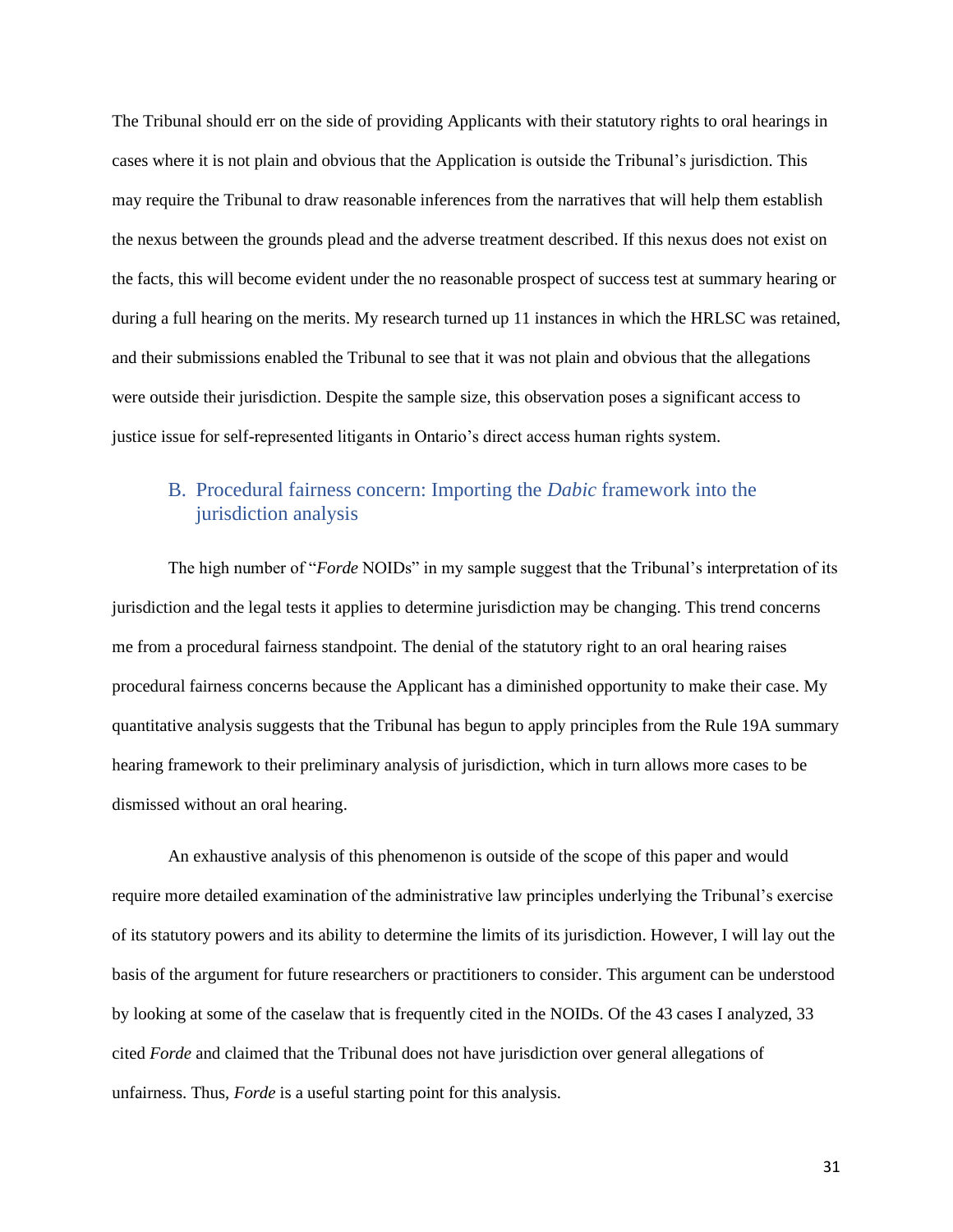First, I note that *Forde* was a decision rendered in the context of a 19A summary hearing. As such, the Applicant had an oral hearing, and the Tribunal applied the no reasonable prospect of success analysis developed in *Dabic.* In fact, the *Forde* decision does not discuss jurisdiction at all—at paragraph 17 the Tribunal writes, "the Tribunal does not have the **power** to deal with general allegations of unfairness,"<sup>57</sup> a phrase which has been re-styled to "the Tribunal does not have the **jurisdiction** to deal with general allegations of unfairness" in the *Forde* NOID template (see Appendix A). This wording change on its own is minimal and may not appear concerning given the proximity in the meanings of the words "power" and "jurisdiction." However, the paragraphs immediately following this statement in *Forde* articulate my concern with importing the *Forde/Dabic* framework into the Rule 13.1 context. The Tribunal goes on to discuss how the concept of *prima facie* discrimination is "not helpful in interpreting the Tribunal's summary hearing rule" and that the parties ought to focus on the no reasonable prospect of success analysis.<sup>58</sup> In other words, different analyses reign for different points in the Tribunal's procedures—particularly at the *prima facie* case stage versus the summary hearing stage. Thus, I contend that the Tribunal ought not import the findings from *Forde* into a basis for a Rule 13.1 dismissal.

Looking at the historical context of Rule 13.1 dismissals pre-2018 supports this concern that there is slippage in the meaning of "jurisdiction" within HRTO caselaw.<sup>59</sup> The cases which developed the plain and obvious test in Tribunal jurisprudence were related to clearer jurisdictional issues, such as timeliness or territorial jurisdiction.<sup>60</sup> It appears that the Tribunal is now styling issues that may, in fact, be better treated as issues of *merit* as issues of *jurisdiction*.

My concern with the shifting interpretation of "jurisdiction" is further underscored by the "bald assertion" NOIDs—a type of NOID that began in the latter part of my July-October 2021 timeframe (see

<sup>57</sup> *Forde, supra* note 6 at para 17, emphasis added.

<sup>58</sup> *Ibid* at para 18, emphasis added.

<sup>&</sup>lt;sup>59</sup> I note that I am aware that the Tribunal is not bound by its own precedent. However, the Tribunal often cites its own prior decisions in subsequent caselaw, and following its own precedent allows Ontarians to have access to a stable, predicable, and institutionally fair Tribunal.

<sup>60</sup> See e.g., *Masood, supra* note 27 at paras 6 and 7, summarizing caselaw on jurisdiction.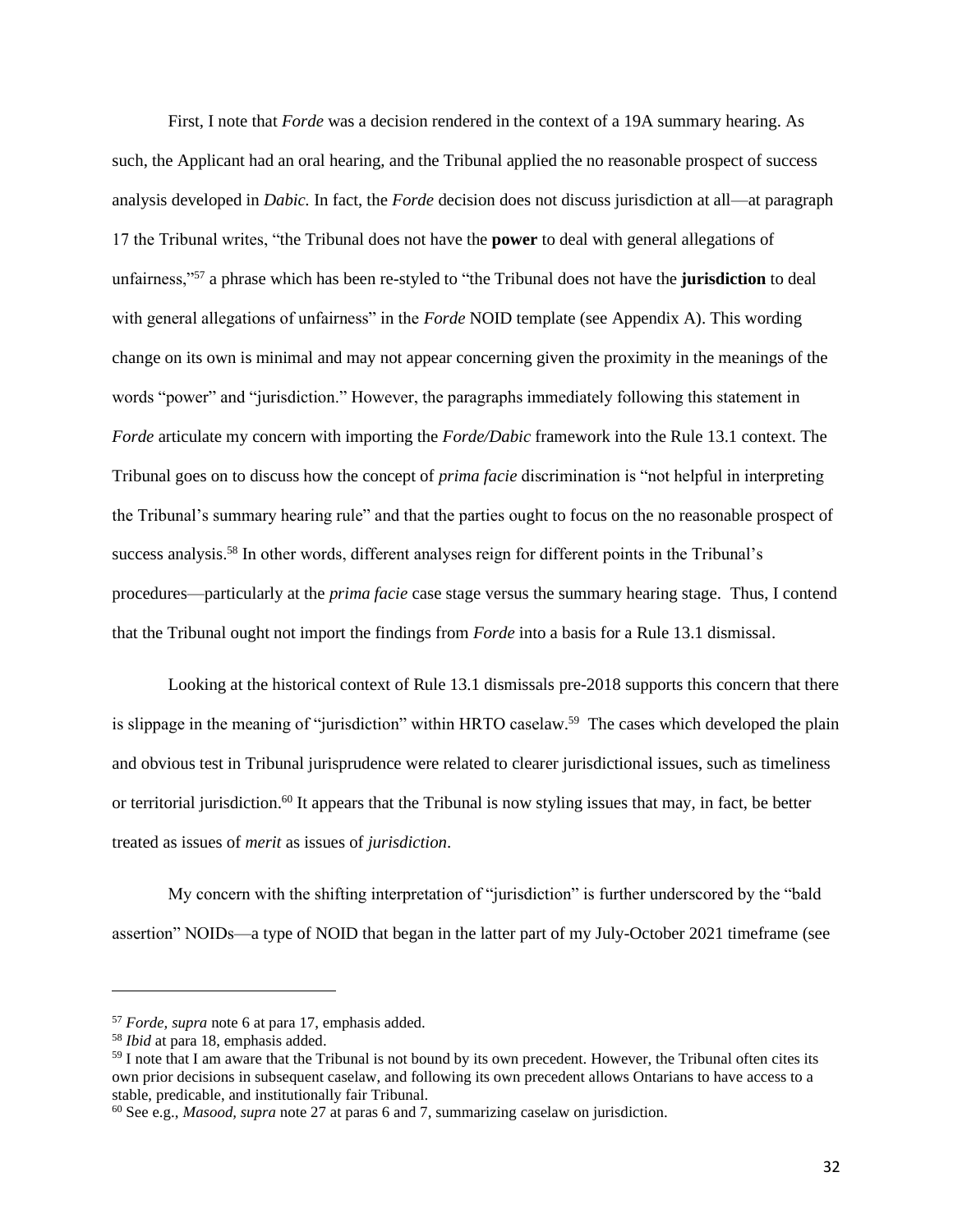Appendix A). This NOID type cites *Forde* as well as a more recent case (*Groblicki v. Watts Water*, 2021 HRTO 461, in turn citing *Forde*), for the principle that "a bald assertion that the adverse treatment the Applicant received was owing to their enumerated ground is *not enough to provide the required factual basis*" to bring an Application within the Tribunal's jurisdiction. In my view, this "factual basis" is not a jurisdictional issue, but an assessment on the merits. In many cases, a finding of discrimination may turn on the Applicant's assertions because direct evidence of discrimination can be difficult to establish particularly in instances of subtle or systemic discrimination. It is precisely in these cases—where the outcome may turn on the credibility of the parties—that an oral hearing is most necessary for a just resolution of the dispute.<sup>61</sup> What appears to be a bald assertion on the face of the Application may become far less "bald" when the adjudicator solicits the evidence and hears examination and cross-examination of the parties. Further, the Tribunal's own jurisprudence has previously determined that allegations do not need to be "well founded"<sup>62</sup> to fall within the Tribunal's jurisdiction. Notwithstanding this fact, a CanLii search on March 7, 2021 revealed that the exact phrase: "To fall within the Tribunal's jurisdiction, an Application must provide some factual basis beyond a bald assertion" appears in in 50 reported decisions, all in 2021 and 2022. The phrase "To fall within the Tribunal's jurisdiction, an Application must provide some factual basis beyond speculation" appears in in 18 reported decisions, again all in 2021 and 2022.

I am concerned with how the Tribunal has begun to apply the Rule 19A summary hearing framework to their preliminary analysis of jurisdiction. Through applying a higher threshold test, the Tribunal's interpretation of its own jurisdiction appears to have shifted, leading the Tribunal to decline jurisdiction in cases that may be properly before it. These findings deserve deeper legal analysis, including further research about the impetus for the Tribunal's changes in NOID-issuing practice and their interpretation and application of Rule 13.1.

<sup>61</sup> See e.g., *Khan v. Ottawa (University of),* 1997 CanLii 941.

<sup>62</sup> *Gal v. Jaytex Group of Canada Ltd.*, 2013 HRTO 867 at para. 7.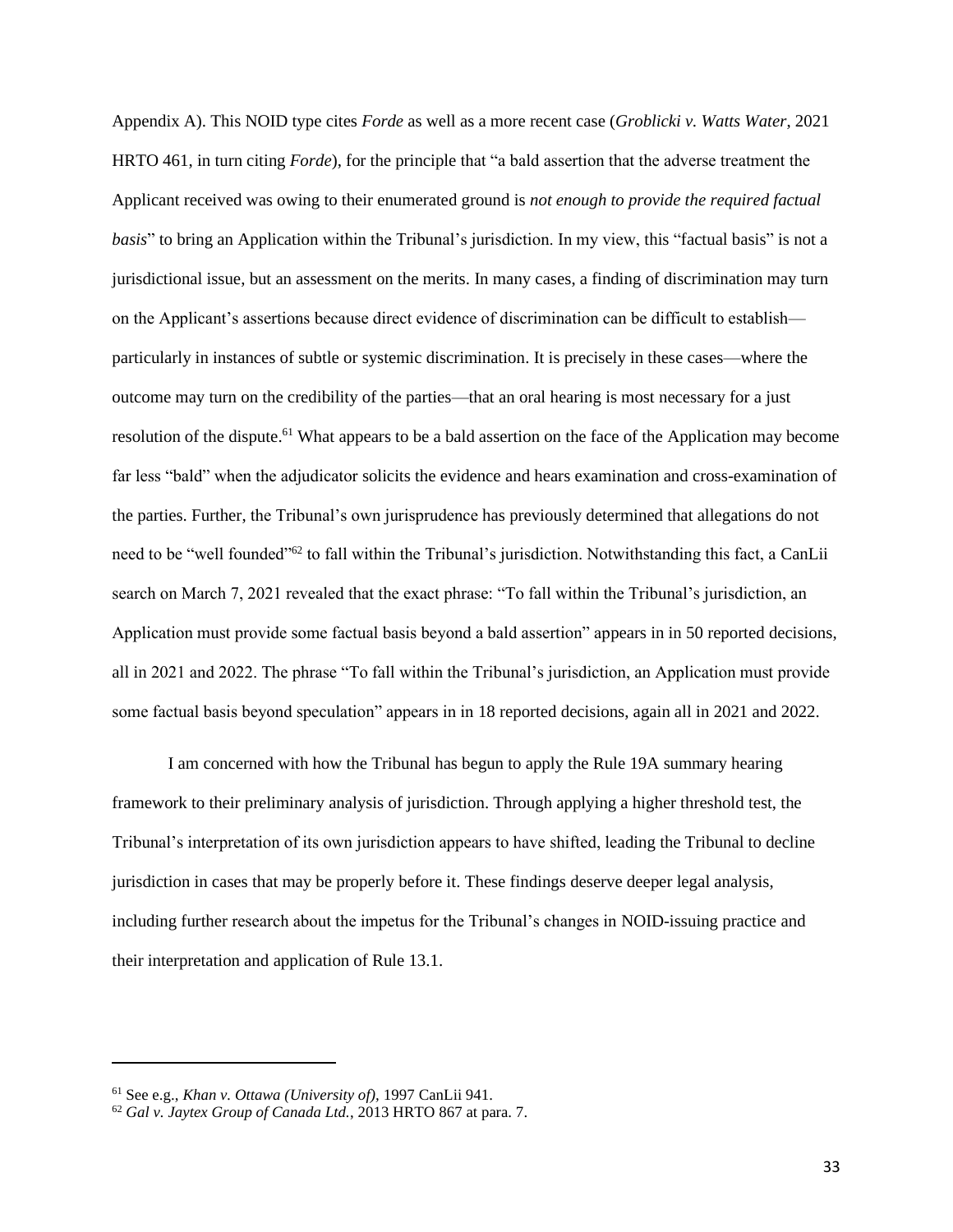#### C. Institutional role of the Tribunal

<span id="page-34-0"></span>Lastly, the Tribunal's current use of NOIDs raises concerns about the Tribunal's proper institutional role within the direct access model. As discussed in the *History of the Human Rights System of Ontario* section, *supra*, amongst the stated intentions for the 2008 reforms was removing the Commission as a "gatekeeper" to adjudicating human rights claims. The corollary to this is s. 43(2) of the *Code,* which requires the Tribunal hear oral submissions on any matter falling within its jurisdiction. I argue that the Tribunal's increasing attempts to dismiss cases under Rule 13.1 have led it to act in a gatekeeping role beyond that contemplated by s. 43(2) of the *Code*. While the Tribunal has a high degree of discretion and independence in developing its own processes and rules of procedure, this should not be exercised in a manner that undermines the Tribunal's proper institutional role and statutory mandate. If the Tribunal is dismissing cases that are properly within its jurisdiction, then the current human rights model is not functioning as intended—Applicants are not benefitting from direct access to an oral hearing for all matters within the Tribunal's jurisdiction.

# <span id="page-34-1"></span>V. Recommendations for practitioners and future research

This work is preliminary and it is limited in its methods. Several trends identified in this work require more in-depth analysis to reach definitive conclusions, and others warrant careful attention to determine the ways that the effects observed are being produced. For this reason, I suggest that researchers with larger budgets and more time consider larger sample sizes and develop more sophisticated methods, particularly methods that will yield statistically significant results. Future research can examine possibilities raised in my *Results and Discussion* section, such as whether intersectional and/or race-based cases are at a higher risk of dismissal under Rule 13.1.

Additionally, this research identified *when* the Tribunal started using NOIDs with greater frequency but could not draw conclusions as to *why* this trend began when it did. Future researchers may consider submitting more targeted FOI requests to learn about the internal factors involved in creating the trend observed, including requests for policy discussions and internal practice directives at the Tribunal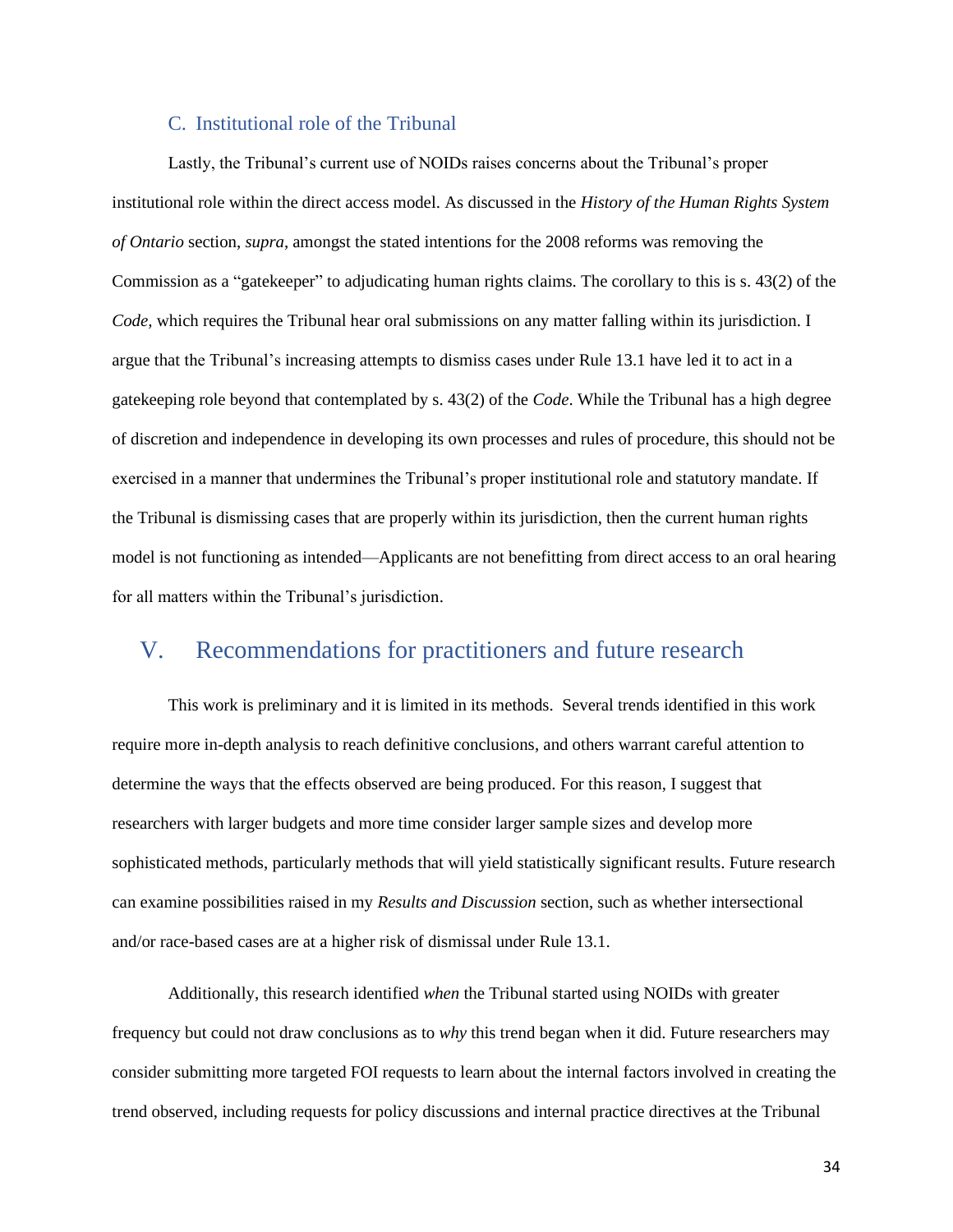that may have prompted the increase in NOIDs. I note that in 2018, the Tribunal publicly issued a *Practice Direction on New Case Processing System and Case Management Conference Calls.<sup>63</sup>* While the Practice Direction does not mention NOIDs or issues of jurisdiction, the first increase in NOIDs was observed during the same year. More targeted FOI requests could probe internal discussions that occurred at the Tribunal to discern if there was a targeted effort to shift the use of Rule 13.1 dismissals tied to the introduction of the new case management system.

With respect to some of the legal questions raised around procedural fairness and the Tribunal's proper interpretation of its jurisdiction, input from the courts may be valuable in determining the boundaries of the Tribunal's institutional role and interpretation of jurisdiction. For this reason, researchers and lawyers may wish to consider administrative law grounds for judicial review. Because this trend is widespread, I would recommend careful selection of test case(s) to file for judicial review to help resolve some of the potential legal questions raised. Following *Canada (Minister of Citizenship and Immigration) v Vavilov*, questions of jurisdiction are no longer a categorical question to be reviewed on a correctness standard and are thus subject to the presumptive reasonableness standard.<sup>64</sup> This may pose strategic difficulties in seeking judicial review of the Tribunal's decline of jurisdiction through Rule 13.1, but I leave the question of legal strategy to litigators with particular clients and facts in front of them.

Perhaps most importantly, Applicant-side human rights lawyers can apply the findings of this research to help ensure that clients' Applications face less risk of Rule 13.1 dismissals. Applicant counsel should advise clients that it is imperative to establish a clear nexus between the grounds plead and the adverse impacts claimed at the pleadings stage. The Tribunal's Form 1 asks Applicants to describe **what** happened, **who** was involved*,* **when** it happened, and **where** it happened for each alleged event. I advise

<sup>63</sup> Human Rights Tribunal of Ontario, *Practice Direction on New Case Processing System and Case Management Conference Calls,* (1 March 2018) Online: [Tribunals Ontario.](https://tribunalsontario.ca/documents/hrto/Practice%20Directions/New%20System%20and%20CMCC.html)

<sup>&</sup>lt;sup>64</sup> 2019 SCC 65 at 17.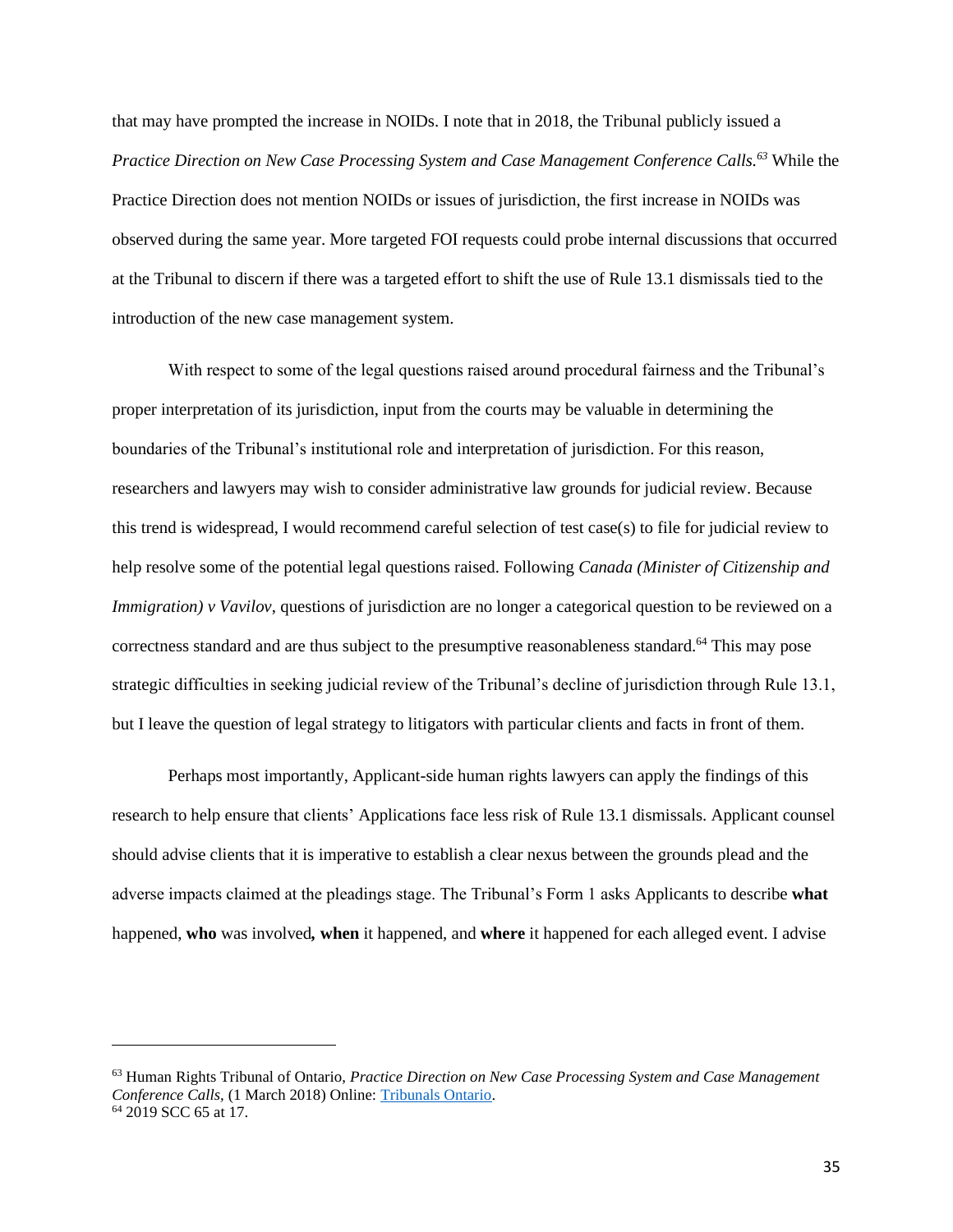that Applicants should also focus on a silent fifth question: **how** or **why** do you know that your (race/gender/age/disability/etc.) was a factor in this event?

However, given the endemic nature of Rule 13.1 dismissals in 2021, many counsel will encounter NOIDs even when taking these steps—particularly counsel who represent clients who were unrepresented at the pleadings stage. Thus, counsel should be prepared to draft NOID submissions and to identify cases for reconsideration and/or judicial review as required.

Although these recommendations are targeted towards Applicant counsel, Respondent counsel should also be concerned about the trends reported in this work—all parties to human rights litigation rely on a competent and fair Tribunal to justly resolve disputes. To the extent that the Tribunal might be dismissing cases that ought to proceed, Respondent counsel should be concerned about the strength of the Tribunal as an institution. Further, the procedural delays created by NOIDs should be concerning to Respondent counsel—the process of the Tribunal initiating a NOID, the Applicant filing submissions, and the Tribunal determining whether the Application will proceed can take many months. If the Tribunal permits an Application to proceed after reviewing NOID submissions, this creates delay and potential prejudice to Respondents, who may not be made aware of allegations against them for a significant period of time after the Applicant has filed, but before the Respondent is served with Notice of Application.

# <span id="page-36-0"></span>VI. Conclusion

In the first reading of Bill 107, the Hon. Michael Bryant said,

The *Human Rights Code Amendment Act, 2006*, if passed, would strengthen Ontario's human rights [system]. Complaints of discrimination would be filed directly with an enhanced Human Rights Tribunal of Ontario. It would improve access to justice for those who have faced discrimination and increase protection for the vulnerable […] Under the proposed system, all applicants would have that opportunity.<sup>65</sup>

<sup>65</sup> Hansard Record*, supra* note 1 at 3289.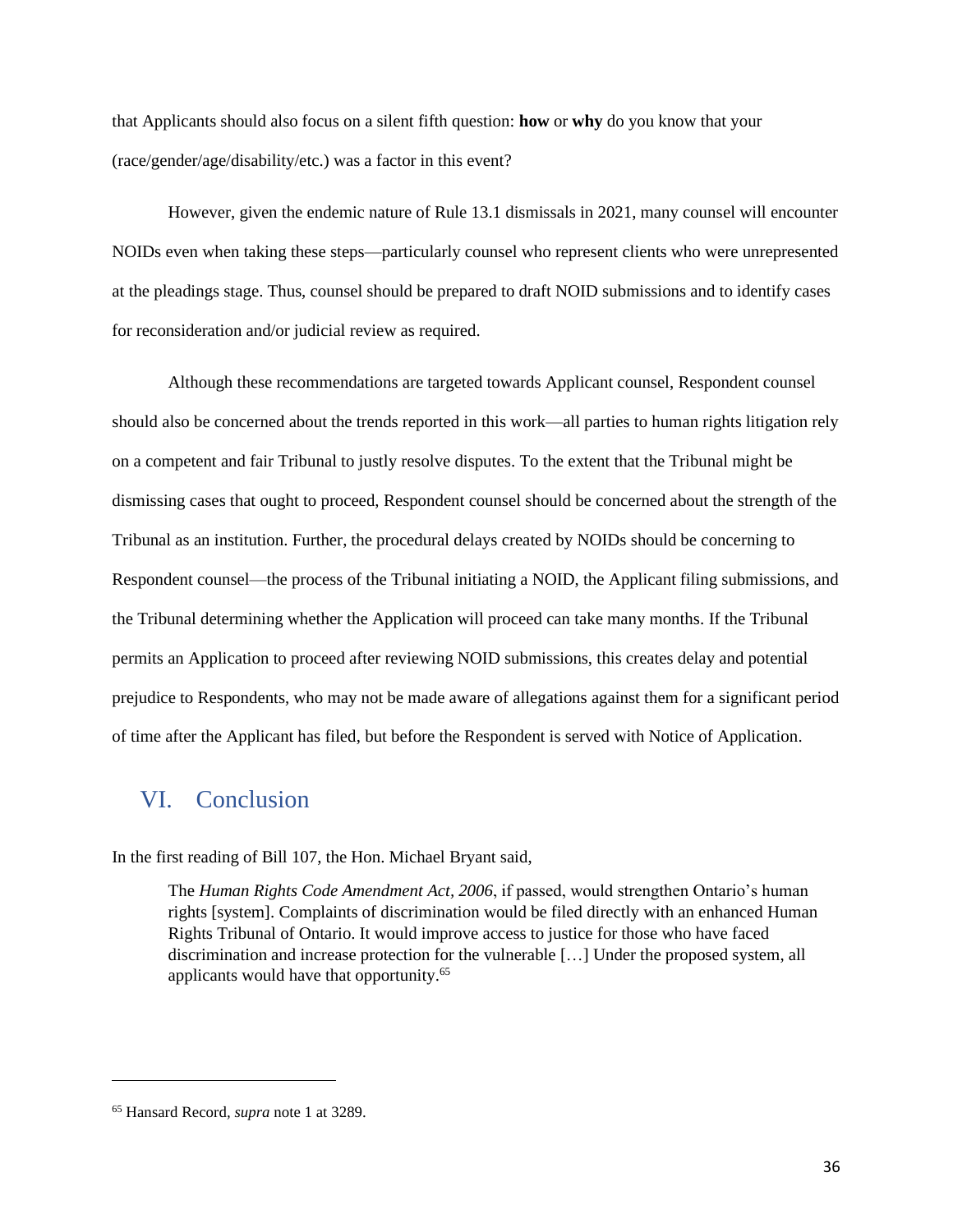Nearly a decade and a half later, this paper critically examines if the spirit of these objectives has been achieved. This research brings to the fore questions of institutional competence, access to justice, and procedural fairness in Ontario's direct access human rights system. It is quantitatively observable that the Tribunal is increasingly relying on Rule 13.1 dismissals to dispose of claims. In doing so, the Tribunal relies on an expansive definition of jurisdiction to dismiss cases without providing the Applicant an oral hearing. The qualitative aspect of this work probes deeper into which cases may be at an elevated risk of dismissal under Rule 13.1, suggesting that many Applicants are receiving NOIDs in cases where their pleadings do disclose *prima facie* breaches of the *Code.* This is particularly noticeable in instances where self-represented Applicants struggled to turn their experiences into compelling and succinct legal narratives. In a system premised on direct access to adjudication, the trends reported herein should concern every Ontarian committed to building a province free from the forms of discrimination protected under the *Code.*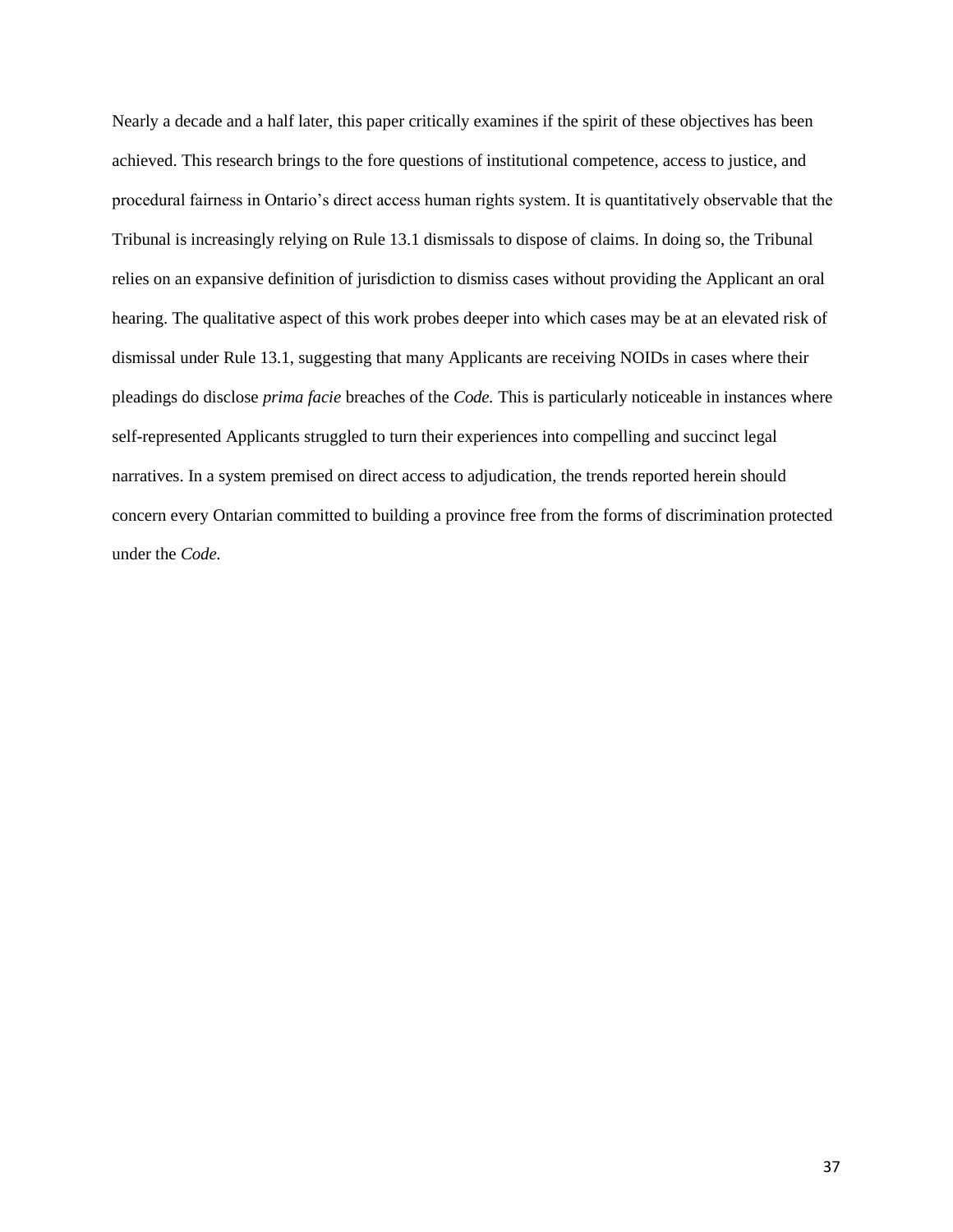# <span id="page-38-0"></span>Bibliography

### <span id="page-38-1"></span>Legislation

*Freedom of Information and Protection of Privacy Act*, RSO 1990, c F.31. *Human Rights Code*, RSO 1990, c. H.19. *Human Rights Code Amendment Act, 2006,* SO, 2006, C. 30-Bill 107. *Statutory Powers Procedure Act*, RSO 1990, c. S.22.

### <span id="page-38-2"></span>**Jurisprudence**

*Atkinson v. Parliamentary Protective Service*, 2021 HRTO 562. *Boissinot v. Aiana Restaurant*, 2021 HRTO 280. *Canada (Minister of Citizenship and Immigration) v Vavilov*, 2019 SCC 65. *Civiero v. Habitat for Humanity Restore*, 2021 HRTO 257. *CL as represented by Litigation Guardian KL,*2021 HRTO 159. *Dabic v. Windsor Police Service,* 2010 HRTO 1994. *Forde v. Elementary Teachers' Federation of Ontario*, 2011 HRTO 1389. *Gal v. Jaytex Group of Canada Ltd.*, 2013 HRTO 867 *Goswami v. Ontario Power Generation*, 2021 HRTO 1066 *Groblicki v. Watts Water*, 2021 HRTO 461 *Hunt v. Carey Canada Inc*., [1990] 2 SCR 959. *Khan v. Ottawa (University of),* 1997 CanLii 941 *R.B. v. Keewatin-Patricia District School Board*, 2013 HRTO 1436 *Masood v. Bruce Power*, 2008 HRTO 381 *Moore v. British Columbia (Education)*, 2012 SCC 61 *Sharma v. Toronto (City),* 2020 HRTO 949. *Worley v. Ontario Cycling Association*, 2016 HRTO 1246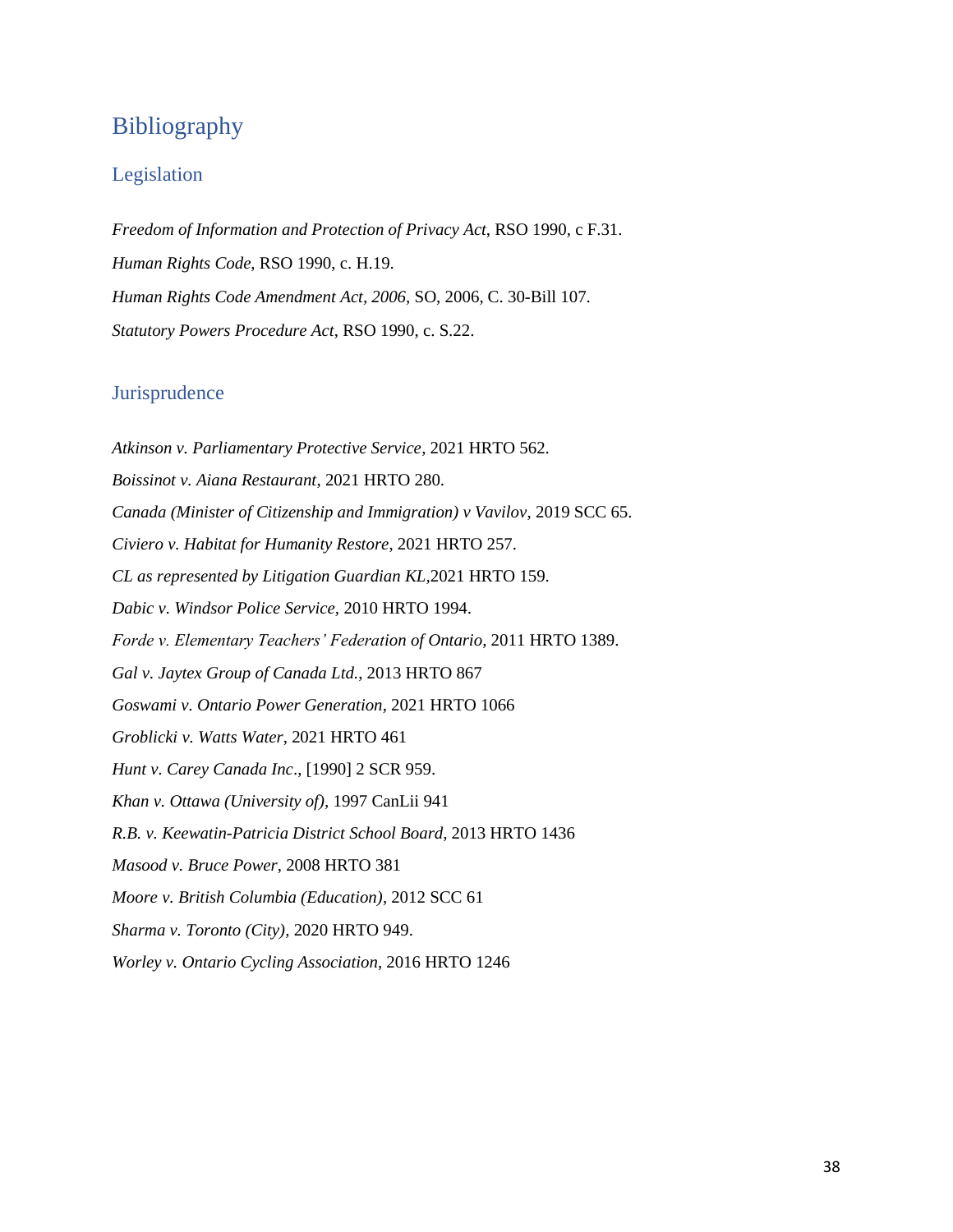#### <span id="page-39-0"></span>Secondary sources

- Anand, Raj, Kathy Laird & Ron Ellis, "Opinion: Justice delayed: The decline of the Ontario Human Rights Tribunal under the Ford government", *Globe and Mail* (29 January 2021), online:
	- <https://www.theglobeandmail.com/opinion/article-justice-delayed-the-decline-of-the-ontariohuman-rights-tribunal-under/>.
- Daly, Paul, *The Principle of Stare Decisis in Canadian Administrative Law* (November 2, 2015) (2016) 49(1) Revue juridique Thémis 757, Available at SSRN: <https://ssrn.com/abstract=2685245> or [http://dx.doi.org/10.2139/ssrn.2685245](http://dx.doi.org/10.2139/ssrn.2685245%20at%206-7) at 6-7.
- Cornish, Mary, Rick Miles & Ratna Omidvar, *Achieving Equality: A Report on Human Rights Reform*, *Ontario Human Rights Code* Review Task Force (26 June 1992).
- Flaherty, Michelle, "Ontario and the Direct Access Model to Human Rights" in Ken Norman, Lucie Lamarche & Shelagh Day, eds, *14 Argum Favour Hum Rights Inst* (Irwin Law, 2014).
- Human Rights Tribunal of Ontario, *Practice Direction on New Case Processing System and Case Management Conference Calls,* (1 March 2018) Online: Tribunals Ontario <tribunalsontario.ca/documents/hrto/Practice%20Directions/New%20System%20and%20CMCC. html>.
- Ontario, Legislative Assembly of Ontario, *Hansard*, 38<sup>th</sup> Parl, 2<sup>nd</sup> Sess, No 66A (26 April 2006).
- Pinto, Andrew *Report of the Ontario Human Rights Review 2012*, Submitted to the Honourable John Gerretsen Attorney General of Ontario, online (pdf): Publications Ontario, <publications.gov.on.ca/report-of-the-ontario-human-rights-review-2012-andrew-pinto report>.
- *Rules of Procedure for Applications under the Human Rights Code, Part IV, R.S.O. 1990, c.H.19 as amended,* online: <tribunalsontario.ca/documents/hrto/Practice%20Directions/HRTO%20Rules%20of%20Procedur e.html>
- Sandill, Richa & Emily Shepard, *The New Gatekeeper - A Review of Recent Early Dismissal Hearings at HRTO*, Annual Update on Human Rights (2021), Online (pdf): [<hrlsc.on.ca/sites/default/files/docs/en/Public%20Submissions/The%20New%20Gatekeeper%20-](https://www.hrlsc.on.ca/sites/default/files/docs/en/Public%20Submissions/The%20New%20Gatekeeper%20-%20A%20Review%20of%20Recent%20Early%20Dismissal%20Hearings%20at%20HRTO.pdf) [%20A%20Review%20of%20Recent%20Early%20Dismissal%20Hearings%20at%20HRTO.pdf>](https://www.hrlsc.on.ca/sites/default/files/docs/en/Public%20Submissions/The%20New%20Gatekeeper%20-%20A%20Review%20of%20Recent%20Early%20Dismissal%20Hearings%20at%20HRTO.pdf)
- Tribunals Ontario, *2020-21 Annual Report,* Online: Tribunals Ontario <tribunalsontario.ca/documents/TO/Tribunals\_Ontario\_2020-2021\_Annual\_Report.html>.
- Tribunals Ontario, *2010-2011 Annual Report,* Online: Tribunals Ontario <tribunalsontario.ca/documents/sjto/2010-11%20Annual%20Report.html>.
- Tribunals Ontario, *2012-2013 Annual Report,* Online: Tribunals Ontario <tribunalsontario.ca/documents/sjto/2012-13%20Annual%20Report.html>.
- Tribunals Ontario, *2013-2014 Annual Report,* Online: Tribunals Ontario <tribunalsontario.ca/documents/sjto/2013-14%20Annual%20Report.html>.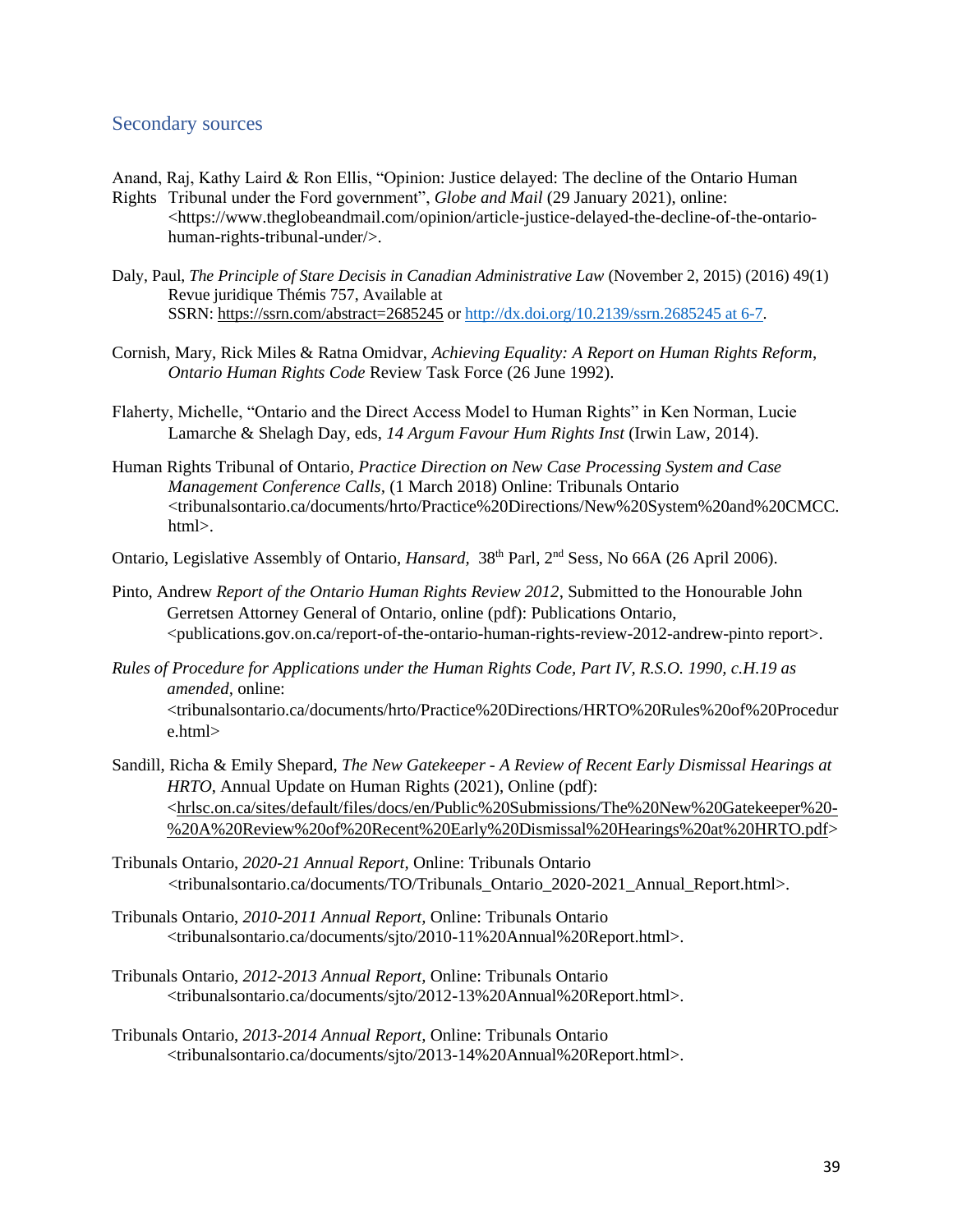# <span id="page-40-0"></span>Appendix A: NOID Types and their standard templates

# <span id="page-40-1"></span>Group A: Clear jurisdictional issues

#### **Standard limitation period issue (LP(S))**

the Application was filed more than one year after the last incident of discrimination described in your Application and you do not appear to have cited facts that constitute "good faith" within the meaning of the HRTO's case law [s.34(1)]. See for example *Thomas v. Toronto Transit Commission*, 2009 HRTO 1582 (CanLII) and see for example *Diler v. Cambridge Memorial Hospital*, 2010 HRTO 1224 (CanLII) for a discussion of "good faith".

#### **Constitutional Jurisdiction (CJ)**

the Respondent appears to be a federal government department, agency or a federally regulated employer or service provider. See for example Masood v. Bruce Power, 2008 HRTO 381 (CanLII).

#### **s 45.1 (45)**

• rejeter la Requête parce les motifs de celle-ci ont déjà été traités de façon appropriée dans le cadre d'une autre instance – voir l'art. 45.1 du *Code des droits de la personne* (le "*Code"*).

(rough translation): Dismiss the application because the allegations are already appropriately dealt with through another forum, per s 45.1 of the *Human Rights Code*

#### **34(11)= Civil proceeding initiated/ongoing**

● a civil proceeding has been commenced in a court in which you are seeking an order under section 46.1 with respect to the alleged *Code* infringement and the proceeding has not been finally determined or withdrawn, or the court has finally determined the issue of whether the right has been infringed, or the matter has been settled [s. 34(11)]. See for example B*eaver v. Dr. Hans Epp Dentistry Professional Corporation*, 2008 HRTO 282 (CanLII).

### **Adjudicative Immunity (AI)**

• the Respondent is an arbitrator, adjudicator or judge. The HRTO has stated that it has no jurisdiction to hear applications against courts and tribunals based on the execution of adjudicative duties or decision-making because of the doctrine of judicial or adjudicative immunity: see *Cartier v. Nairn* 2009 HRTO 2208 (CanLII); *Hazel v. Ainsworth Engineered Corp*. 2009 HRTO 2180 (CanLII); *Seberras v. Workplace Safety and Insurance Board*, 2012 HRTO 115 (CanLII).

### **Provincial jurisdiction (PJ)**

the events described in your Application do not appear to be connected to Ontario. See for example *Cash v. Stryker*, 2009 HRTO 1738 (CanLII).

### **Counsel Conduct (CC)**

• the issues raised relate to the conduct of a lawyer representing a party in another legal proceeding. The HRTO has stated that the relationship between a lawyer and an opposing party is not covered by the *Code*: *Belso v. York Region Police*, 2009 HRTO 757 (CanLII); Cooper v. Pinkofskys, 2008 HRTO 390 (CanLII).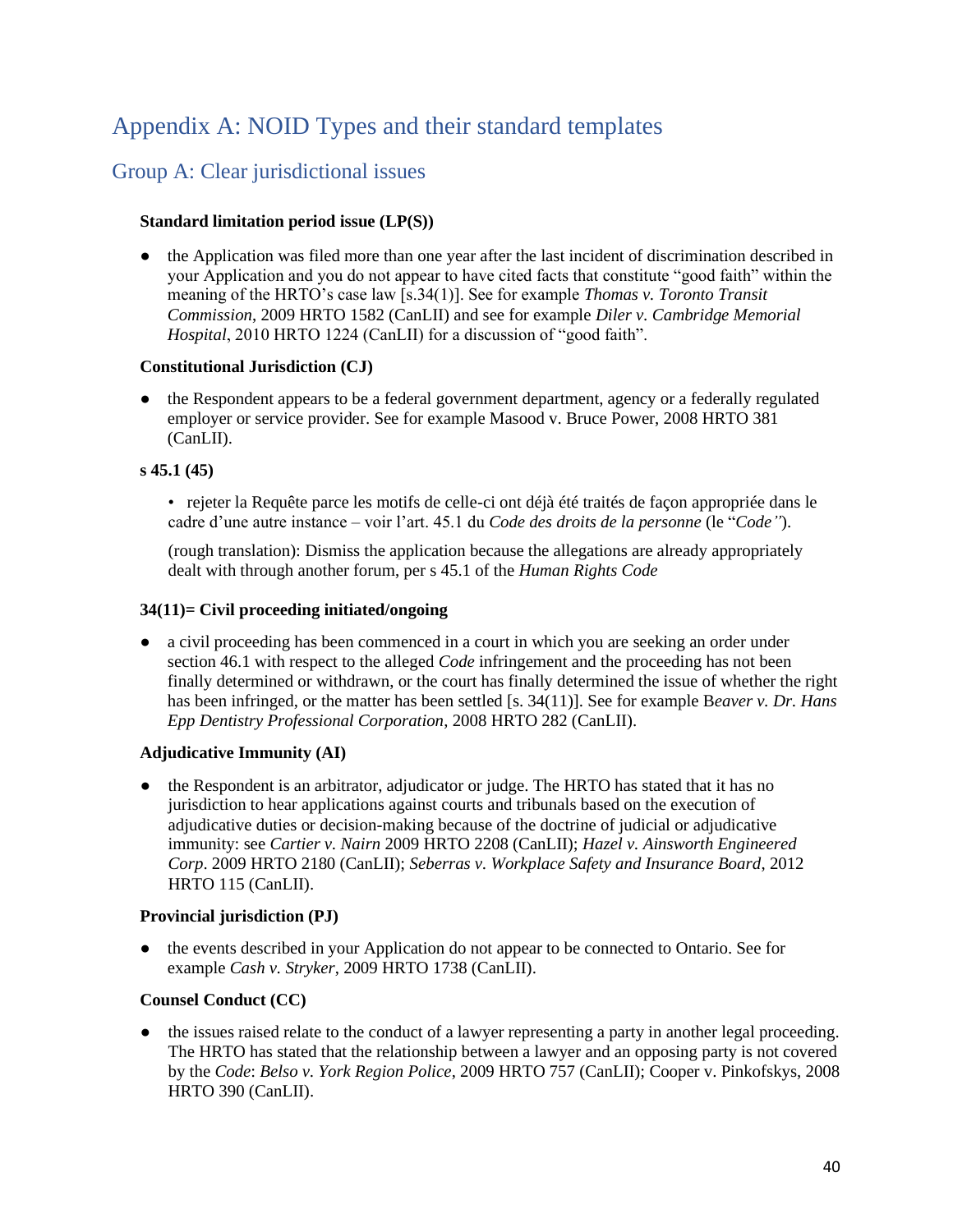## <span id="page-41-0"></span>Group B: Issues warranting further analysis

### **Forde (FD)**

● a review of the Application and the narrative setting out the incidents of alleged discrimination fails to identify any specific acts of discrimination within the meaning of the *Code* allegedly committed by the Respondent(s). The Tribunal does not have jurisdiction over general allegations of unfairness unless the unfairness is connected, in whole or in part, to one of the grounds specifically set out in Part I of the *Code* (e.g., race, disability, sex, etc.); see, for example, *Forde v. Elementary Teachers' Federation of Ontario*, 2011 HRTO 1389).

### **Bald Assertion (BA)**

● The Application identifies enumerated *Code* grounds and asserts that the Applicant received adverse treatment at the hands of the Respondent but does not clearly explain why the Applicant believes the adverse treatment was because of the enumerated grounds. The Tribunal does not have jurisdiction over general allegations of unfairness. To come within the Tribunal's jurisdiction, the narrative setting out the incident(s) of discrimination must provide some factual basis which links the Respondent's conduct to the Applicant's *Code* enumerated ground(s). A bald assertion that the adverse treatment the Applicant received was owing to their enumerated ground is not enough to provide the required factual basis. See, for example, *Groblicki v. Watts Water*, 2021 HRTO 461 and *Forde v. Elementary Teachers' Federation of Ontario*, 2011 HRTO 1389).

#### **No Social area (SA)**

• The Application does not appear to allege discrimination with respect to any of the social areas identified in the *Code* (services, goods, and facilities; accommodation (housing); contracts; employment; membership in vocational associations). See *Noor v. Midyanta Community Services*, 2012 HRTO 375 (CanLII), *MF V. Child and Family Services of Timmins and District* 2009 HRTO 979 (CanLII)

#### **No coherent narrative (CN)**

• the Application fails to set out a coherent narrative that explains the particulars of the alleged discrimination and discloses a basis on which the Applicant's allegations are connected to the *Code* and to the Respondents. To be able to make a determination that the Application is within the Tribunal's jurisdiction, the HRTO requires a concise statement from the Applicant clearly describing each incident of alleged discrimination in chronological order, including the date, place, and people involved. This statement must be no more than five (5) pages long

### **No Reprisal (NR)**

you allege discrimination based on "reprisal or threat of reprisal" but have failed to explain how the Respondent's behaviour was related to any of the following: claiming or enforcing a right under the *Code*; instituting or participating in proceedings under the *Code*; or, refusing to infringe the right of another person under the *Code* [s. 8]. See for example *Mirea v. Canadian National Exhibition*, 2009 HRTO 32 (CanLII); *Chan v. Tai Pan Vacations*, 2009 HRTO 273 (CanLII).

#### **Limitation period (can't identify act of discrimination identified in question 7) (LP(7))**

• while your response to question #7 of the Application alleges that the last incident of discrimination you experienced occurred on **\_\_\_\_\_\_\_\_\_**, it is either not clear what incident of discrimination is alleged to have occurred on this date or how the incident described as occurring